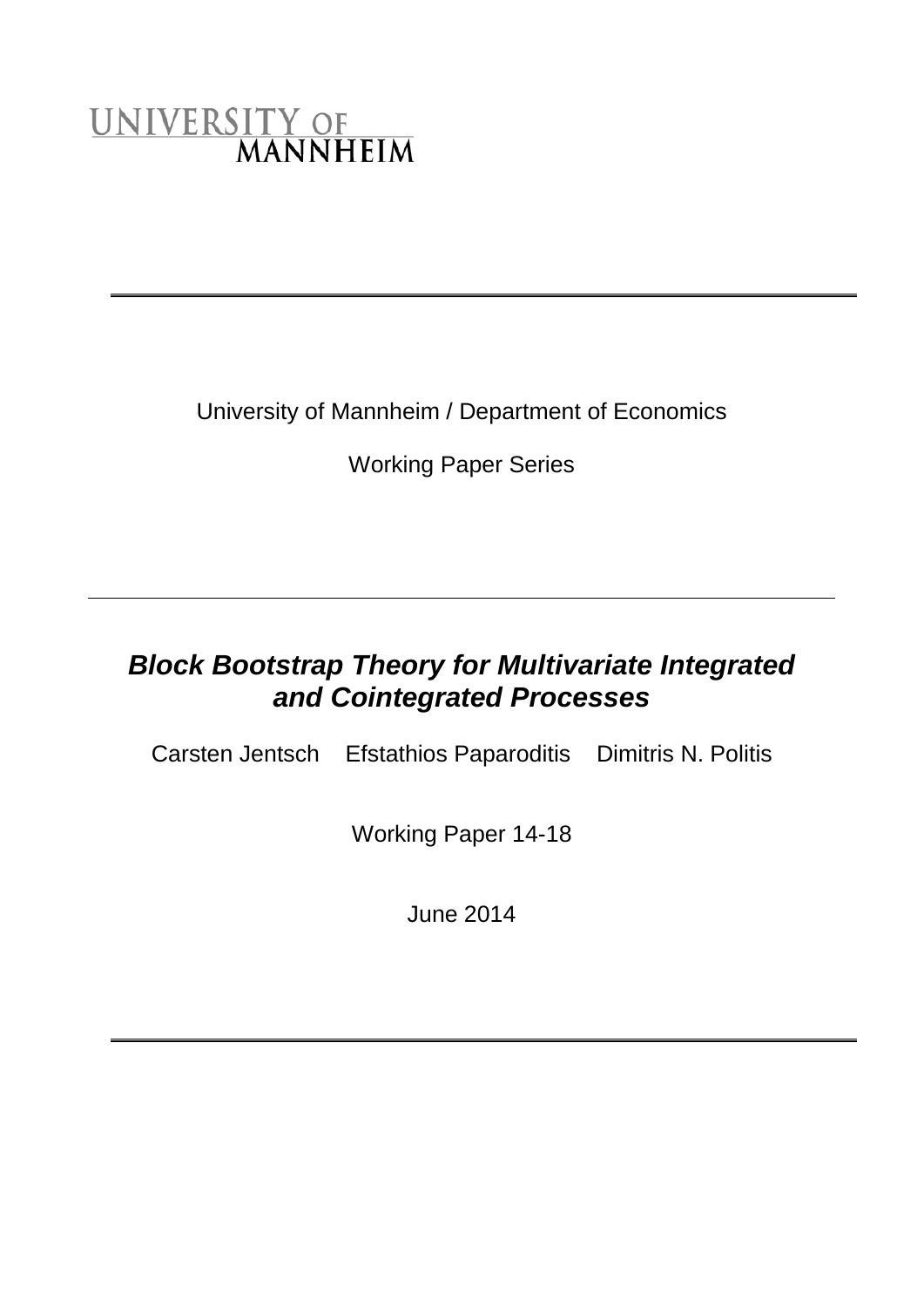# BLOCK BOOTSTRAP THEORY FOR MULTIVARIATE INTEGRATED AND COINTEGRATED PROCESSES

#### CARSTEN JENTSCH, EFSTATHIOS PAPARODITIS, AND DIMITRIS N. POLITIS

Abstract. We develop some asymptotic theory for applications of block bootstrap resampling schemes to multivariate integrated and cointegrated time series. It is proved that a multivariate, continuous-path block bootstrap scheme applied to a full rank integrated process, succeeds in estimating consistently the distribution of the least squares estimators in both, the regression and the spurious regression case. Furthermore, it is shown that the same block resampling scheme does not succeed in estimating the distribution of the parameter estimators in the case of cointegrated time series. For this situation, a modified block resampling scheme, the so-called residual based block bootstrap, is investigated and its validity for approximating the distribution of the regression parameters is established. The performance of the proposed block bootstrap procedures is illustrated in a short simulation study.

*JEL classification: C15; C32*

#### 1. INTRODUCTION

The block bootstrap methodology, Künsch (1989), Liu and Singh (1992), is a general resampling scheme applicable to time series data obeying a weak dependence structure; see Lahiri (2003) for an overview. Since then, block bootstrap has been successfully applied to a wide range of inference problems in statistics and econometrics. In particular, it has become a useful tool for various estimation and testing problems extensively studied in econometrics literature. In the univariate case, applications of block resampling schemes to integrated processes have been considered by Paparoditis and Politis (2003), Parker, Paparoditis and Politis (2006) and Phillips (2010). For the multivariate case, Li and Maddala (1997) and Badillo, Belaire-Franch and Reverte (2010) investigate the usefulness of block bootstrap methods for small sample inference in cointegration regression models and for cointegration rank testing. However, despite these applied papers, in the multivariate context few is known about the theoretical properties of the block bootstrap used for statistical inference.

However, diverse other bootstrap approaches have been applied and studied in several estimation and testing contexts in multivariate integrated and cointegrated models. Chang, Park and Song (2006) propose a sieve bootstrap for estimation and testing of linear hypothesis in cointegrating regressions. They prove bootstrap consistency not only for the OLS estimator and corresponding test statistics, but also for the case of asymptotically efficient estimation and hypothesis testing. In a reduced rank VAR model, Swensen (2006,2009) applied a residual-based bootstrap procedure for testing and determining the cointegration rank. He proves bootstrap consistency for the likelihood ratio test statistic (trace statistic) which consequently leads to a valid sequential procedure to determine the cointegration rank of the system. Since this influential paper, this bootstrap testing methodology has been refined in several directions. In Trenkler (2009), the potential benefit of a prior adjustment for deterministic terms before bootstrapping

Date: June 5, 2014.

Key words and phrases. Block bootstrap, bootstrap consistency, spurious regression, functional limit theorem, continuous-path block bootstrap, model-based block bootstrap.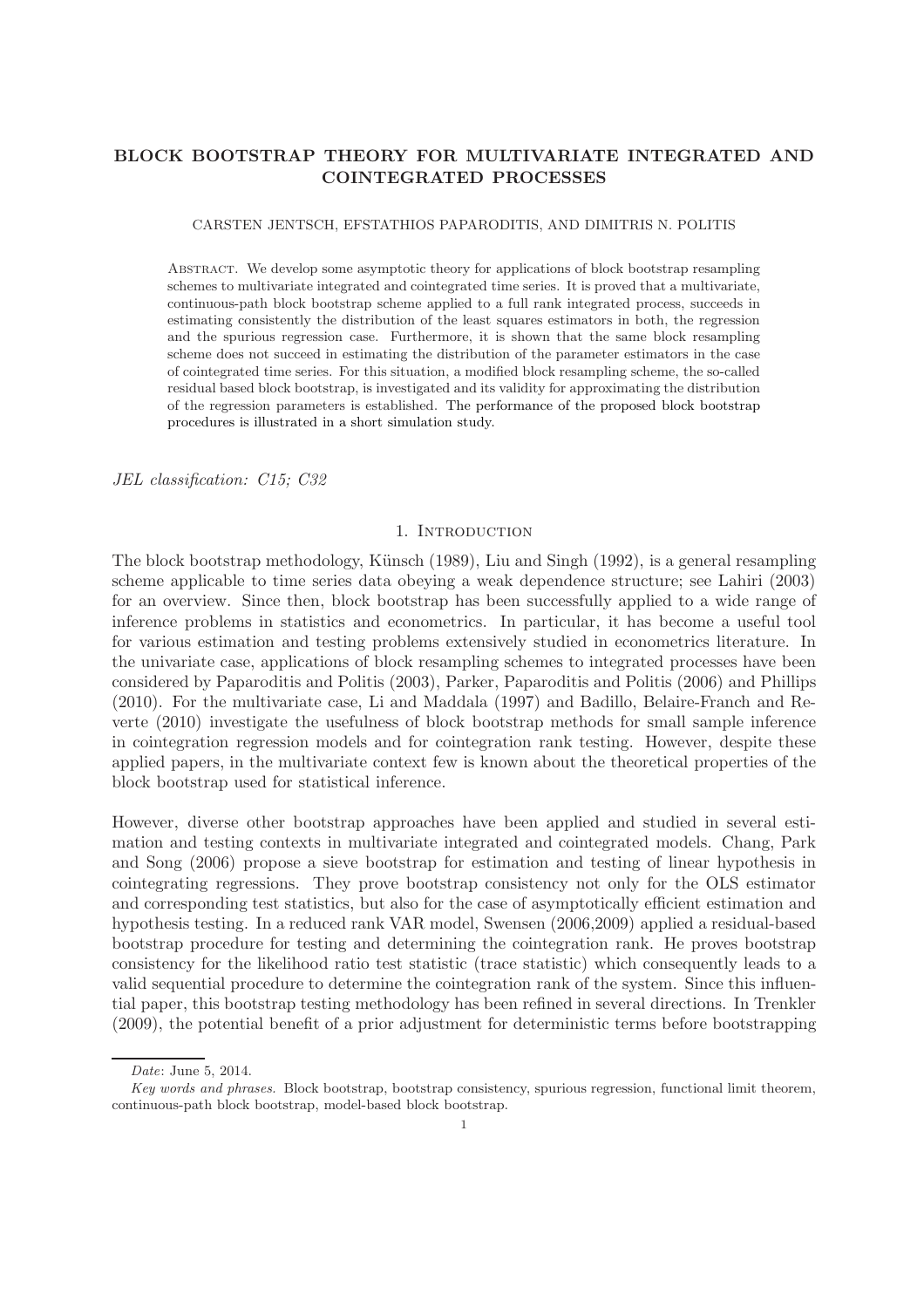is investigated and consistency is proved for the adjusted system cointegration tests. Cavaliere, Rahbek and Taylor (2010a,b) propose to use wild bootstrap to extend the methodology of Swensen (2006) to cases where conditional and unconditional heteroskedasticity is present in the innovations. Swensen (2011) considers reduced rank autoregressive models that include also stationary regressors and provides theory. Cavaliere, Rahbek and Taylor (2012) proposed to execute the bootstrap procedure with restricted parameter estimates, which allows for bootstrap consistency under weaker conditions than used by Swensen (2006). Its generalization to heteroskedastic innovations has been addressed in Cavaliere, Rahbek and Taylor (2014).

The aim of this paper is to complement the existing literature by filling the gap of missing theory for the block bootstrap and to provide some asymptotic theory that justifies applications of block bootstrap methods to multivariate integrated and/or cointegrated processes. In particular, we establish asymptotic theory not only under linearity, but also for innovations fulfilling some suitable strong mixing conditions. We first consider a so-called, full rank, multivariate integrated process and investigate properties of a block bootstrap resampling scheme that is based on block bootstrapping of the centered differences of the observed multivariate time series. This resampling scheme is a multivariate version of the so-called Continuous-Path Block bootstrap (CBB), proposed in the univariate context by Paparoditis and Politis (2001). Based on CBBgenerated multivariate bootstrap observations, we first establish a functional limit theorem for the bootstrap partial sum process. Using this basic result, we then prove asymptotic validity of the CBB method applied to the matrix of the least squares estimators in the full rank integrated case. We also show that by means of the same bootstrap procedure, the distribution of the least squares estimators for the spurious regression as coined by Phillips (1986) can be also successfully approximated. This complements the results in Phillips (2001), who investigated the applicability of several bootstrap approaches in this framework. Further, we show that the same bootstrap method based on resampling blocks of the (centered) differences does not work, however, in the case of multivariate cointegrated processes. This is due to the fact that in this case the block resampling scheme based on differences does not mimic correctly the cointegration structure of the underlying process. For this kind of processes a Residual-based Block Bootstrap (RBB) is more appropriate. This procedure is based on block bootstrapping of the (centered) residuals of a regression fit obtained using the cointegration relations. We prove that the RBB is asymptotically valid in approximating the distribution of the least squares estimators of the cointegration matrix.

The paper is organized as follows. Section 2 describes the CBB procedure and establishes a basic functional limit theorem for the block bootstrap generated partial sum process. Applications of the CBB bootstrap scheme to multivariate integrated processes are then considered and asymptotic validity for the full rank integrated case and in the spurious regression case are established. Section 3 deals with cointegrated multivariate processes. It is first demonstrated that the CBB applied to the least squares estimator fails. A residual based block bootstrap (RBB) resampling scheme is then discussed. It is shown, that for cointegrated processes the RBB resampling scheme leads to an asymptotically valid approximation of the distribution of the least squares cointegration matrix. Section 4 summarizes our findings while all proofs are deferred to Section 5.

#### 2. Block Bootstrap for Integrated Processes

#### 2.1. Preliminaries.

Suppose we have m-variate time series data  $X_1, \ldots, X_n$  plus one additional pre-sample value  $X_0$ at hand stemming from a stochastic process  $\{X_t, t \in \mathbb{N}_0\}$  where the  $X_t$ 's are  $\mathbb{R}^m$ -valued random variables. Throughout this paper, we will also denote by  $X_{1t}$  the  $m_1$ -dimensional vector that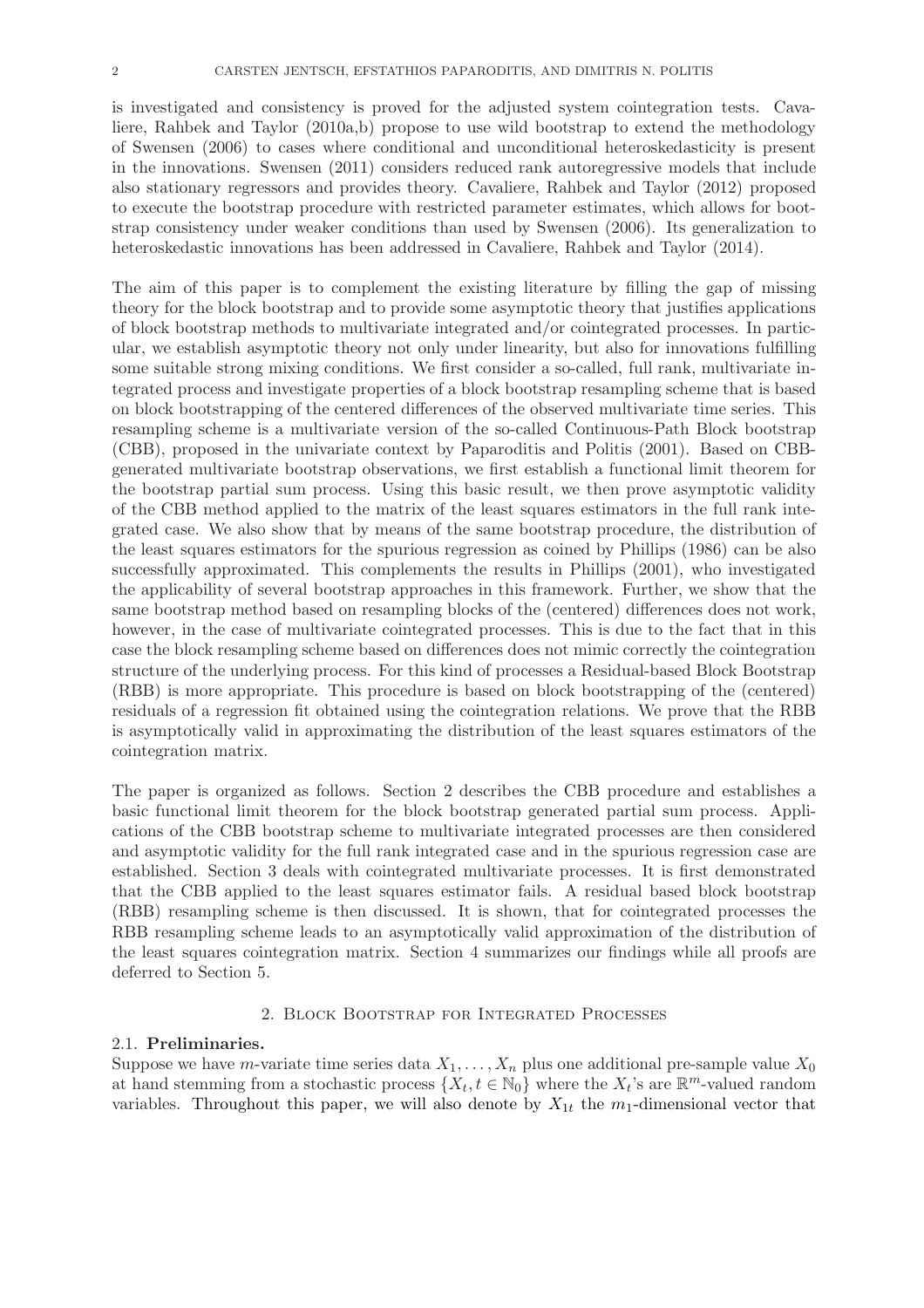contains the first  $m_1$  coordinates of  $X_t$  and by  $X_{2t}$  the  $m_2$ -dimensional vector that contains the last  $m_2 = m - m_1$  coordinates of  $X_t$  for some  $0 \leq m_1 \leq m$ . In this section, we assume that  $\{X_t, t \in \mathbb{N}_0\}$  is a so-called, m-dimensional, full-rank random walk, i.e.,  $X_t$  follows the model

$$
X_t = X_{t-1} + U_t, \quad t \in \mathbb{N},\tag{2.1}
$$

where  $X_0 = O_{as}(1)$  is random following a certain fixed distribution and  $\{U_t, t \in \mathbb{N}\}\)$  is a stationary process satisfying either Assumption 2.1 or Assumption 2.2 below. By these assumptions,  $\{U_t, t \in \mathbb{N}\}\$ is allowed to be either a linear process or a process fulfilling some general strong mixing conditions; see also Phillips (1988) and Paparoditis and Politis (2003).

#### Assumption 2.1.

*The process*  $\{U_t, t \in \mathbb{N}\}\$ is a sequence of m-variate random variables satisfying

$$
U_t = \sum_{\nu=0}^{\infty} \psi_{\nu} \epsilon_{t-\nu},
$$

 $where \psi_{\nu} = (\psi_{\nu,ij})_{i,j=1,\dots,m}, \sum_{\nu=1}^{\infty} \nu |\psi_{\nu,ij}| < \infty \text{ for each } i,j = 1,\dots,m, \ (\epsilon_t, t \in \mathbb{Z}) \text{ is an } m$ *variate sequence of i.i.d. random variables with*  $E(\epsilon_t) = 0$ ,  $E(\epsilon_{it}^4) < \infty$  for  $i = 1, 2, ..., m$  and  $E(\epsilon_t \epsilon'_t) = \Sigma > 0$ . Furthermore,

$$
\Omega = 2\pi f(0) = \left(\sum_{\nu=0}^{\infty} \psi_{\nu}\right) \Sigma \left(\sum_{\nu=0}^{\infty} \psi_{\nu}\right)' > 0,
$$

*where*  $f(\omega)$  *denotes the spectral density matrix of*  $\{U_t, t \in \mathbb{N}\}.$ 

#### Assumption 2.2.

*The process*  $\{U_t, t \in \mathbb{N}\}\$  *is a sequence of strictly stationary, strong mixing m-variate random variables satisfying*  $E(U_t) = 0$ ,  $E|U_{i1}|^{\beta+\epsilon} < \infty$ ,  $i = 1,...,m$  for some  $\beta > 2$ ,  $\epsilon > 0$  and  $\sum_{k=1}^{\infty} \alpha(k)^{1-2/\beta} < \infty$ . The  $\alpha$ -mixing coefficient  $\alpha(k)$  is defined by

$$
\alpha(k) = \sup_{A \in \mathcal{F}_{t+k}^{\infty}, B \in \mathcal{F}_{-\infty}^t} |P(A \cap B) - P(A)P(B)|,
$$

*where*  $\mathcal{F}_{t+k}^{\infty} = \sigma(X_{t+k}, X_{t+k+1}, \ldots), \mathcal{F}_{-\infty}^t = \sigma(X_t, X_{t-1}, \ldots)$  and  $\sigma(Y)$  denotes the  $\sigma$ -algebra *generated by the random variable Y.* Furthermore, it holds true that  $E(n^{-1}S_nS'_n) \to \Omega > 0$  as  $n \to \infty$ , where  $S_t = \sum_{j=1}^t U_j$ .

Some remarks on the two sets of assumptions are in order. Assumption 2.1 imposes linearity of the process  $\{U_t\}$  with sufficiently fast decaying coefficient matrix entries. In contrast,  $\{U_t\}$ is assumed to fulfill a suitable strong mixing condition in Assumption 2.2 that is just strong enough to prove limit theorems. In both conditions, the long-run variance  $\Omega$  of  $\{U_t\}$  is assumed to be non-singular to ensure the existence of its inverse.

The following notation borrowed e.g. from Phillips (1988) is used in the sequel. We set

$$
\Omega = \Gamma(0) + \sum_{h=1}^{\infty} \Gamma(h) + \sum_{h=1}^{\infty} \Gamma(-h) = \Omega_0 + \Omega_1 + \Omega'_1,
$$
\n(2.2)

where  $\Gamma(h) = Cov(U_{t+h}, U_t) = E(U_{t+h}U_t')$  denotes the covariance matrix at lag  $h \in \mathbb{Z}$  of the innovation process  $\{U_t\}.$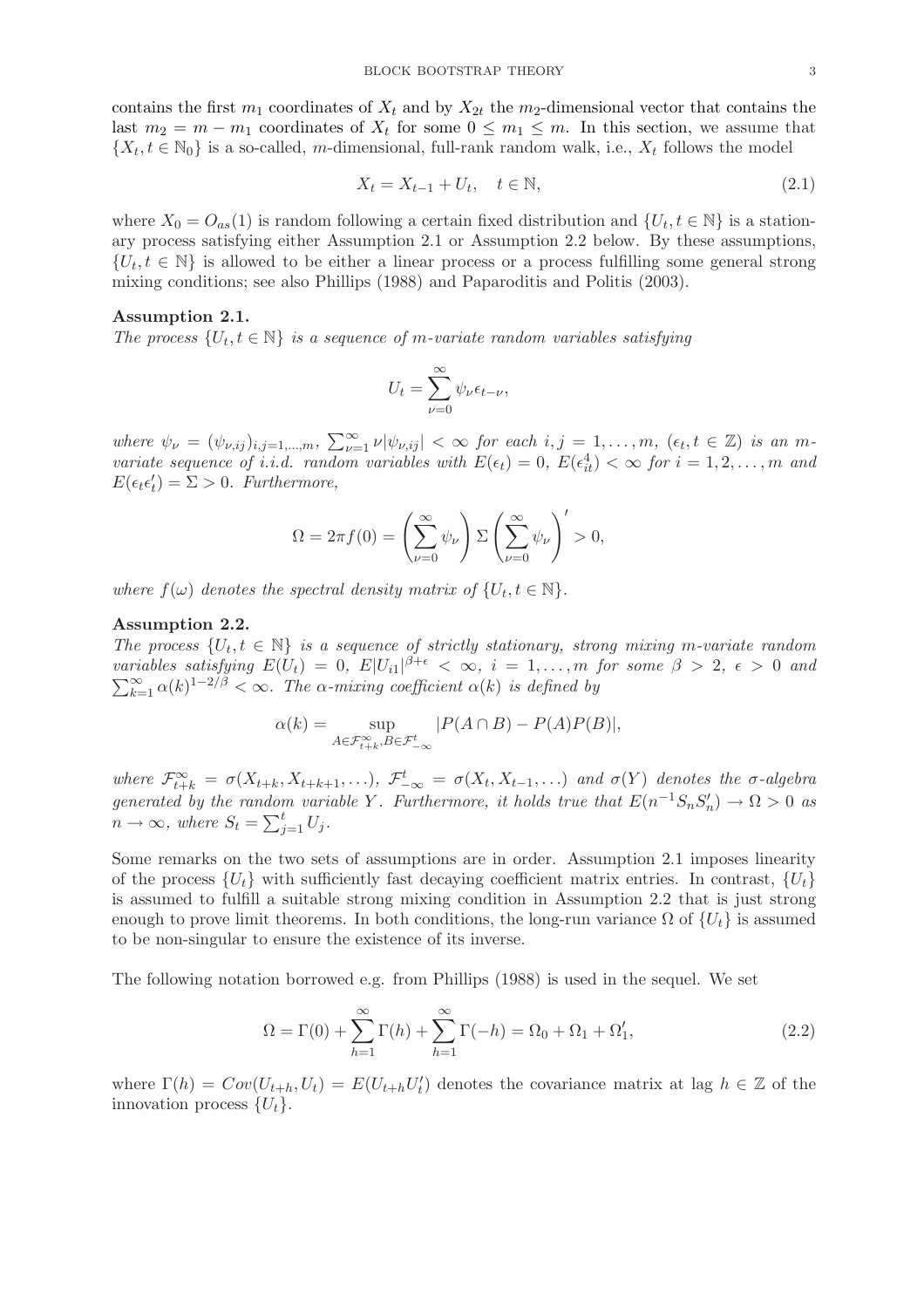#### 2.2. The Continuous-path Block Bootstrap (CBB).

We first describe a multivariate version of the so-called Continuous-path Block Bootstrap (CBB) as proposed by Paparoditis and Politis (2003). This general block bootstrap resampling scheme will be applied in the sequel in order to approximate the distribution of statistics calculated using time series data  $X_0, X_1, \ldots, X_n$  stemming from the process (2.1), where  $\{U_t\}$  satisfies Assumption 2.1 or Assumption 2.2. More precisely, the multivariate CBB consists of the following four steps.

- Step 1. Compute the differences  $U_t = \Delta X_t = X_t X_{t-1}, t = 1, \ldots, n$ .
- Step 2. Choose a block length  $b < n$  and let k be the smallest number of blocks needed to get a bootstrap sample of length  $l = kb$ , such that  $l \geq n$ . Let  $i_0, \ldots, i_{k-1}$  be i.i.d. random variables uniformly distributed on the set  $\{0, 1, 2, \ldots, n - b\}.$
- Step 3. Let  $U_1^*, \ldots, U_l^*$  be a moving block bootstrap sample, where for  $j = 1, 2, \ldots, b$  and  $m =$  $0, 1, 2, \ldots, k-1,$

$$
U_{mb+j}^* = \hat{U}_{i_m+j} := U_{i_m+j} - E^* (U_{i_m+j}) = U_{i_m+j} - \frac{1}{n-b+1} \sum_{\tau=0}^{n-b} U_{\tau+j}.
$$
 (2.3)

Step 4. Generate then the bootstrap pseudo-time series  $X_1^*, \ldots, X_l^*$ , as

$$
X_t^* = \begin{cases} X_0, & t = 0\\ X_{t-1}^* + U_t^*, & t \in \{1, \dots, l\}. \end{cases}
$$
 (2.4)

Remark 2.1. *Note that the centering of the bootstrap sample in* (2.3) *is tailor-made for the moving block bootstrap and adjusted centering has to be applied for other approaches as e.g. non-overlapping block bootstrap, cyclical block bootstrap or stationary bootstrap.*

# 2.3. A Functional Limit Theorem (FLT) for the bootstrap partial sum process.

We first establish a basic result which is useful to prove consistency of the CBB resampling scheme. In fact, the asymptotic theory for establishing bootstrap consistency for statistics based on time series  $X_1, X_2, \ldots, X_n$  relies to a large extent on the asymptotic behavior of the standardized partial sum process  $\{S_l^*(\nu), 0 \le \nu \le 1\}$ , which is defined by

$$
S_l^*(\nu) = \frac{1}{\sqrt{l}} (\Omega_l^*)^{-1/2} \sum_{t=1}^{j-1} U_l^*, \text{ for } \frac{j-1}{l} \le \nu < \frac{j}{l}, \quad j = 1, ..., l,
$$
  

$$
S_l^*(\nu) = \frac{1}{\sqrt{l}} (\Omega_l^*)^{-1/2} \sum_{t=1}^l U_l^*, \text{ for } \nu = 1.
$$
 (2.5)

By convention, summations over empty sets are zero and  $(\Omega_l^*)^{1/2}$  is the symmetric (positive semi-definite) square root of

$$
\Omega_l^* = Var^* \left( \frac{1}{\sqrt{l}} \sum_{t=1}^l U_t^* \right) = \frac{1}{b} \sum_{s_1, s_2 = 1}^b \frac{1}{n - b + 1} \sum_{t=0}^{n - b} \widehat{U}_{t+s_1} \widehat{U}_{t+s_2}^*,
$$
\n(2.6)

Notice that by Assumption 2.1 or Assumption 2.2,  $\Omega_l^*$  is positive definite with probability tending to one.

Observe that  $S_l^*(\cdot)$  is a random element taking values in the space  $D[0,1]^m = D[0,1] \times \cdots \times$  $D[0, 1]$ , the product metric space of all real valued vector functions on  $[0, 1]$  that are right continuous at each element of  $[0, 1]$  and possess finite left limits. Each component space  $D[0, 1]$ is endowed with the Skorohod metric, denoted by  $d$ , which ensures separability of the metric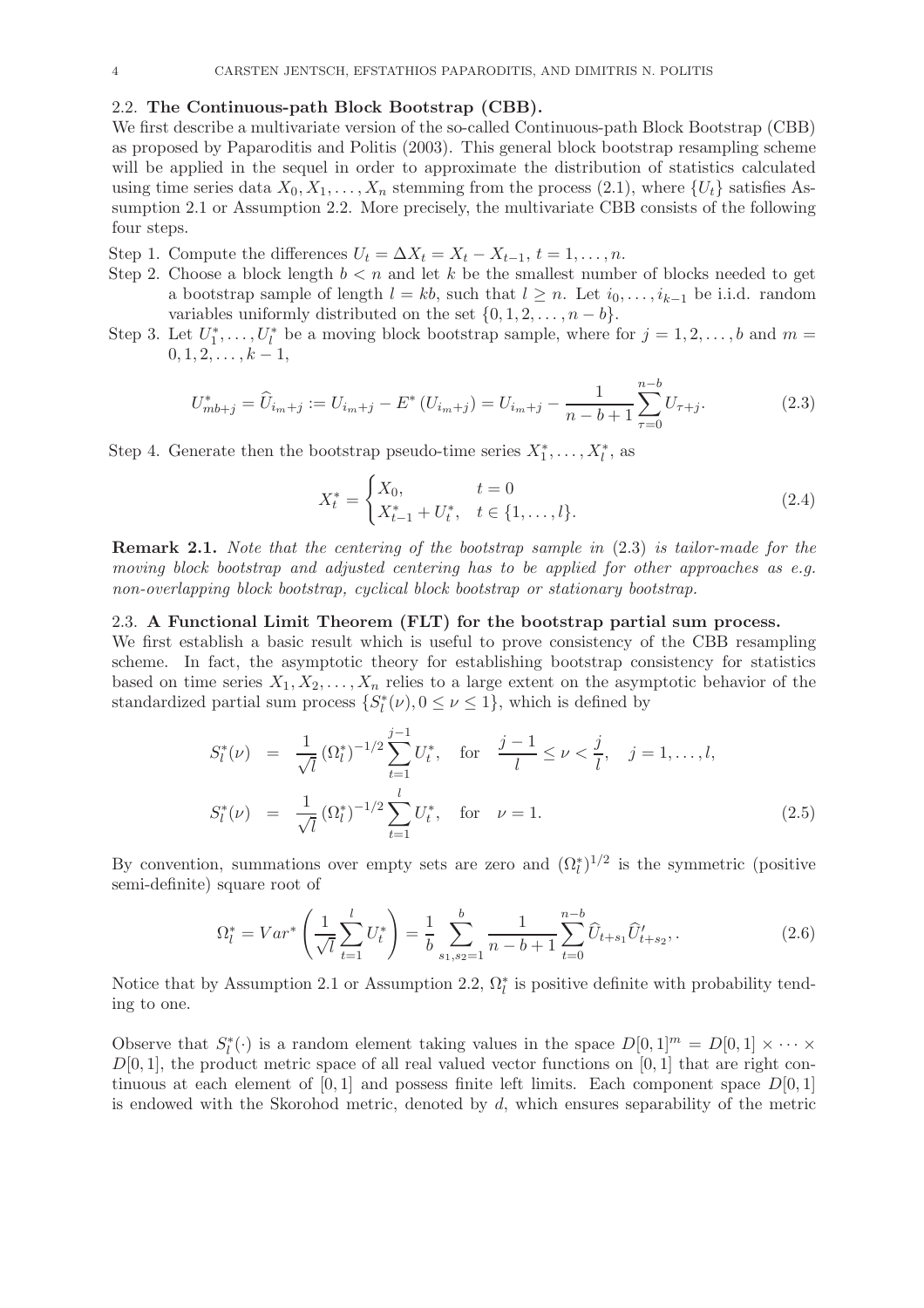space. For the product space  $D[0,1]^m$ , the metric  $\tilde{d}$  is defined by

$$
\tilde{d}(x,y) = \max_{i \in \{1,2,\dots,m\}} \left\{ d(x_i, y_i) : x_i, y_i \in D[0,1] \right\}.
$$

In the following theorem, we prove that conditional on the sample  $X_1, \ldots, X_n$ , the standardized CBB bootstrap partial sum process  $(2.5)$ , converges weakly to an m-dimensional standard Wiener process, where each element of  $W(t)$  is a univariate Wiener process and the elements of  $W(t)$  are independent from each other. The notation  $S_l^* \Rightarrow W$  in probability, means that the distance between the law of  $S_l^* = S_l^*(\cdot)$  and the law of W tends to zero in probability for any distance metrizing weak convergence.

**Theorem 2.1.** Let  $\{X_t, t \in \mathbb{N}_0\}$  be an m-dimensional stochastic process following (2.1) and *assume that the process*  $\{U_t, t \in \mathbb{N}\}\$  *satisfies Assumption 2.1 or Assumption 2.2. If*  $b \to \infty$  *as*  $n \to \infty$  *such that*  $b/\sqrt{n} \to 0$ *, then* 

 $S_l^* \Rightarrow W$ 

*in probability, respectively, where*  $\{W(t) = (W_1(t), \ldots, W_m(t))\}'$ ,  $t \in [0,1]\}$  *is here and throughout this paper an* m-dimensional standard Wiener process on [0,1], *i.e.* each element  $W_i(\cdot)$  is a *univariate Wiener process and the elements of*  $W(\cdot)$  *are independent.* 

We next discuss some cases where Theorem 2.1 is employed to establish asymptotic properties of block-bootstrap based, statistical inference procedures.

# 2.4. Applications to Regression Estimators.

2.4.1. *Regressing*  $X_t$  *on*  $X_{t-1}$ .

Consider the least squares (LS) estimator  $\widehat{A}$  obtained by regressing  $X_t$  on  $X_{t-1}$ , that is,

$$
\widehat{A} = \left(\sum_{t=2}^{n} X_t X_{t-1}'\right) \left(\sum_{t=2}^{n} X_{t-1} X_{t-1}'\right)^{-1}.
$$
\n(2.7)

We want to approximate the unknown distribution of  $n(\hat{A} - I_m)$  by the bootstrap distribution of  $l(\widehat{A}^* - I_m)$ , where

$$
\widehat{A}^* = \left(\sum_{t=2}^l X_t^* X_{t-1}^{*'}\right) \left(\sum_{t=2}^l X_{t-1}^* X_{t-1}^{*'}\right)^{-1},\tag{2.8}
$$

 $I_m$  is the  $(m \times m)$  unity matrix and  $X_1^*, \ldots, X_l^*$  is generated using the CBB scheme described in Section 2.2. As

$$
n(\widehat{A} - I_m) \Rightarrow \left\{ \Omega^{1/2} \int_0^1 W(t) dW(t)' \Omega^{1/2} + \Omega_1 \right\} \left\{ \Omega^{1/2} \int_0^1 W(t) W(t)' dt \Omega^{1/2} \right\}^{-1}
$$

holds under Assumptions 2.1 [cf. Lütkepohl  $(2006)$ , Proposition C.18] or 2.2 [cf. Phillips and Durlauf (1986), Theorem 2.1], the following theorem establishes validity of the multivariate CBB procedure for approximating the distribution of the least squares estimator  $\tilde{A}$ .

**Theorem 2.2.** *Under the assumptions of Theorem 2.1, conditionally on*  $X_1, X_2, \ldots, X_n$ *, it holds true that*

$$
l(\widehat{A}^* - I_m) \Rightarrow \left\{ \Omega^{1/2} \int_0^1 W(t) dW(t)' \Omega^{1/2} + \Omega_1 \right\} \left\{ \Omega^{1/2} \int_0^1 W(t) W(t)' dt \Omega^{1/2} \right\}^{-1}
$$

*in probability, where*  $\Omega$  *and*  $\Omega_1$  *are defined in* (2.2).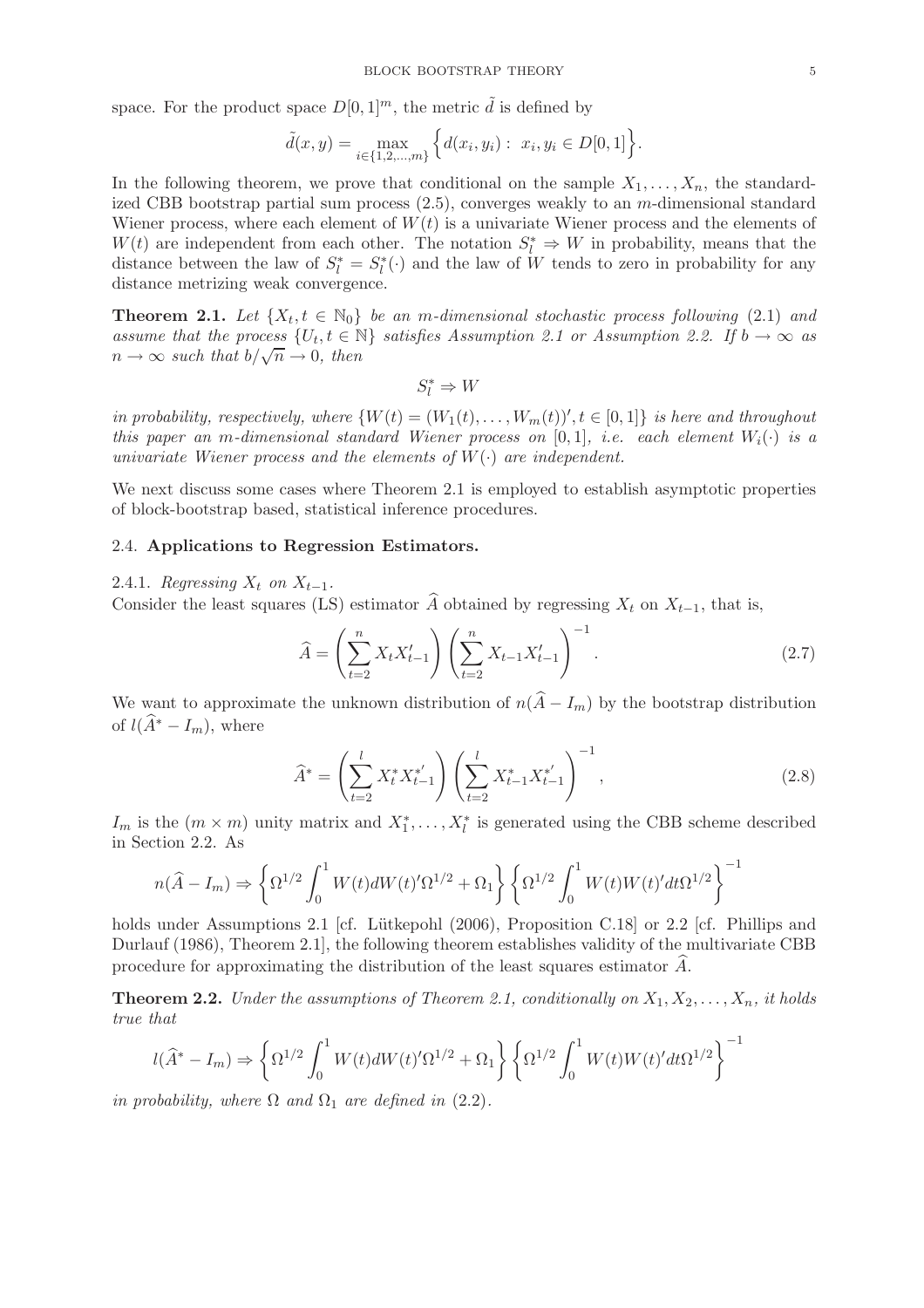# 2.4.2. *Spurious Regression of*  $X_{1t}$  *on*  $X_{2t}$  *for*  $m_1 = 1$ *.*

Consider next the so-called spurious regression case, where we regress the first coordinate of  $X_t$ on the remaining ones, while the underlying process is the full rank random walk (2.1). By using the notation introduced in Section 2.1, this means, we regress  $X_{1t}$  on  $X_{2t}$  with  $m_1 = 1$ . Let  $\hat{\alpha}$ and  $\hat{\beta}$  be the least squares estimators of  $\alpha$  and  $\beta$  when one fits the (spurious regression) model

$$
X_{1t} = \alpha + \beta' X_{2t} + \epsilon_t, \tag{2.9}
$$

to the time series at hand. More specifically,

$$
\widehat{\beta} = \left\{ \frac{1}{n^2} \sum_{t=1}^n (X_{2t} - \overline{X}_2)(X_{2t} - \overline{X}_2)' \right\}^{-1} \left\{ \frac{1}{n^2} \sum_{t=1}^n (X_{2t} - \overline{X}_2)(X_{1t} - \overline{X}_1) \right\}
$$
(2.10)

and  $\hat{\alpha} = \overline{X}_1 - \overline{X}'_2 \hat{\beta}$ , where  $\overline{X}_1 = \frac{1}{n} \sum_{t=1}^n X_{1t}$  and  $\overline{X}_2 = \frac{1}{n} \sum_{t=1}^n X_{2t}$ . From Phillips (1986), Theorem 2 and under Hamilton (1994), Proposition 18.2, we get under Assumptions 2.2 or 2.1, respectively, that

$$
\frac{1}{\sqrt{n}}\hat{\alpha} \quad \Rightarrow \quad b_1 - b_2' A_{22}^{-1} a_{21} \tag{2.11}
$$

$$
\widehat{\beta} \quad \Rightarrow \quad A_{22}^{-1} a_{21}, \tag{2.12}
$$

where  $a_{11},b_1,a_{12},a_{21},b_2$  and  $A_{22}$  are random variables such that  $a_{11},b_1$  take values in R,  $a_{12}, a_{21}, b_2$  in  $\mathbb{R}^{m-1}$  and  $A_{22}$  in  $\mathbb{R}^{(m-1)\times(m-1)}$  and

$$
A = \begin{pmatrix} a_{11} & a'_{12} \\ a_{21} & A_{22} \end{pmatrix} = \Omega^{1/2} \left\{ \int_0^1 W(t)W'(t)dt - \int_0^1 W(t)dt \int_0^1 W'(t)dt \right\} \Omega^{1/2},
$$
  
\n
$$
b = \begin{pmatrix} b_1 \\ b_2 \end{pmatrix} = \Omega^{1/2} \int_0^1 W(t)dt.
$$

Further, let  $\hat{\alpha}^*$  and  $\hat{\beta}^*$  be the bootstrap analogues of  $\hat{\alpha}$  and of  $\hat{\beta}$ , i.e., the least squares estimators of  $\alpha$  and  $\beta$  in running the regression

$$
X_{1t}^* = \alpha + \beta' X_{2t}^* + \epsilon_t
$$

using the bootstrap pseudo-time series  $X_1^*, \ldots, X_l^*$  generated by the CBB scheme of Section 2.2. Here,  $\overline{X}_1^* = \frac{1}{l} \sum_{t=1}^l X_{1t}^*$  and  $\overline{X}_2^* = \frac{1}{l} \sum_{t=1}^l X_{2t}^*$ . The corresponding bootstrap estimator is then given by

$$
\widehat{\beta}^* = \left\{ \frac{1}{l^2} \sum_{t=1}^l (X_{2t}^* - \overline{X}_2^*)(X_{2t}^* - \overline{X}_2^*)' \right\}^{-1} \left\{ \frac{1}{l^2} \sum_{t=1}^l (X_{2t}^* - \overline{X}_2^*)(X_{1t}^* - \overline{X}_1^*) \right\} \tag{2.13}
$$

and  $\hat{\alpha}^* = \overline{X}_1^* - \overline{Z}^{*\prime} \hat{\beta}^*$ . We then have the following theorem.

Theorem 2.3. *Under the assumptions of Theorem 2.1, it holds*

$$
\frac{1}{\sqrt{l}}\widehat{\alpha}^* \Rightarrow b_1 - b_2'A_{22}^{-1}a_{21}
$$

$$
\widehat{\beta}^* \Rightarrow A_{22}^{-1}a_{21}
$$

*in probability, respectively.*

As the above theorem in comparison to (2.11) and (2.12) shows, the CBB procedure succeeds in approximating correctly the distribution of the parameter estimators  $\hat{\alpha}$  and  $\hat{\beta}$  in the spurious regression case.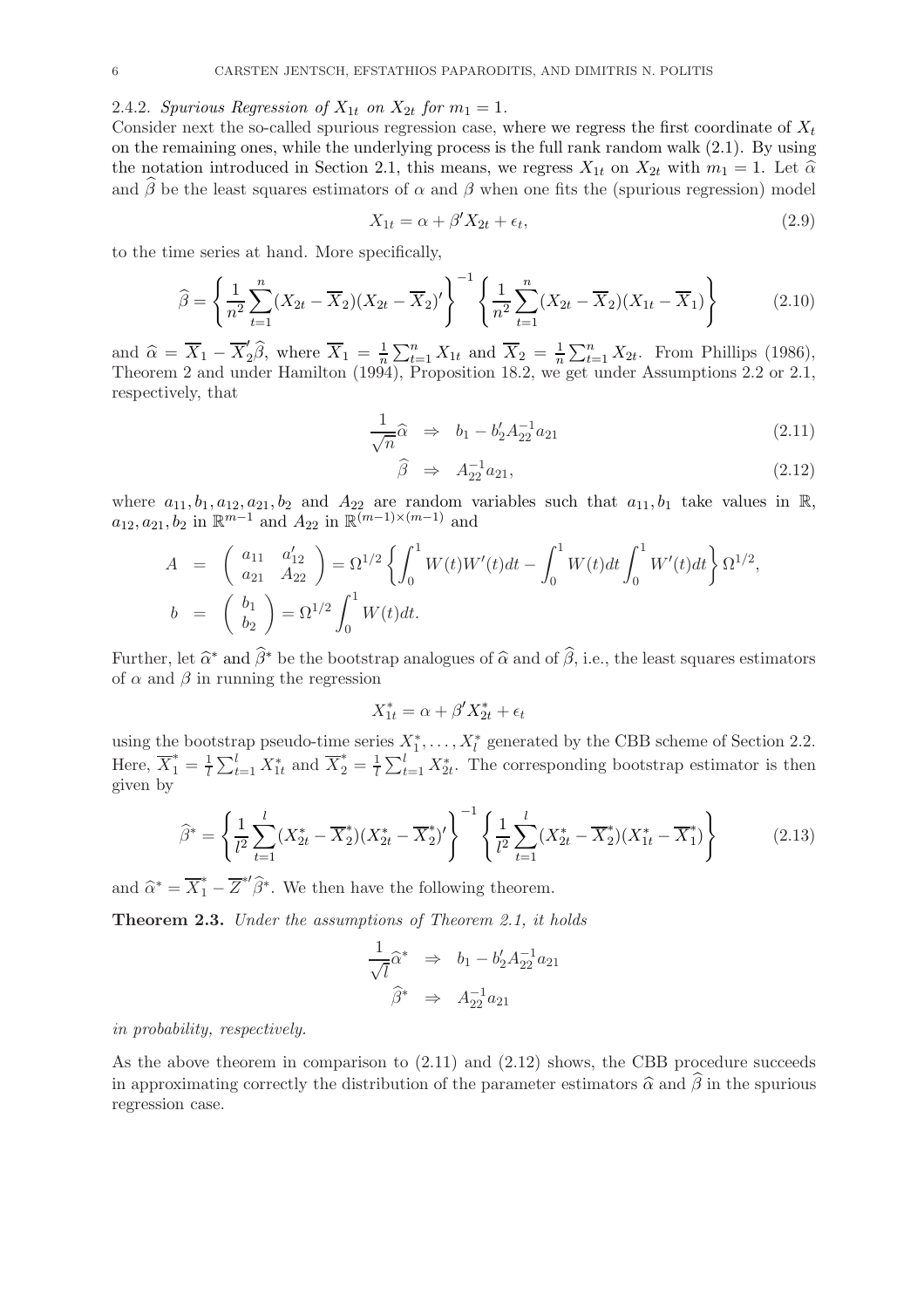#### 3. Block Bootstrap for Cointegrated Processes

# 3.1. CBB applied to cointegrated processes.

Consider now the case where the underlying process fulfills a cointegrated relation, that is, the multivariate time series  $X_1, \ldots, X_n$  is generated by the  $m = m_1 + m_2$ -dimensional model

$$
X_{1t} = BX_{2t} + U_{1t},
$$
  
\n
$$
X_{2t} = X_{2,t-1} + U_{2t},
$$
\n(3.1)

where  $X_0 = O_P(1)$  is random following a certain fixed distribution,  $X_{1t}$ ,  $U_{1t}$  are  $m_1$ -dimensional,  $X_{2t}, U_{2t}$  are  $m_2$ -dimensional, B is an  $(m_1 \times m_2)$  matrix and  $\{U_t = (U'_{1t}, U'_{2t})', t \in \mathbb{N}\}\)$  is a stationary process satisfying Assumption 2.1 or Assumption 2.2. Notice that  $\{X_t, t \in \mathbb{N}\}\$ is cointegrated with cointegration rank  $m_1$ . Our goal is to investigate the properties of the CBB bootstrap in estimating the distribution of the LS-estimator  $\overline{B}$  of  $\overline{B}$ , where

$$
\widehat{B} = \left(\sum_{t=1}^{n} X_{1t} X_{2t}'\right) \left(\sum_{t=1}^{n} X_{2t} X_{2t}'\right)^{-1}.
$$
\n(3.2)

Under the imposed conditions [cf. Lütkepohl (2006), Lemma 7.1 or Phillips and Durlauf (1986), Theorem 4.1], we have

$$
n(\hat{B} - B) \Rightarrow \left[\Omega^{1/2} \int_0^1 W(t) dW'(t) \Omega^{1/2} + \Omega_0 + \Omega_1\right]_{12} \left[\left[\Omega^{1/2} \int_0^1 W(t) W'(t) dt \Omega^{1/2}\right]_{22}\right]^{-1}, (3.3)
$$

where  $\Omega_1, \Omega$  and  $\Omega_0$  are defined in (2.2) and  $[C]_{12}$ ,  $[C]_{22}$  denote the  $(m_1 \times m_2)$  upper-right and the  $(m_2 \times m_2)$  lower-right part of an  $(m \times m)$  matrix C with  $m = m_1 + m_2$ . The bootstrap analogue of  $\widehat{B}$  is given by

$$
\widehat{B}^* = \left(\sum_{t=1}^l X_{1t}^* X_{2t}^{*t}\right) \left(\sum_{t=1}^l X_{2t}^* X_{2t}^{*t}\right)^{-1},\tag{3.4}
$$

where  $X_1^*, X_2^*, \ldots, X_l^*$  is generated according to the CBB algorithm described in Section 2.2. Now, recall that the CBB is based on resampling blocks of the differenced time series  $X_t - X_{t-1}$ ,  $t = 1, 2, \ldots, n$ , which leads to

$$
X_{1t} - X_{1,t-1} = BU_{2t} + (U_{1t} - U_{1,t-1})
$$
  

$$
\equiv V_{1t},
$$

and  $V_{1t} \neq U_{1t} = X_{1t} - BX_{2t}$ . Notice that  $X_{2t} - X_{2,t-1} = U_{2t}$ . Thus, the CBB uses the (centered) differences of the innovations  $(V_1)$  $U'_{1t}, U'_{2t}$ ,  $t = 1, 2, \ldots, n$ , to resample the blocks and not the innovations  $(U_1)$  $U_{1t}$ ,  $U_{2t}$ ) as in the case of a full rank integrated process. Furthermore, the resampled blocks obtained from a centered version of  $(V_1')$  $U'_{1t}, U'_{2t}$ ),  $t = 1, 2, ..., n$ , that is the pseudo replicates  $(V_{1t}^{*'} , U_{2t}^{*})$ ,  $t = 1, 2, ..., l$ , are integrated to obtain the bootstrap observations  $X_1^*, X_2^*, \ldots, X_l^*$ . From this we get by using  $M_t = \lceil \frac{t}{b} \rceil$  $\frac{t}{b}$ ] – 1,  $B_{t,m} = min(b, t-mb), X_{1t}^* = \sum_{j=1}^t V_{1j}^*$ ,  $X_{2t}^* = \sum_{j=1}^t U_{2j}^*$  and the definition of  $V_{1t}^*$  that

$$
X_{1t}^{*} = B \sum_{m=0}^{M_t} \sum_{s=1}^{B_{t,m}} \widehat{U}_{2,i_m+s} + \sum_{m=0}^{M_t} \sum_{s=1}^{B_{t,m}} (\widehat{U}_{1,i_m+s} - \widehat{U}_{1,i_m+s-1})
$$
  
= 
$$
BX_{2t}^{*} + \sum_{m=0}^{M_t-1} (\widehat{U}_{1,i_m+b} - \widehat{U}_{1,i_m}) + (\widehat{U}_{1,i_{M_t}+(t-M_t b)} - \widehat{U}_{1,i_{M_t}}),
$$
(3.5)

where  $U_{1t}$  and  $U_{2t}$  are the centered differences of the component processes  $U_{1t}$  and  $U_{2t}$ , see also (2.3). Note also that the two last terms in the last right-hand side above are the increments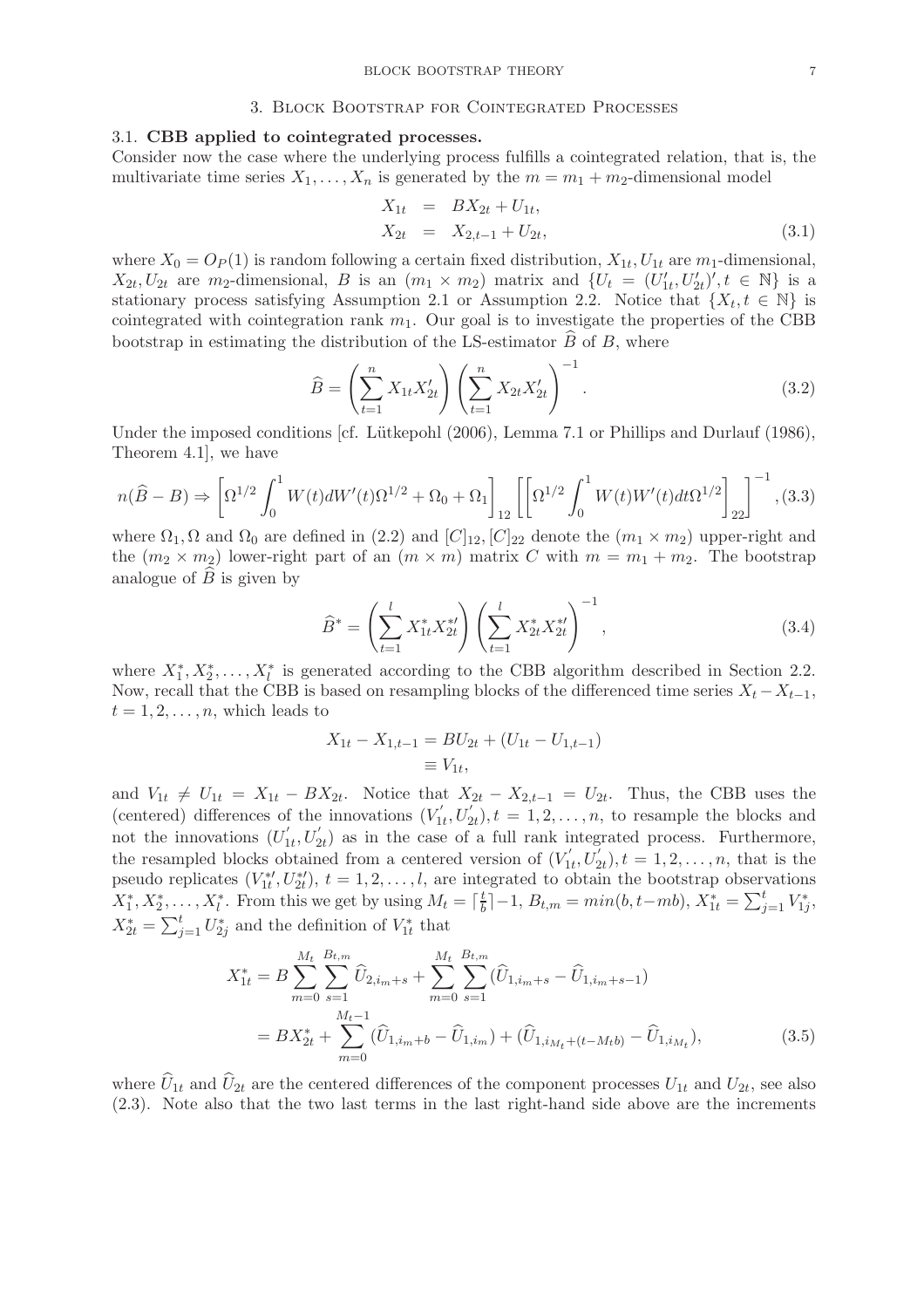between the last and the first random variable in each randomly selected block. Further, (3.5) leads to

$$
\sum_{t=1}^{l} X_{1t}^{*} X_{2t}^{*l} = B \sum_{t=1}^{l} X_{2t}^{*} X_{2t}^{*l} + \sum_{t=1}^{l} U_{1t}^{*} X_{2t}^{*l} + \sum_{t=1}^{l} \sum_{m=0}^{M_{t}-1} (\widehat{U}_{1,i_{m}+b} - \widehat{U}_{1,i_{m}}) X_{2t}^{*l} - \sum_{t=1}^{l} \widehat{U}_{1,i_{M_{t}}} X_{2t}^{*l}
$$

$$
= B \sum_{t=1}^{l} X_{2t}^{*} X_{2t}^{*l} + \sum_{t=1}^{l} U_{1t}^{*} X_{2t}^{*l} + R_{1,l} + R_{2,l},
$$

with an obvious notation for  $R_{1,l}$  and  $R_{2,l}$ . Notice that in obtaining the last equality above,  $\sum_{t=1}^{l} U_{1,i_{M_t}+(t-M_t b)} X_{2t}^{*\prime} = \sum_{t=1}^{l} U_{1t}^{*} X_{2t}^{*\prime}$  has been used. From the above and (3.4) we get that

$$
l(\widehat{B}^* - B) = \left(l^{-1} \sum_{t=1}^l U_{1t}^* X_{2t}^{*l}\right) \left(l^{-2} \sum_{t=1}^l X_{2t}^* X_{2t}^{*l}\right)^{-1} + \widetilde{R}_{1,l} + \widetilde{R}_{2,l},\tag{3.6}
$$

where

$$
\widetilde{R}_{1,l} = l^{-1} R_{1,l} \left( l^{-2} \sum_{t=1}^{l} X_{2t}^{*} X_{2t}^{*'} \right)^{-1} \quad \text{and} \quad \widetilde{R}_{2,l} = l^{-1} R_{2,l} \left( l^{-2} \sum_{t=1}^{l} X_{2t}^{*} X_{2t}^{*'} \right)^{-1}.
$$

Notice that the terms  $R_{1,l}$  and  $R_{2,l}$  are due to the fact that integrating the block resampled  $V_{1,t}$ 's, the differences  $U_{1,i_m+b} - U_{1,i_m}$  within each block do not cancel out. Now, comparing (3.6) with

$$
n(\widehat{B} - B) = \left(n^{-1} \sum_{t=1}^{n} U_{1t} X'_{2t}\right) \left(n^{-2} \sum_{t=1}^{n} X_{2t} X'_{2t}\right)^{-1},
$$

indicates that  $(l^{-1}\sum_{t=1}^l U_{1t}^* X_{2t}^{*l}) (l^{-2}\sum_{t=1}^l X_{2t}^* X_{2t}^{*l})$  $\int$ <sup>-1</sup> mimics in the bootstrap world the stochastic behavior of  $\left(n^{-1}\sum_{t=1}^{n}U_{1t}X'_{2t}\right)\left(n^{-2}\sum_{t=1}^{n}X_{2t}X'_{2t}\right)$  $\Big)^{-1}$ . However,

$$
\frac{1}{l}R_{2,l} = \frac{1}{k} \sum_{m=0}^{k-1} \widehat{U}_{1,i_m} \frac{1}{b} \sum_{s=1}^{b} X_{2,mb+s}^* = O_P(1),
$$

since

$$
\frac{1}{\sqrt{bl}}\sum_{s=1}^{b} X_{2,mb+s}^{*} = {\Omega^*}^{1/2} \frac{1}{\sqrt{b}}\sum_{s=1}^{b} {\Omega^*}^{-1/2} \frac{1}{\sqrt{l}} \sum_{j=1}^{mb+s} U_{2j}^{*} = {\Omega^*}^{1/2} \frac{1}{\sqrt{b}}\sum_{s=1}^{b} S_l^{*}((mb+s)/l) = O_P(1),
$$

see also the proof of Lemma 6.2(i), Section 6. This together with Lemma 6.1(iii), implies that  $R_{2,l} = O_P(1)$ . Furthermore, since

$$
\frac{1}{l}R_{1,l} = \frac{1}{l} \sum_{m=0}^{k-2} (\widehat{U}_{1,i_m+b} - \widehat{U}_{1,i_m}) \sum_{t=(m+1)b+1}^{l} X_{2t}^*
$$

and  $l^{-3/2} \sum_{t=r}^{l} X_{2t}^{*} = \Omega^{*^{1/2}} l^{-1} \sum_{t=r}^{l} S_{l}^{*}(t/l)$ , see the proof of Lemma 6.2(i), we get that  $l^{-1}R_{1,l} =$  $O_P(\sqrt{lk})$ , and thus  $\widetilde{R}_{1,l}$  does not vanish as  $n \to \infty$ . The above considerations and expression (3.6) lead to the conclusion that the stochastic behavior of  $n(\widehat{B}-B)$  can not be successfully approximated by that of the CBB analogue  $l(\widehat{B}^* - B)$ .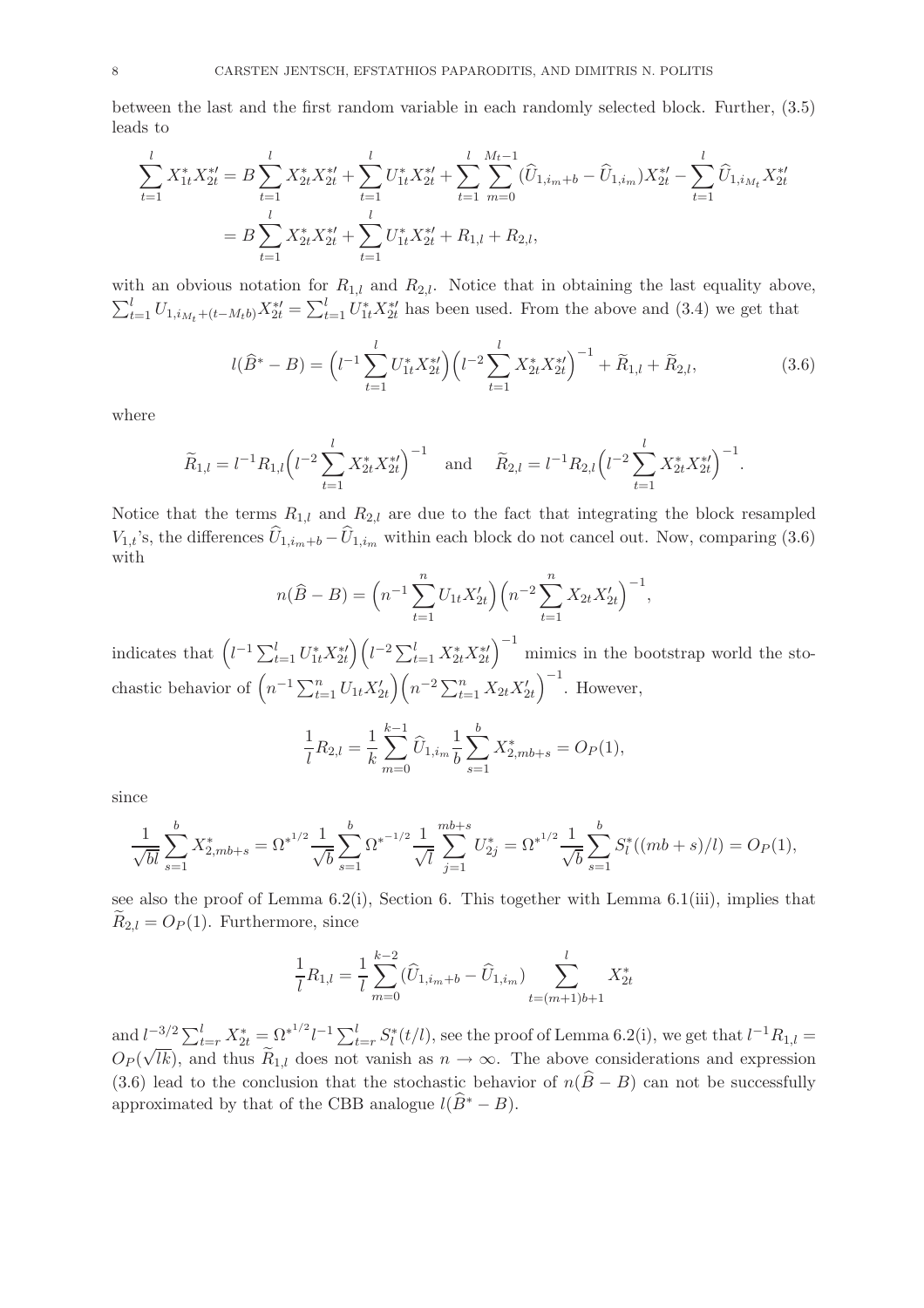#### 3.2. Residual-based Block Bootstrap (RBB).

Since the CBB applied to a cointegrated process fails due to the fact that the generated pseudotime series  $X_1^*, X_2^*, \ldots, X_n^*$  mimics the behavior of a full rank random walk, we show in this section that a residual-based block bootstrap (RBB) scheme succeeds in approximating correctly the distribution of the least squares estimator  $\hat{B}$  under the cointegration model (3.1). Using this residual-based block bootstrap, we generate pseudo-time series data  $X_1^+, X_2^+, \ldots, X_n^+$  that retains the cointegration structure of the underlying process. This is achieved using the following block bootstrap algorithm. Notice that the notation  $X_t^+$  instead of  $X_t^*$  is used in order to distinguish between the pseudo-time series generated by the CBB and by the following RBB algorithm.

Step 1. Compute  $\widehat{B}$  and  $\widetilde{U}_t = (\widetilde{U}'_{1t}, U'_{2t})'$  for  $t = 1, ..., n$  according to

$$
\begin{aligned}\n\widetilde{U}_{1t} &= X_{1t} - \widehat{B}X_{2t}, \\
U_{2t} &= X_{2t} - X_{2,t-1}.\n\end{aligned}
$$

- Step 2. Choose a block length  $b < n$  and let k be the smallest number of blocks needed to get a bootstrap sample of length  $l = kb$ , such that  $l \geq n$ . Let  $i_0, \ldots, i_{k-1}$  be i.i.d. random variables uniformly distributed on the set  $\{0, 1, 2, \ldots, n - b\}.$
- Step 3. Let  $U_1^+,\ldots,U_l^*$  with  $U_t^+ = (U_{1t}^{+'} , U_{2t}^{+'} )'$  be a moving block bootstrap sample, where for  $j = 1, 2, \ldots, b$  and  $m = 0, 1, 2, \ldots, k - 1$ ,

$$
\begin{pmatrix}\nU^+_{1,mb+j} \\
U^+_{2,mb+j}\n\end{pmatrix} = \begin{pmatrix}\n\widehat{U}_{1,im+j} \\
\widehat{U}_{2,im+j}\n\end{pmatrix} = \begin{pmatrix}\n\widetilde{U}_{1,im+j} - E^+(\widetilde{U}_{1,im+j}) \\
U_{2,im+j} - E^+(\widetilde{U}_{2,im+j})\n\end{pmatrix}
$$
\n
$$
= \begin{pmatrix}\n\widetilde{U}_{1,im+j} \\
U_{2,im+j}\n\end{pmatrix} - \frac{1}{n-b+1} \sum_{\tau=0}^{n-b} \begin{pmatrix}\n\widetilde{U}_{1,\tau+j} \\
U_{2,\tau+j}\n\end{pmatrix}.
$$
\n(3.7)

Step 4. Generate then the bootstrap pseudo-time series  $(X_{1t}^{+}, X_{2t}^{+})'$ ,  $t = 1, ..., l$  from

$$
X_{2t}^{+} = \begin{cases} X_{20}, & t = 0\\ X_{2,t-1}^{+} + U_{2t}^{+}, & t \in \{1, \ldots, l\} \end{cases}
$$

and

$$
X_{1t}^{+} = \widehat{B}X_{2t}^{+} + U_{1t}^{+}, \quad t \in \{1, \ldots, l\}.
$$

This leads to the estimator

$$
\widehat{B}^{+} = \left(\sum_{t=1}^{l} X_{1t}^{+} X_{2t}^{+} \right) \left(\sum_{t=1}^{l} X_{2t}^{+} X_{2t}^{+} \right)^{-1}.
$$

As (3.3) holds under Assumptions 2.1 or 2.2, the following theorem shows that the RBB procedure described above succeeds in mimicking correctly the random behavior of the LS-estimator  $\widehat{B}$  in the cointegrated case (3.1).

**Theorem 3.1.** Let  $\{X_t, t \in \mathbb{N}_0\}$  be an m-dimensional stochastic process following (3.1) and *assume that the process*  $\{U_t, t \in \mathbb{N}\}\$  *satisfies Assumption 2.1 or Assumption 2.2. If*  $b \to \infty$  *as*  $n \to \infty$  *such that*  $b/\sqrt{n} \to 0$  *then* 

$$
l(\widehat{B}^+ - \widehat{B}) \Rightarrow \left[\Omega^{1/2} \int_0^1 W(t) dW'(t) \Omega^{1/2} + \Omega_0 + \Omega_1\right]_{12} \left[\left[\Omega^{1/2} \int_0^1 W(t) W'(t) dt \Omega^{1/2}\right]_{22}\right]^{-1}
$$

*in probability, where*  $\Omega_1$ ,  $\Omega$  *and*  $\Omega_0$  *are defined in* (2.2)*. Here,* [C]<sub>12</sub> *and* [C]<sub>22</sub> *denote the* ( $m_1 \times$  $(m_2)$  *upper-right and the*  $(m_2 \times m_2)$  *lower-right part of an*  $(m \times m)$  *matrix* C *with*  $m = m_1 + m_2$ *.*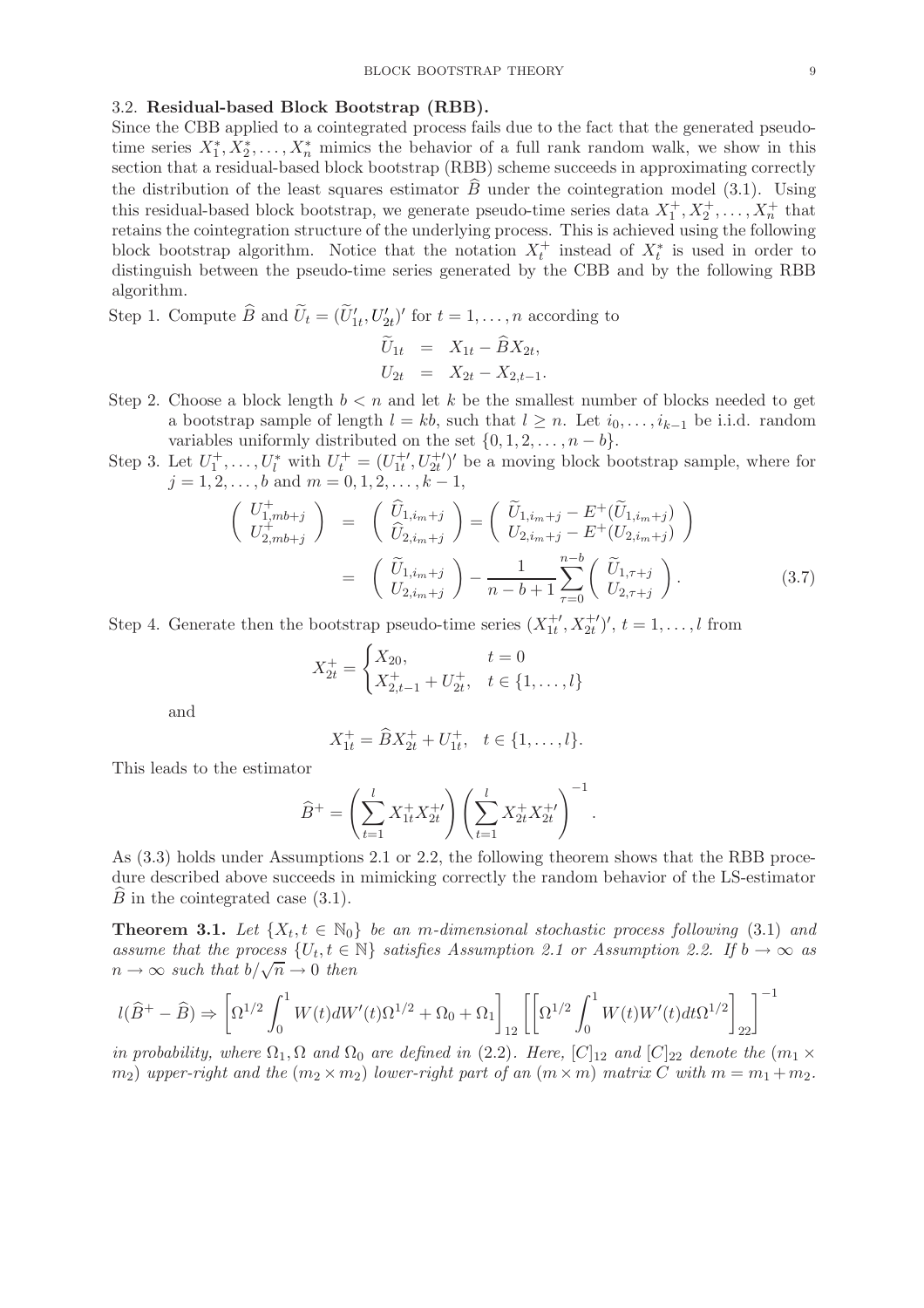

FIGURE 1. Realizations of the cointegrated system  $\{X_t = (X_{1t}, X'_{2t})'\}$  in (4.1) and  $(4.2)$  for a)  $MA(1)$  noise (upper panels) and b)  $AR(1)$  noise (lower panels) for sample size  $n = 400$  and  $\delta \in \{0.9, 0.5, 0.1\}$  (from left to right).  $\{X_{1t}\}\$  (solid) and both components of  ${X_{2t}}$  (dashed and dotted) are shown.

## 4. Simulations

In this section, we illustrate the bootstrap performance of the CBB and the RBB as proposed in the previous sections by means of coverage rates of confidence intervals and by estimated standard deviations. To cover jointly estimates for (purely) integrated as well as cointegrated multivariate time series processes, we consider data  $X_1, \ldots, X_n$  from the trivariate cointegrated system

$$
X_{1t} = BX_{2t} + U_{1t}, \t\t(4.1)
$$

$$
X_{2t} = X_{2,t-1} + U_{2t}, \t\t(4.2)
$$

where we set  $X_0 = 0$ . In this setup,  $X_{1t}$ ,  $U_{1t}$  are 1-dimensional,  $X_{2t}$ ,  $U_{2t}$  are 2-dimensional, B is a  $(1 \times 2)$  cointegration matrix and  $\{U_t = (U_{1t}, U'_{2t})', t \in \mathbb{N}\}\)$  is a 3-dimensional stationary process. In this section, we specify the latter process as follows. Let  $U_{1t} = e_t e_{t-1}$ , where  $\{e_t, t \in \mathbb{N}_0\}$  is i.i.d. and follows a standard normal distribution  $e_t \sim \mathcal{N}(0, 1)$ . The bivariate process  $\{U_{2t}, t \in \mathbb{N}\}\$ follows either an

a) VMA(1) model 
$$
U_{2t} = \Psi \epsilon_{t-1} + \epsilon_t
$$

or an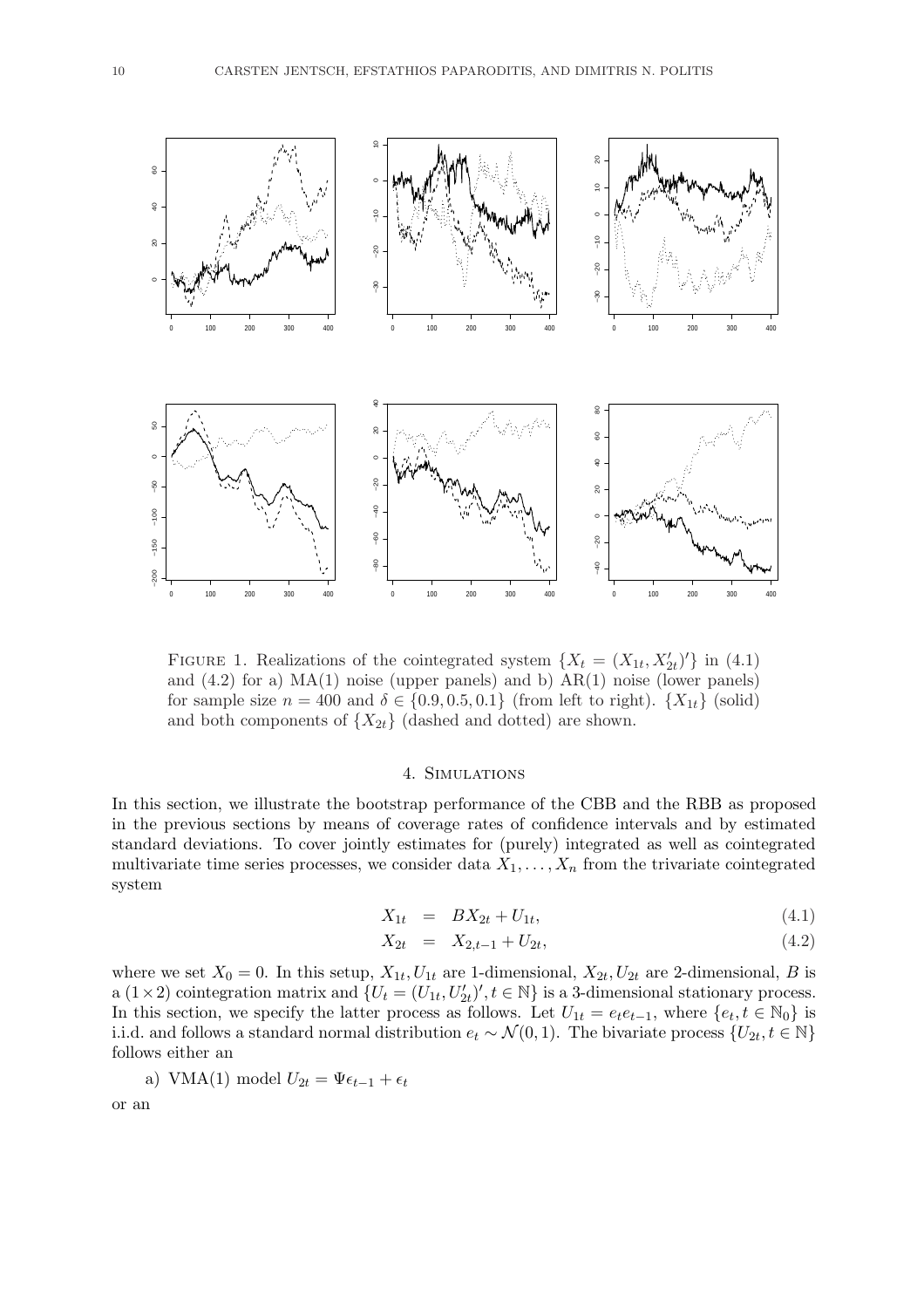|            | MA(1), $\delta = 0.9$ |          |                        | $n = 100$            |                       |          |                        | $n = 400$            |                       |          |                        | $n = 1200$           |                       |
|------------|-----------------------|----------|------------------------|----------------------|-----------------------|----------|------------------------|----------------------|-----------------------|----------|------------------------|----------------------|-----------------------|
| b          |                       | $\sigma$ | $mean(\hat{\sigma}^*)$ | $SD(\hat{\sigma}^*)$ | $MSE(\hat{\sigma}^*)$ | $\sigma$ | mean( $\hat{\sigma}^*$ | $SD(\hat{\sigma}^*)$ | $MSE(\hat{\sigma}^*)$ | $\sigma$ | mean( $\hat{\sigma}^*$ | $SD(\hat{\sigma}^*)$ | $MSE(\hat{\sigma}^*)$ |
| $n^{1/3}$  | $A_{11}$              | 3.004    | 3.451                  | 0.476                | 0.427                 | 2.992    | 3.221                  | 0.296                | 0.140                 | 3.004    | 3.164                  | 0.250                | 0.088                 |
|            | $A_{12}$              | 4.291    | 4.647                  | 0.788                | 0.748                 | 4.292    | 4.460                  | 0.521                | 0.299                 | 4.294    | 4.376                  | 0.374                | 0.147                 |
|            | $A_{21}$              | 3.224    | 3.542                  | 0.609                | 0.472                 | 3.197    | 3.344                  | 0.366                | 0.156                 | 3.230    | 3.288                  | 0.275                | 0.079                 |
|            | $A_{22}$              | 3.124    | 3.572                  | 0.508                | 0.459                 | 3.134    | 3.345                  | 0.356                | 0.171                 | 3.163    | 3.278                  | 0.302                | 0.104                 |
| $3n^{1/3}$ | $A_{11}$              | 3.004    | 3.586                  | 0.745                | 0.894                 | 2.992    | 3.302                  | 0.517                | 0.363                 | 3.004    | 3.182                  | 0.370                | 0.168                 |
|            | $A_{12}$              | 4.291    | 4.824                  | 1.229                | 1.793                 | 4.292    | 4.621                  | 0.796                | 0.742                 | 4.294    | 4.438                  | 0.520                | 0.291                 |
|            | $A_{21}$              | 3.224    | 3.686                  | 0.909                | 1.040                 | 3.197    | 3.391                  | 0.552                | 0.342                 | 3.230    | 3.325                  | 0.385                | 0.157                 |
|            | $A_{22}$              | 3.124    | 3.721                  | 0.891                | 1.150                 | 3.134    | 3.433                  | 0.576                | 0.421                 | 3.163    | 3.308                  | 0.438                | 0.213                 |
| $5n^{1/3}$ | $A_{11}$              | 3.004    | 3.595                  | 0.983                | 1.316                 | 2.992    | 3.423                  | 0.636                | 0.591                 | 3.004    | 3.279                  | 0.485                | 0.311                 |
|            | $A_{12}$              | 4.291    | 4.990                  | 1.493                | 2.718                 | 4.292    | 4.761                  | 1.008                | 1.235                 | 4.294    | 4.530                  | 0.680                | 0.519                 |
|            | $A_{21}$              | 3.224    | 3.617                  | 1.068                | 1.295                 | 3.197    | 3.490                  | 0.728                | 0.616                 | 3.230    | 3.409                  | 0.482                | 0.265                 |
|            | $A_{22}$              | 3.124    | 3.813                  | 1.060                | 1.599                 | 3.134    | 3.576                  | 0.751                | 0.759                 | 3.163    | 3.413                  | 0.566                | 0.383                 |

|            | MA(1), $\delta = 0.5$ |          |                        | $n=100$              |                       |          |                        | $n = 400$            |                       |          |                        | $n = 1200$           |                       |
|------------|-----------------------|----------|------------------------|----------------------|-----------------------|----------|------------------------|----------------------|-----------------------|----------|------------------------|----------------------|-----------------------|
| b          |                       | $\sigma$ | $mean(\hat{\sigma}^*)$ | $SD(\hat{\sigma}^*)$ | $MSE(\hat{\sigma}^*)$ | $\sigma$ | $mean(\hat{\sigma}^*)$ | $SD(\hat{\sigma}^*)$ | $MSE(\hat{\sigma}^*)$ | $\sigma$ | $mean(\hat{\sigma}^*)$ | $SD(\hat{\sigma}^*)$ | $MSE(\hat{\sigma}^*)$ |
| $n^{1/3}$  | $A_{11}$              | 3.443    | 3.801                  | 0.527                | 0.406                 | 3.347    | 3.653                  | 0.368                | 0.229                 | 3.386    | 3.526                  | 0.297                | 0.108                 |
|            | $A_{12}$              | 3.636    | 3.934                  | 0.689                | 0.563                 | 3.573    | 3.729                  | 0.411                | 0.193                 | 3.567    | 3.640                  | 0.303                | 0.097                 |
|            | $A_{21}$              | 4.110    | 4.346                  | 0.731                | 0.590                 | 4.026    | 4.263                  | 0.449                | 0.258                 | 4.007    | 4.158                  | 0.341                | 0.139                 |
|            | $A_{22}$              | 3.104    | 3.520                  | 0.529                | 0.454                 | 3.129    | 3.351                  | 0.374                | 0.189                 | 3.113    | 3.219                  | 0.293                | 0.097                 |
| $3n^{1/3}$ | A11                   | 3.443    | 4.043                  | 0.981                | 1.322                 | 3.347    | 3.782                  | 0.661                | 0.627                 | 3.386    | 3.625                  | 0.456                | 0.265                 |
|            | $A_{12}$              | 3.636    | 4.082                  | 1.036                | 1.272                 | 3.573    | 3.820                  | 0.595                | 0.415                 | 3.567    | 3.734                  | 0.452                | 0.232                 |
|            | $A_{21}$              | 4.110    | 4.666                  | 1.213                | 1.780                 | 4.026    | 4.389                  | 0.745                | 0.688                 | 4.007    | 4.252                  | 0.492                | 0.302                 |
|            | $A_{22}$              | 3.104    | 3.686                  | 0.957                | 1.255                 | 3.129    | 3.412                  | 0.579                | 0.415                 | 3.113    | 3.320                  | 0.462                | 0.256                 |
| $5n^{1/3}$ | A11                   | 3.443    | 4.035                  | 1.190                | 1.766                 | 3.347    | 3.918                  | 0.854                | 1.057                 | 3.386    | 3.710                  | 0.613                | 0.481                 |
|            | $A_{12}$              | 3.636    | 4.164                  | 1.296                | 1.958                 | 3.573    | 3.955                  | 0.843                | 0.857                 | 3.567    | 3.799                  | 0.558                | 0.366                 |
|            | $A_{21}$              | 4.11     | 4.522                  | 1.421                | 2.189                 | 4.026    | 4.511                  | 0.941                | 1.121                 | 4.007    | 4.314                  | 0.640                | 0.504                 |
|            | $A_{22}$              | 3.104    | 3.732                  | $1.060\,$            | 1.518                 | 3.129    | 3.549                  | 0.791                | 0.802                 | 3.113    | 3.359                  | 0.544                | 0.357                 |

|            | $MA(1), \delta = 0.1$ |          |                        | $n = 100$            |                       |          |                        | $n=400$              |                       |          |                        | $n = 1200$           |                       |
|------------|-----------------------|----------|------------------------|----------------------|-----------------------|----------|------------------------|----------------------|-----------------------|----------|------------------------|----------------------|-----------------------|
| Ð          |                       | $\sigma$ | $mean(\hat{\sigma}^*)$ | $SD(\hat{\sigma}^*)$ | $MSE(\hat{\sigma}^*)$ | $\sigma$ | $mean(\hat{\sigma}^*)$ | $SD(\hat{\sigma}^*)$ | $MSE(\hat{\sigma}^*)$ | $\sigma$ | $mean(\hat{\sigma}^*)$ | $SD(\hat{\sigma}^*)$ | $MSE(\hat{\sigma}^*)$ |
| $n^{1/3}$  | $A_{11}$              | 5.196    | 5.364                  | 0.923                | 0.881                 | 5.376    | 5.417                  | 0.664                | 0.443                 | 5.465    | 5.462                  | 0.576                | 0.332                 |
|            | A <sub>12</sub>       | 3.396    | 3.727                  | 0.630                | 0.507                 | 3.413    | 3.588                  | 0.400                | 0.191                 | 3.399    | 3.524                  | 0.304                | 0.108                 |
|            | $A_{21}$              | 5.567    | 5.532                  | 0.884                | 0.783                 | 5.732    | 5.603                  | 0.597                | 0.373                 | 5.809    | 5.709                  | 0.513                | 0.274                 |
|            | $A_{22}$              | 3.112    | 3.400                  | 0.512                | 0.345                 | 3.127    | 3.294                  | 0.379                | 0.172                 | 3.123    | 3.232                  | 0.298                | 0.101                 |
| $3n^{1/3}$ | A11                   | 5.196    | 5.934                  | 1.585                | 3.058                 | 5.376    | 5.793                  | 1.143                | 1.481                 | 5.465    | 5.715                  | 0.969                | 1.002                 |
|            | $A_{12}$              | 3.396    | 3.959                  | 0.986                | 1.289                 | 3.413    | 3.799                  | 0.628                | 0.543                 | 3.399    | 3.631                  | 0.457                | 0.263                 |
|            | A21                   | 5.567    | 6.053                  | 1.466                | 2.386                 | 5.732    | 5.949                  | 0.967                | 0.983                 | 5.809    | 5.943                  | 0.818                | 0.687                 |
|            | $A_{22}$              | 3.112    | 3.611                  | 0.918                | 1.092                 | 3.127    | 3.498                  | 0.678                | 0.598                 | 3.123    | 3.337                  | 0.474                | 0.271                 |
| $5n^{1/3}$ | $A_{11}$              | 5.196    | 6.033                  | 1.859                | 4.156                 | 5.376    | 6.147                  | 1.497                | 2.835                 | 5.465    | 5.946                  | 1.219                | 1.718                 |
|            | $A_{12}$              | 3.396    | 3.950                  | 1.198                | 1.742                 | 3.413    | 3.876                  | 0.823                | 0.892                 | 3.399    | 3.671                  | 0.582                | 0.413                 |
|            | $A_{21}$              | 5.567    | 6.046                  | 1.767                | 3.353                 | 5.732    | 6.150                  | 1.163                | 1.528                 | 5.809    | 6.086                  | 0.959                | 0.997                 |
|            | $A_{22}$              | 3.112    | 3.583                  | 1.083                | 1.396                 | 3.127    | 3.486                  | 0.788                | 0.749                 | 3.123    | 3.342                  | 0.566                | 0.369                 |

TABLE 1. Standard deviations  $\hat{\sigma}^*$  of the entries of  $n(\hat{A}-I_2)$  estimated by the RBB bootstrap for the VMA(1) model a), sample sizes  $n \in \{100, 400, 1200\}$ , (rounded) block lengths  $b \in \{n^{1/3}, 3n^{1/3}, 5n^{1/3}\}\$  and  $\delta \in \{0.9, 0.5, 0.1\}\$ . The true parameter  $\sigma$  is estimated by 20,000 Monte Carlo replications.

b) VAR(1) model  $U_{2t} = \Psi U_{2,t-1} + \epsilon_t$ 

where  $\epsilon_t \sim \mathcal{N}(0, \Sigma)$ . The parameter specifications  $B = (0.5, -0.5)$ ,

$$
\Psi = \left(\begin{array}{cc} \delta & -0.4 \\ 0 & 0.5 \end{array}\right) \quad \text{and} \quad \Sigma = \left(\begin{array}{cc} 1 & 0.5 \\ 0.5 & 1 \end{array}\right)
$$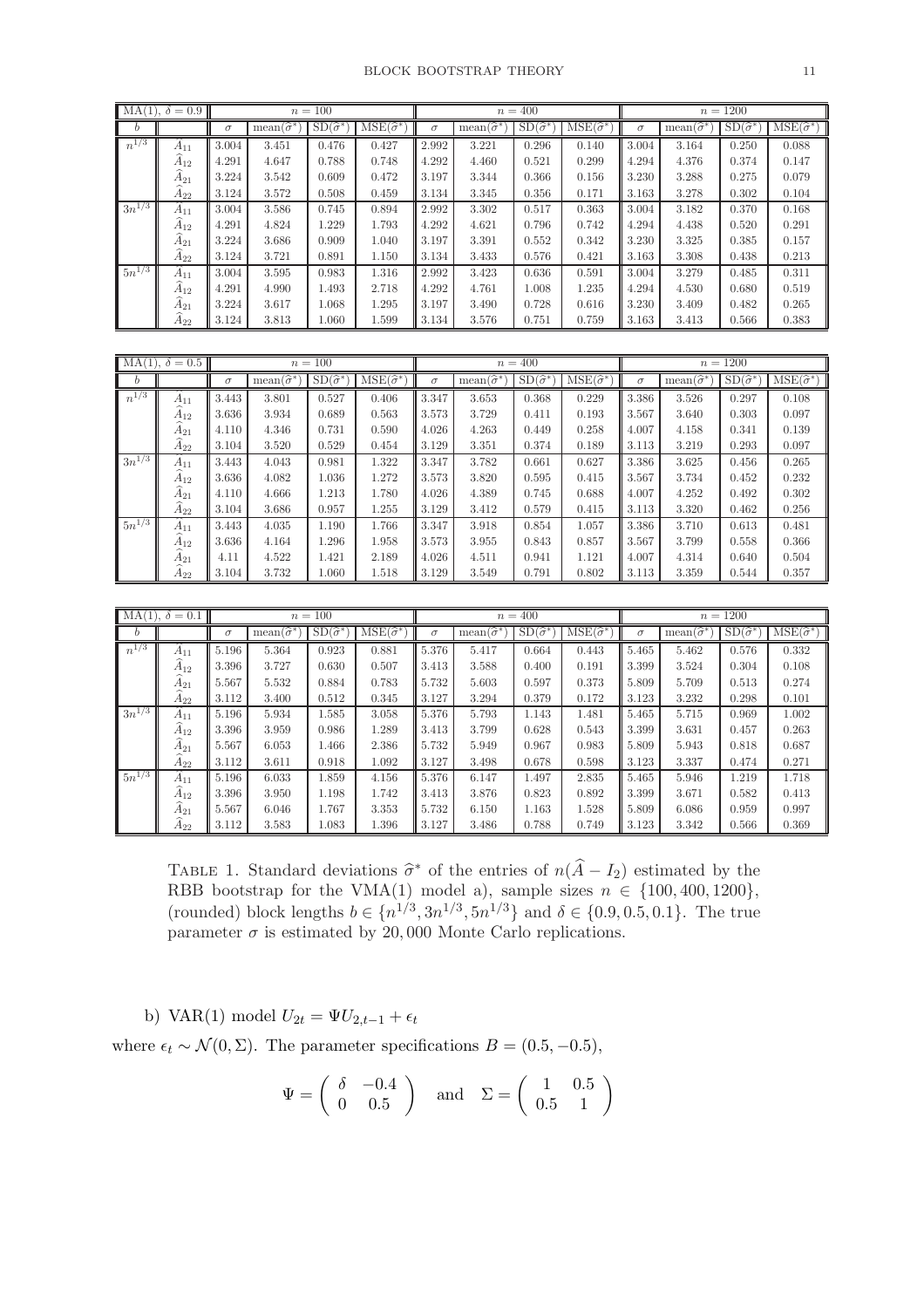|            | AR(1), $\delta = 0.9$ |          |                            | $n = 100$            |                       |          |                            | $n=400$              |                       |          |                        | $n = 1200$           |                       |
|------------|-----------------------|----------|----------------------------|----------------------|-----------------------|----------|----------------------------|----------------------|-----------------------|----------|------------------------|----------------------|-----------------------|
| b          |                       | $\sigma$ | mean( $\widehat{\sigma}^*$ | $SD(\hat{\sigma}^*)$ | $MSE(\hat{\sigma}^*)$ | $\sigma$ | mean( $\widehat{\sigma}^*$ | $SD(\hat{\sigma}^*)$ | $MSE(\hat{\sigma}^*)$ | $\sigma$ | mean( $\hat{\sigma}^*$ | $SD(\hat{\sigma}^*)$ | $MSE(\hat{\sigma}^*)$ |
| $n^{1/3}$  | $A_{11}$              | 2.431    | 2.362                      | 0.267                | 0.076                 | 2.491    | 2.064                      | 0.140                | 0.202                 | 2.487    | 2.037                  | 0.136                | 0.221                 |
|            | $A_{12}$              | 11.981   | 7.771                      | 2.033                | 21.864                | 15.237   | 8.749                      | 1.358                | 43.936                | 16.539   | 10.324                 | 1.112                | 39.866                |
|            | $\overline{A}_{21}$   | 1.081    | 1.736                      | 0.478                | 0.656                 | 0.861    | 1.308                      | 0.210                | 0.244                 | 0.807    | 1.081                  | 0.120                | 0.089                 |
|            | $A_{22}$              | 2.672    | 2.919                      | 0.417                | 0.235                 | 2.566    | 2.521                      | 0.214                | 0.048                 | 2.504    | 2.413                  | 0.154                | 0.032                 |
| $3n^{1/3}$ | $A_{11}$              | 2.431    | 2.497                      | 0.512                | 0.266                 | 2.491    | 2.341                      | 0.354                | 0.148                 | 2.487    | 2.352                  | 0.315                | 0.117                 |
|            | $A_{12}$              | 1.981    | 10.064                     | 3.406                | 15.279                | 15.237   | 12.645                     | 2.721                | 14.126                | 16.539   | 14.134                 | 2.159                | 10.445                |
|            | $A_{21}$              | 1.081    | 1.487                      | 0.530                | 0.445                 | 0.861    | 1.035                      | 0.236                | 0.086                 | 0.807    | 0.911                  | 0.135                | 0.029                 |
|            | A <sub>22</sub>       | 2.672    | 3.030                      | 0.653                | 0.555                 | 2.566    | 2.648                      | 0.337                | 0.120                 | 2.504    | 2.541                  | 0.224                | 0.051                 |
| $5n^{1/3}$ | $A_{11}$              | 2.431    | 2.611                      | 0.687                | 0.504                 | 2.491    | 2.563                      | 0.530                | 0.286                 | 2.487    | 2.541                  | 0.441                | 0.197                 |
|            | $A_{12}$              | 11.981   | 11.149                     | 4.535                | 21.264                | 15.237   | 13.960                     | 3.356                | 12.894                | 16.539   | 15.627                 | 2.79                 | 8.614                 |
|            | A <sub>21</sub>       | L.081    | 1.424                      | 0.641                | 0.529                 | 0.861    | 1.030                      | 0.257                | 0.095                 | 0.807    | 0.897                  | 0.164                | 0.035                 |
|            | $A_{22}$              | 2.672    | 3.196                      | 0.892                | 1.070                 | 2.566    | 2.796                      | 0.436                | 0.243                 | 2.504    | 2.666                  | 0.303                | 0.118                 |

|            | $AR(1), \delta = 0.5$ |          |                            | $n=100$              |                       |          |                        | $n=400$              |                       |          |                            | $n = 1200$           |                       |
|------------|-----------------------|----------|----------------------------|----------------------|-----------------------|----------|------------------------|----------------------|-----------------------|----------|----------------------------|----------------------|-----------------------|
| b          |                       | $\sigma$ | $mean(\widehat{\sigma}^*)$ | $SD(\hat{\sigma}^*)$ | $MSE(\hat{\sigma}^*)$ | $\sigma$ | $mean(\hat{\sigma}^*)$ | $SD(\hat{\sigma}^*)$ | $MSE(\hat{\sigma}^*)$ | $\sigma$ | $mean(\widehat{\sigma}^*)$ | $SD(\hat{\sigma}^*)$ | $MSE(\hat{\sigma}^*)$ |
| $n^{1/3}$  | $A_{11}$              | 3.669    | 3.419                      | 0.465                | 0.279                 | 4.060    | 3.472                  | 0.352                | 0.469                 | 4.219    | 3.716                      | 0.365                | 0.386                 |
|            | $A_{12}$              | 4.196    | 4.108                      | 0.812                | 0.667                 | 4.557    | 4.138                  | 0.552                | 0.480                 | 4.706    | 4.323                      | 0.472                | 0.370                 |
|            | $A_{21}$              | 3.858    | 3.761                      | 0.720                | 0.528                 | 4.094    | 3.717                  | 0.429                | 0.326                 | 4.16     | 3.853                      | 0.358                | 0.223                 |
|            | $A_{22}$              | 2.608    | 2.840                      | 0.359                | 0.183                 | 2.658    | 2.632                  | 0.213                | 0.046                 | 2.686    | 2.582                      | 0.176                | 0.042                 |
| $3n^{1/3}$ | A11                   | 3.669    | 4.011                      | 0.978                | 1.072                 | 4.060    | 4.123                  | 0.822                | 0.679                 | 4.219    | 4.207                      | 0.689                | 0.475                 |
|            | $A_{12}$              | 4.196    | 4.665                      | 1.296                | 1.900                 | 4.557    | 4.704                  | 1.043                | 1.109                 | 4.706    | 4.709                      | 0.810                | 0.656                 |
|            | $A_{21}$              | 3.858    | 4.095                      | 1.065                | 1.191                 | 4.094    | 4.101                  | 0.799                | 0.639                 | 4.16     | 4.194                      | 0.652                | 0.427                 |
|            | $A_{22}$              | 2.608    | 3.033                      | 0.668                | 0.627                 | 2.658    | 2.805                  | 0.378                | 0.164                 | 2.686    | 2.747                      | 0.285                | 0.085                 |
| $5n^{1/3}$ | $A_{11}$              | 3.669    | 4.164                      | 1.146                | 1.558                 | 4.060    | 4.351                  | 1.118                | 1.336                 | 4.219    | 4.425                      | 0.875                | 0.807                 |
|            | $A_{12}$              | 4.196    | 4.626                      | 1.624                | 2.823                 | 4.557    | 4.967                  | 1.373                | 2.054                 | 4.706    | 4.939                      | 1.014                | 1.083                 |
|            | A <sub>21</sub>       | 3.858    | 4.147                      | 1.299                | 1.770                 | 4.094    | 4.294                  | 1.036                | 1.113                 | 4.160    | 4.293                      | 0.760                | 0.595                 |
|            | $A_{22}$              | 2.608    | 3.013                      | 0.749                | 0.725                 | 2.658    | 2.962                  | 0.519                | 0.362                 | 2.686    | 2.859                      | 0.380                | 0.174                 |

|            | $AR(1), \delta = 0.1$ |          |                        | $n = 100$            |                       |          |                        | $n = 400$            |                       |          |                        | $n = 1200$           |                           |
|------------|-----------------------|----------|------------------------|----------------------|-----------------------|----------|------------------------|----------------------|-----------------------|----------|------------------------|----------------------|---------------------------|
| D          |                       | $\sigma$ | $mean(\hat{\sigma}^*)$ | $SD(\hat{\sigma}^*)$ | $MSE(\hat{\sigma}^*)$ | $\sigma$ | $mean(\hat{\sigma}^*)$ | $SD(\hat{\sigma}^*)$ | $MSE(\hat{\sigma}^*)$ | $\sigma$ | $mean(\hat{\sigma}^*)$ | $SD(\hat{\sigma}^*)$ | $MSE(\widehat{\sigma^*})$ |
| $n^{1/3}$  | $A_{11}$              | 6.134    | 5.347                  | 0.864                | 1.366                 | 7.098    | 5.943                  | 0.741                | 1.882                 | 7.324    | 6.478                  | 0.672                | 1.169                     |
|            | $A_{12}$              | 3.497    | 3.703                  | 0.675                | 0.498                 | 3.748    | 3.594                  | 0.472                | 0.247                 | 3.813    | 3.662                  | 0.389                | 0.174                     |
|            | $A_{21}$              | 6.556    | 5.420                  | 0.892                | 2.084                 | 7.565    | 6.100                  | 0.687                | 2.617                 | 7.601    | 6.691                  | 0.628                | 1.222                     |
|            | $A_{22}$              | 2.615    | 2.820                  | 0.318                | 0.143                 | 2.769    | 2.678                  | 0.208                | 0.052                 | 2.786    | 2.691                  | 0.191                | 0.045                     |
| $3n^{1/3}$ | $A_{11}$              | 6.134    | 6.563                  | 1.536                | 2.543                 | 7.098    | 7.241                  | 1.438                | 2.088                 | 7.324    | 7.388                  | 1.228                | 1.511                     |
|            | $A_{12}$              | 3.497    | 3.985                  | 1.153                | 1.567                 | 3.748    | 3.982                  | 0.827                | 0.740                 | 3.813    | 3.937                  | 0.682                | 0.480                     |
|            | $A_{21}$              | 6.556    | 6.576                  | 1.698                | 2.883                 | 7.565    | 7.369                  | 1.381                | 1.946                 | 7.601    | 7.588                  | 1.151                | 1.325                     |
|            | $A_{22}$              | 2.615    | 2.981                  | 0.614                | 0.511                 | 2.769    | 2.937                  | 0.422                | 0.206                 | 2.786    | 2.860                  | 0.317                | 0.106                     |
| $5n^{1/3}$ | $A_{11}$              | 6.134    | 6.805                  | 1.784                | 3.634                 | 7.098    | 7.579                  | 1.869                | 3.724                 | 7.324    | 7.616                  | 1.519                | 2.391                     |
|            | $A_{12}$              | 3.497    | 4.097                  | 1.374                | 2.248                 | 3.748    | 4.035                  | 0.949                | 0.983                 | 3.813    | 4.006                  | 0.782                | 0.650                     |
|            | $A_{21}$              | 6.556    | 6.744                  | 2.067                | 4.306                 | 7.565    | 7.836                  | 1.848                | 3.489                 | 7.601    | 7.806                  | 1.466                | 2.190                     |
|            | $A_{22}$              | 2.615    | 3.071                  | 0.809                | 0.862                 | 2.769    | 3.030                  | 0.520                | 0.338                 | 2.786    | 2.949                  | 0.402                | 0.188                     |

TABLE 2. Standard deviations  $\hat{\sigma}^*$  of the entries of  $n(\hat{A}-I_2)$  estimated by the RBB bootstrap for the VAR(1) model b), sample sizes  $n \in \{100, 400, 1200\}$ , (rounded) block lengths  $b \in \{n^{1/3}, 3n^{1/3}, 5n^{1/3}\}\$  and  $\delta \in \{0.9, 0.5, 0.1\}\$ . The true parameter  $\sigma$  is estimated by 20,000 Monte Carlo replications.

are used in both cases a) and b) with  $\delta \in \{0.1, 0.5, 0.9\}$ .  $\{e_t\}$  and  $\{\epsilon_t\}$  are independent. By using the notation of Section 2.1, this setup corresponds to the cointegration model (3.1) with  $m_1 = 1$  and  $m_2 = 2$ .

Further, note that the bivariate process  $\{X_{2t}\}\$ is (purely) integrated and of the form (2.1) and that  ${U_{1t}}$  and  ${U_{2t}}$  are independent by construction. Hence, an application of the RBB scheme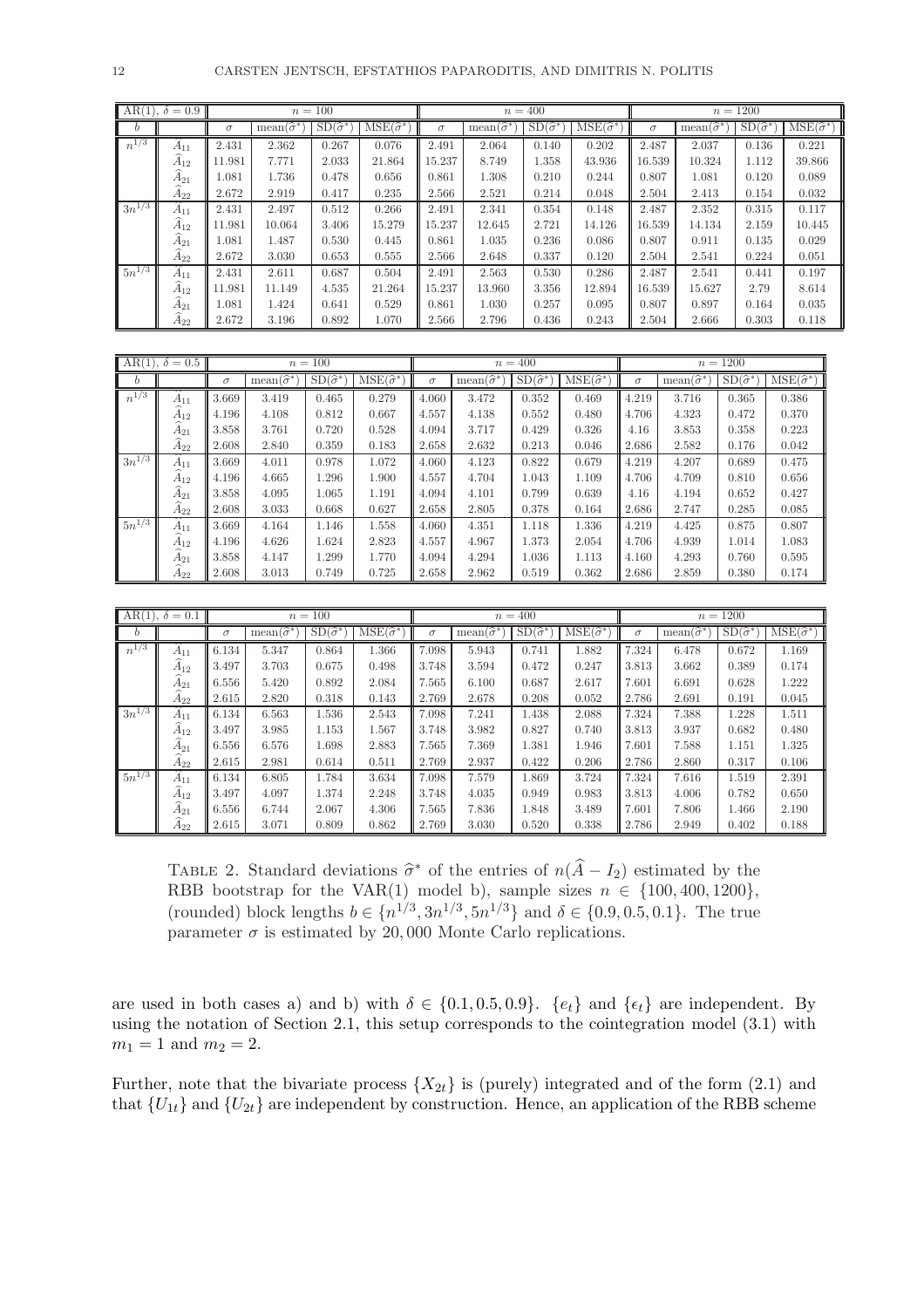|            | $MA(1), \delta = 0.9$ |          |                        | $n = 100$            |                       |          |                            | $n = 400$            |                       |          |                            | $n = 1200$           |                       |
|------------|-----------------------|----------|------------------------|----------------------|-----------------------|----------|----------------------------|----------------------|-----------------------|----------|----------------------------|----------------------|-----------------------|
| b          |                       | $\sigma$ | $mean(\hat{\sigma}^*)$ | $SD(\hat{\sigma}^*)$ | $MSE(\hat{\sigma}^*)$ | $\sigma$ | mean( $\widehat{\sigma}^*$ | $SD(\hat{\sigma}^*)$ | $MSE(\hat{\sigma}^*)$ | $\sigma$ | $mean(\hat{\sigma}^*)$     | $SD(\hat{\sigma}^*)$ | $MSE(\hat{\sigma}^*)$ |
| $n^{1/3}$  | $\widehat{\alpha}$    | 0.805    | 0.714                  | 0.109                | 0.020                 | 0.792    | 0.755                      | 0.068                | 0.006                 | 0.798    | 0.763                      | 0.054                | 0.004                 |
|            | B                     | 0.714    | 0.687                  | 0.135                | 0.019                 | 0.695    | 0.694                      | 0.088                | 0.008                 | 0.698    | 0.688                      | 0.061                | 0.004                 |
| $3n^{1/3}$ | $\widehat{\alpha}$    | 0.805    | 0.662                  | 0.150                | 0.043                 | 0.792    | 0.750                      | 0.113                | 0.015                 | 0.798    | 0.771                      | 0.080                | 0.007                 |
|            | ß                     | 0.714    | 0.643                  | 0.188                | 0.040                 | 0.695    | 0.692                      | 0.135                | 0.018                 | 0.698    | 0.690                      | 0.093                | 0.009                 |
| $5n^{1/3}$ | $\widehat{\alpha}$    | 0.805    | 0.610                  | 0.189                | 0.074                 | 0.792    | 0.716                      | 0.140                | 0.025                 | 0.798    | 0.749                      | 0.099                | 0.012                 |
|            | ß                     | 0.714    | 0.604                  | 0.222                | 0.061                 | 0.695    | 0.668                      | 0.172                | 0.030                 | 0.698    | 0.680                      | 0.117                | 0.014                 |
|            |                       |          |                        |                      |                       |          |                            |                      |                       |          |                            |                      |                       |
|            |                       |          |                        |                      |                       |          |                            |                      |                       |          |                            |                      |                       |
|            |                       |          |                        |                      |                       |          |                            |                      |                       |          |                            |                      |                       |
|            | $MA(1), \delta = 0.5$ |          |                        | $n=100$              |                       |          |                            | $n = 400$            |                       |          |                            | $n = 1200$           |                       |
| b          |                       | $\sigma$ | $mean(\hat{\sigma}^*)$ | $SD(\hat{\sigma}^*)$ | $MSE(\hat{\sigma}^*)$ | $\sigma$ | mean( $\widehat{\sigma}^*$ | $SD(\hat{\sigma}^*)$ | $MSE(\hat{\sigma}^*)$ | $\sigma$ | mean( $\widehat{\sigma}^*$ | $SD(\hat{\sigma}^*)$ | $MSE(\hat{\sigma}^*)$ |
| $n^{1/3}$  | $\widehat{\alpha}$    | 0.631    | 0.580                  | 0.082                | 0.009                 | 0.624    | 0.598                      | 0.053                | 0.003                 | 0.629    | 0.612                      | 0.042                | 0.002                 |
|            | ß                     | 0.572    | 0.559                  | 0.108                | 0.012                 | 0.552    | 0.548                      | 0.063                | 0.004                 | 0.547    | 0.549                      | 0.049                | 0.002                 |
| $3n^{1/3}$ | $\widehat{\alpha}$    | 0.631    | 0.535                  | 0.128                | 0.025                 | 0.624    | 0.584                      | 0.085                | 0.009                 | 0.629    | 0.607                      | 0.063                | 0.004                 |
|            | ß                     | 0.572    | 0.510                  | 0.151                | 0.027                 | 0.552    | 0.536                      | 0.102                | 0.011                 | 0.547    | 0.543                      | 0.075                | 0.006                 |
| $5n^{1/3}$ | $\widehat{\alpha}$    | 0.631    | 0.493                  | 0.160                | 0.045                 | 0.624    | 0.563                      | 0.115                | 0.017                 | 0.629    | 0.598                      | 0.079                | 0.007                 |
|            | $\widehat{\beta}$     | 0.572    | 0.487                  | 0.192                | 0.044                 | 0.552    | 0.527                      | 0.141                | 0.020                 | 0.547    | 0.542                      | 0.094                | 0.009                 |

| $MA(1), \delta$       | $= 0.1$ |          |                              | $n = 100$            |                       |          |                                          | $n = 400$            |                                         |       |                        | $n = 1200$           |                                               |
|-----------------------|---------|----------|------------------------------|----------------------|-----------------------|----------|------------------------------------------|----------------------|-----------------------------------------|-------|------------------------|----------------------|-----------------------------------------------|
|                       |         | $\sigma$ | mean( $\widehat{\sigma}^*$ ) | $SD(\hat{\sigma}^*)$ | $MSE(\hat{\sigma}^*)$ | $\sigma$ | $\langle \hat{\sigma}^* \rangle$<br>mean | $SD(\hat{\sigma}^*)$ | $\overline{\text{MSE}(\hat{\sigma}^*)}$ | σ     | $mean(\hat{\sigma}^*)$ | $SD(\hat{\sigma}^*)$ | $\overline{\mathrm{MSE}}(\widehat{\sigma}^*)$ |
| $n^{1/\delta}$        |         | 0.466    | 0.450                        | 0.059                | 0.004                 | 0.463    | 0.459                                    | 0.038                | 0.001                                   | 0.460 | 0.459                  | 0.033                | 0.001                                         |
|                       |         | 0.412    | 0.430                        | 0.079                | 0.007                 | 0.403    | 0.422                                    | 0.048                | 0.003                                   | 0.399 | 0.412                  | 0.036                | 0.001                                         |
| $3n^{\overline{1/3}}$ | ô       | 0.466    | 0.402                        | 0.099                | 0.014                 | 0.463    | 0.438                                    | 0.061                | 0.004                                   | 0.460 | 0.449                  | 0.047                | 0.002                                         |
|                       |         | 0.412    | 0.389                        | 0.121                | 0.015                 | 0.403    | 0.408                                    | 0.075                | 0.006                                   | 0.399 | 0.406                  | 0.056                | 0.003                                         |
| $5n^{1/3}$            |         | 0.466    | 0.365                        | 0.111                | 0.022                 | 0.463    | 0.419                                    | 0.078                | 0.008                                   | 0.460 | 0.439                  | 0.060                | 0.004                                         |
|                       |         | 0.412    | ${ 0.350}$                   | 0.134                | 0.022                 | 0.403    | 0.390                                    | 0.092                | 0.009                                   | 0.399 | 0.396                  | 0.070                | 0.005                                         |

TABLE 3. Standard deviations  $\hat{\sigma}^*$  of  $n^{-1/2}\hat{\alpha}$  and  $\hat{\beta}$  estimated by the CBB boot-<br>strep for the VMA(1) model a) semple sizes  $n \in (100, 400, 1200)$  (reunded) strap for the VMA(1) model a), sample sizes  $n \in \{100, 400, 1200\}$ , (rounded) block lengths  $b \in \{n^{1/3}, 3n^{1/3}, 5n^{1/3}\}\$  and  $\delta \in \{0.9, 0.5, 0.1\}\$ . The true parameter  $\sigma$  is estimated by 20,000 Monte Carlo replications.

as proposed in Section 3.2 leads to trivariate bootstrap data  $X_t^+ = (X_{1t}^+, X_{2t}^+)'$ ,  $t = 1, ..., n$  such that the bivariate observations  $X_{2t}^+$  can be regarded as being generated by the CBB defined in Section 2.2. That is, we have  $X_{2t}^+ = X_{2t}^*$ ,  $t = 1, \ldots, n$ . This observation allows us to investigate jointly the finite sample performance of the RBB and CBB by using the setup described above.

For the trivariate cointegrated model in (4.1) and (4.2), we consider the estimator  $\widehat{B}$  defined in  $(3.2)$  and for the purely integrated bivariate sub-model  $(4.2)$ , we consider the estimator A defined in (2.7) which is obtained from regressing  $X_{2t}$  on  $X_{2,t-1}$  as well as the estimators  $\widehat{\alpha}$  and  $\widehat{\beta}$  defined in (2.10) obtained from regressing the first coordinate of  $X_{2t}$  on its second coordinate.

To judge the finite sample performance of RBB and CBB, the task is to estimate the standard deviations of (the entries of)  $n(\hat{B}-B)$ ,  $n(\hat{A}-I_2)$ ,  $n^{-1/2}\hat{\alpha}$  and  $\hat{\beta}$ . Further, we compute coverage rates of 95% bootstrap confidence intervals for (the entries) of B. We show the results for  $n \in \{100, 400, 1200\}$  and to illustrate how sensitive the bootstrap reacts on the choice of the block length b, we show results for three (rounded) values of  $b \in \{n^{1/3}, 3n^{1/3}, 5n^{1/3}\}$ . For both settings a) and b) above, we generate  $T = 500$  time series and we use  $K = 500$  bootstrap replicates to estimate the standard deviations and to construct the confidence intervals. The true parameter  $\sigma$  is estimated by 20,000 Monte Carlo replications.

In Figure 1, we show realizations of the model  $(4.1)-(4.2)$  for both cases a) and b),  $\delta \in$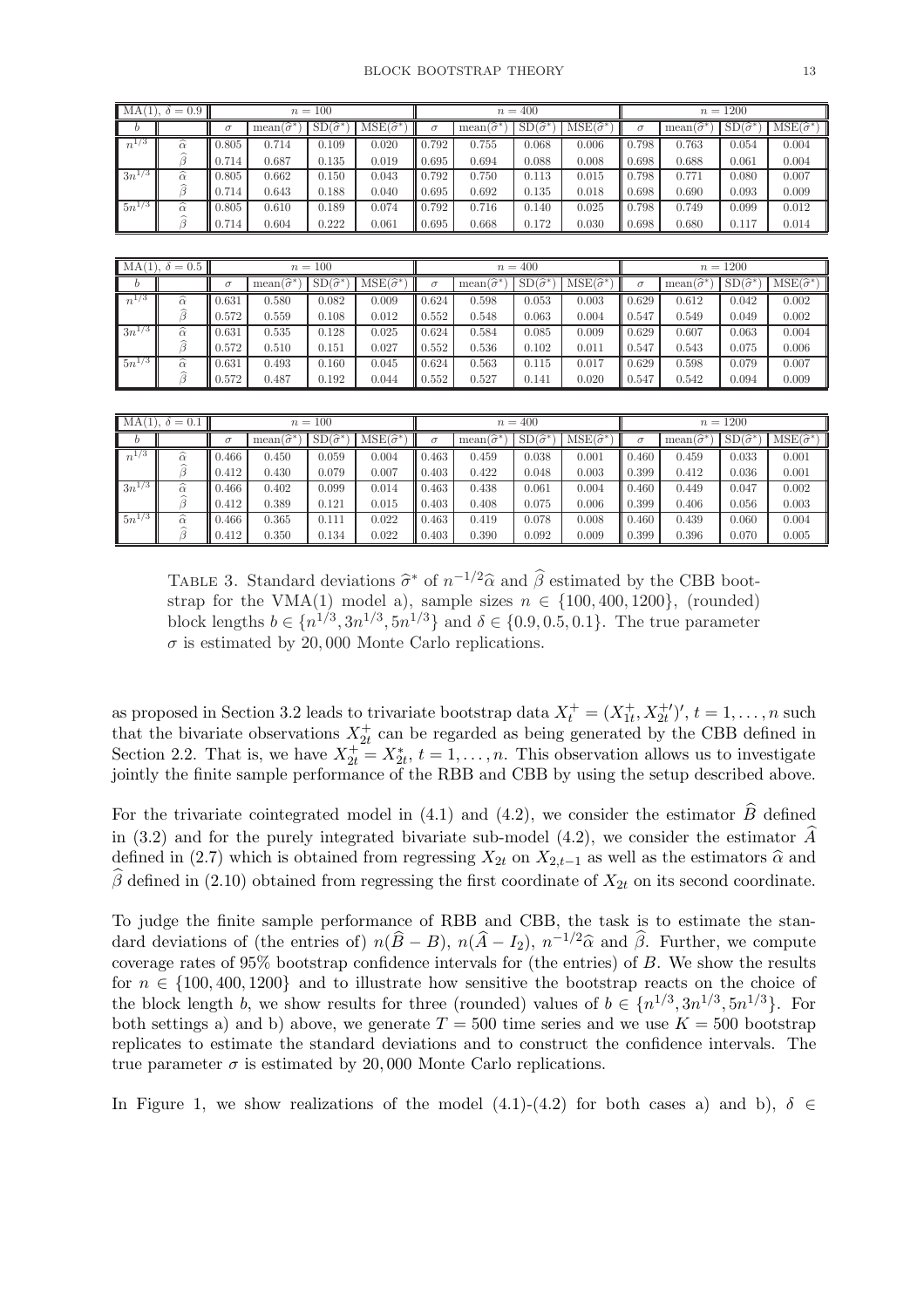|            | AR(1), $\delta = 0.9$ |       |                            | $n=100$              |                       |       |                        | $n = 400$            |                           |       |                        | $n = 1200$           |                       |
|------------|-----------------------|-------|----------------------------|----------------------|-----------------------|-------|------------------------|----------------------|---------------------------|-------|------------------------|----------------------|-----------------------|
|            |                       |       | mean( $\widehat{\sigma}^*$ | $SD(\hat{\sigma}^*)$ | $MSE(\hat{\sigma}^*)$ |       | mean( $\hat{\sigma}^*$ | $SD(\hat{\sigma}^*)$ | $MSE(\widehat{\sigma}^*)$ |       | mean( $\hat{\sigma}^*$ | $SD(\hat{\sigma}^*)$ | $MSE(\hat{\sigma}^*)$ |
| $n^{1/3}$  | â                     | 3.499 | 1.766                      | 0.442                | 3.201                 | 3.919 | 2.282                  | 0.321                | 2.781                     | 4.099 | 2.780                  | 0.253                | 1.804                 |
|            |                       | 2.804 | 1.453                      | 0.414                | 1.995                 | 2.792 | 1.693                  | 0.272                | 1.282                     | 2.754 | 1.979                  | 0.212                | 0.645                 |
| $3n^{1/3}$ | â                     | 3.499 | 2.234                      | 0.717                | 2.116                 | 3.919 | 3.152                  | 0.627                | 0.982                     | 4.099 | 3.525                  | 0.436                | 0.519                 |
|            |                       | 2.804 | 1.765                      | 0.666                | 1.522                 | 2.792 | 2.257                  | 0.525                | 0.561                     | 2.754 | 2.425                  | 0.358                | 0.237                 |
| $5n^{1/3}$ | $\widehat{\alpha}$    | 3.499 | 2.287                      | 0.948                | 2.369                 | 3.919 | 3.238                  | 0.698                | 0.951                     | 4.099 | 3.643                  | 0.515                | 0.473                 |
|            |                       | 2.804 | 1.819                      | 0.886                | 1.756                 | 2.792 | 2.286                  | 0.574                | 0.586                     | 2.754 | 2.524                  | 0.452                | 0.257                 |

|                       | $AR(1), \delta = 0.5$ | $n = 100$<br>$SD(\hat{\sigma}^*)$<br>mean( $\widehat{\sigma}^*$<br>0.827<br>0.764<br>0.119<br>0.018<br>0.627<br>0.126<br>0.017<br>0.593<br>J.827<br>0.181<br>0.710<br>0.046<br>0.180<br>0.033<br>0.566<br>0.593 |       |       |                            |       |                            | $n = 400$            |                       |       |                            | $n = 1200$           |                           |
|-----------------------|-----------------------|-----------------------------------------------------------------------------------------------------------------------------------------------------------------------------------------------------------------|-------|-------|----------------------------|-------|----------------------------|----------------------|-----------------------|-------|----------------------------|----------------------|---------------------------|
|                       |                       |                                                                                                                                                                                                                 |       |       | $MSE(\hat{\sigma}^*)$<br>Ш |       | mean( $\widehat{\sigma}^*$ | $SD(\hat{\sigma}^*)$ | $MSE(\hat{\sigma}^*)$ |       | mean( $\widehat{\sigma}^*$ | $SD(\hat{\sigma}^*)$ | $MSE(\widehat{\sigma}^*)$ |
| $n^{1/3}$             | â                     |                                                                                                                                                                                                                 |       |       |                            | 0.829 | 0.799                      | 0.074                | 0.006                 | 0.834 | 0.817                      | 0.054                | 0.003                     |
|                       |                       |                                                                                                                                                                                                                 |       |       |                            | 0.558 | 0.603                      | 0.075                | 0.008                 | 0.552 | 0.578                      | 0.052                | 0.003                     |
| $3n^{\overline{1/3}}$ | â                     |                                                                                                                                                                                                                 |       |       |                            | 0.829 | 0.786                      | 0.117                | 0.016                 | 0.834 | 0.810                      | 0.089                | 0.009                     |
|                       |                       |                                                                                                                                                                                                                 |       |       |                            | 0.558 | 0.566                      | 0.116                | 0.014                 | 0.552 | 0.553                      | 0.083                | 0.007                     |
| $5n^{1/3}$            | â                     | 0.827                                                                                                                                                                                                           | 0.638 | 0.204 | 0.077                      | 0.829 | 0.761                      | 0.150                | 0.027                 | 0.834 | 0.795                      | 0.104                | 0.012                     |
|                       |                       | 0.593                                                                                                                                                                                                           | 0.497 | 0.193 | 0.047                      | 0.558 | 0.546                      | 0.141                | 0.020                 | 0.552 | 0.546                      | 0.092                | 0.008                     |

| AR(1)          | ). $\delta = 0.1$ |       | $n = 100$<br>$\overline{\text{SD}}\left(\hat{\sigma}^*\right)$<br>$\sigma$<br>mean<br>0.068<br>0.498<br>0.005<br>0.013<br>0.076<br>0.414<br>0.095<br>0.012<br>0.417<br>0.334<br>0.106<br>0.011 |       |                                           |          |                          | $n = 400$                       |                       |          |                        | $n = 1200$           |                           |
|----------------|-------------------|-------|------------------------------------------------------------------------------------------------------------------------------------------------------------------------------------------------|-------|-------------------------------------------|----------|--------------------------|---------------------------------|-----------------------|----------|------------------------|----------------------|---------------------------|
| $\overline{O}$ |                   |       |                                                                                                                                                                                                |       | $\overline{\mathrm{MSE}}(\hat{\sigma}^*)$ | $\sigma$ | mean( $\hat{\sigma}^*$ ) | $\overline{SD}(\hat{\sigma}^*)$ | $MSE(\hat{\sigma}^*)$ | $\sigma$ | $mean(\hat{\sigma}^*)$ | $SD(\hat{\sigma}^*)$ | $MSE(\widehat{\sigma}^*)$ |
| $n^{1/3}$      |                   | 0.471 |                                                                                                                                                                                                |       |                                           | 0.464    | 0.492                    | 0.040                           | 0.002                 | 0.461    | 0.484                  | 0.031                | 0.001                     |
|                |                   | 0.332 |                                                                                                                                                                                                |       |                                           | 0.308    | 0.369                    | 0.044                           | 0.006                 | 0.303    | 0.342                  | 0.032                | 0.003                     |
| $3n^{1/3}$     | â                 | 0.471 |                                                                                                                                                                                                |       |                                           | 0.464    | 0.449                    | 0.063                           | 0.004                 | 0.461    | 0.458                  | 0.045                | 0.002                     |
|                |                   | 0.332 |                                                                                                                                                                                                |       |                                           | 0.308    | 0.322                    | 0.060                           | 0.004                 | 0.303    | 0.315                  | 0.044                | 0.002                     |
| $5n^{1/3}$     |                   | 0.471 | 0.371                                                                                                                                                                                          | 0.106 | 0.021                                     | 0.464    | 0.427                    | 0.079                           | 0.008                 | 0.461    | 0.451                  | 0.056                | 0.003                     |
|                |                   | 0.332 | 0.297                                                                                                                                                                                          | 0.114 | 0.014                                     | 0.308    | 0.305                    | 0.073                           | 0.005                 | 0.303    | 0.308                  | 0.053                | 0.003                     |

TABLE 4. Standard deviations  $\hat{\sigma}^*$  of  $n^{-1/2}\hat{\alpha}$  and  $\hat{\beta}$  estimated by the CBB boot-<br>strep for the VAB(1) model b) segmple sizes  $n \in (100, 400, 1200)$  (reunded) strap for the VAR(1) model b), sample sizes  $n \in \{100, 400, 1200\}$ , (rounded) block lengths  $b \in \{n^{1/3}, 3n^{1/3}, 5n^{1/3}\}\$  and  $\delta \in \{0.9, 0.5, 0.1\}\$ . The true parameter  $\sigma$  is estimated by 20,000 Monte Carlo replications.

 $\{0.9, 0.5, 0.1\}$  and sample size  $n = 400$ . These figures clearly indicate the cointegration relation. In Tables 1–6, we present the simulation results for the task of (CBB and RBB) bootstrap estimation of standard deviations. In each table, we show the true standard deviations  $\sigma$  together with averages of their bootstrap estimates  $mean(\hat{\sigma}^*)$ , their standard deviations  $SD(\hat{\sigma}^*)$ and the corresponding mean squared errors  $MSE(\hat{\sigma}^*)$ .

The overall performance appears to be quite well, where the results do not seem to react very sensitive on the choice of the block length. In general a larger block length tends to be superior in the situation, where more dependence structure has to be captured by the block bootstrap which is the case for the AR-type model. In particular, in almost all cases, the results show an improving behavior wrt MSE for increasing sample size. Essentially, the only exception is the case of  $A_{12}$  in the upper panel of Table 2. In this case, although the true parameter  $\sigma$  is converging, it is still increasing considerably from 11.981 to 16.539 from  $n = 400$  to  $n = 1200$ . Here, in comparison to  $b \in \{3n^{1/3}, 5n^{1/3}\}$ , the block length  $b = n^{1/3}$  is just too small which results in a large bias while the standard deviation behaves quite well. This means, the large MSE is mainly caused by a large bias, which appears to be a problem of the sample size. For larger block lengths  $b \in \{3n^{1/3}, 5n^{1/3}\}\,$ , the approximation of  $\sigma$  is superior which leads to a smaller bias and, consequently, to a smaller MSE. Moreover, the simulation results show that different block lengths b turn out to be optimal for the different parameters. For example, in Table 2, upper panel, for  $n = 1200$ , it can be seen that  $b = n^{1/3}$  performs best for  $\widehat{A}_{22}$ ,  $b = 3n^{1/3}$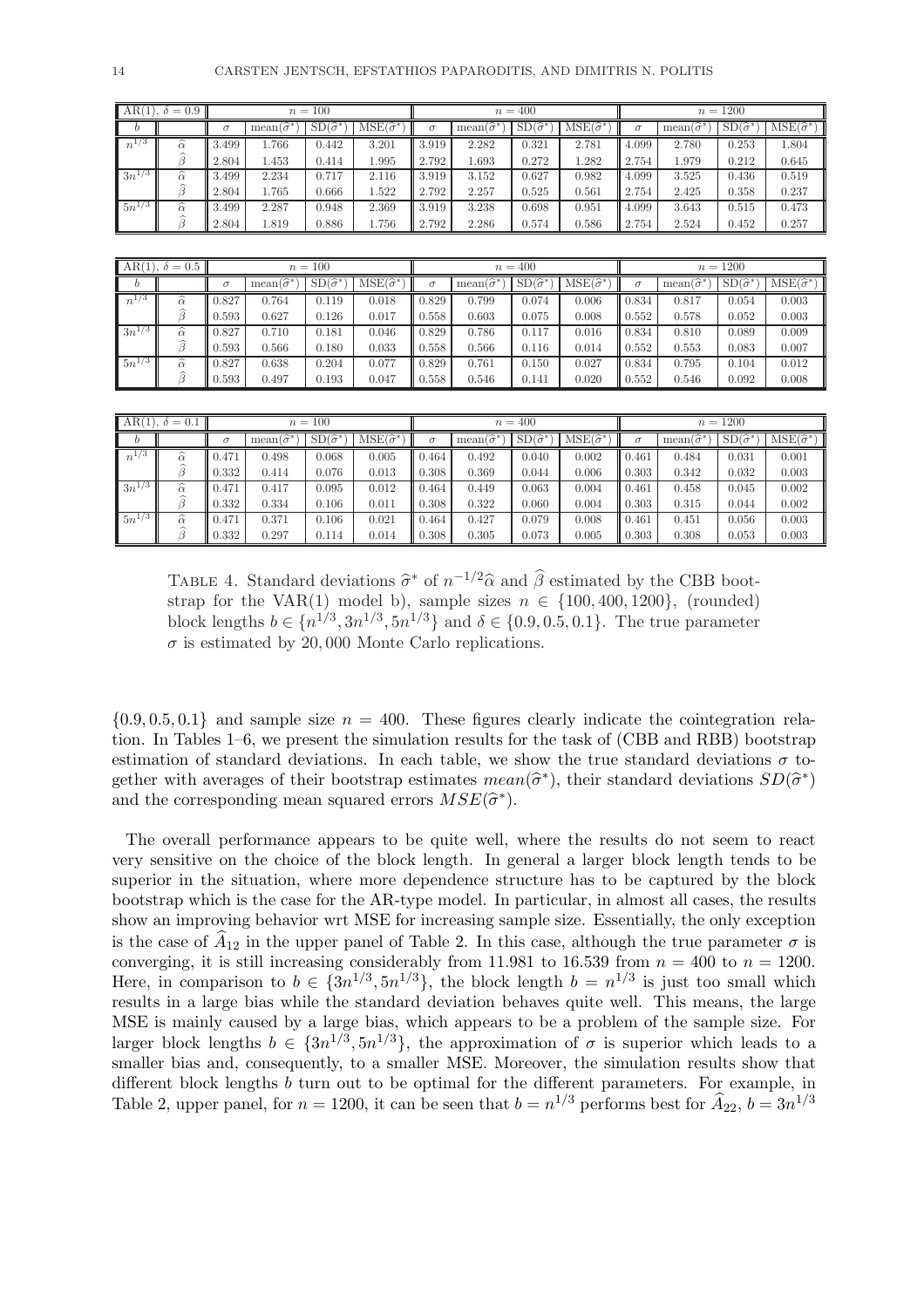|            | $MA(1), \delta = 0.9$ |          |                        | $n = 100$            |                       |          |                        | $n = 400$            |                       |          |                        | $n = 1200$           |                       |
|------------|-----------------------|----------|------------------------|----------------------|-----------------------|----------|------------------------|----------------------|-----------------------|----------|------------------------|----------------------|-----------------------|
|            |                       | $\sigma$ | mean( $\hat{\sigma}^*$ | $SD(\hat{\sigma}^*)$ | $MSE(\hat{\sigma}^*)$ | $\sigma$ | mean( $\hat{\sigma}^*$ | $SD(\hat{\sigma}^*)$ | $MSE(\hat{\sigma}^*)$ | $\sigma$ | mean( $\hat{\sigma}^*$ | $SD(\hat{\sigma}^*)$ | $MSE(\hat{\sigma}^*)$ |
| $n^{1/3}$  | $B_{11}$              | .939     | 2.073                  | 0.562                | 0.334                 | .888     | 1.965                  | 0.305                | 0.099                 | 1.882    | 1.939                  | 0.229                | 0.056                 |
|            | $B_{12}$              | 2.178    | 2.388                  | 0.644                | 0.458                 | 2.192    | 2.264                  | 0.354                | 0.130                 | 2.182    | 2.237                  | 0.264                | 0.073                 |
| $3n^{1/3}$ | $\overline{B}_{11}$   | .939     | 2.025                  | 0.728                | 0.537                 | .888     | 1.921                  | 0.430                | 0.186                 | 1.882    | 1.904                  | 0.290                | 0.085                 |
|            | $B_{12}$              | 2.178    | 2.327                  | 0.859                | 0.760                 | 2.192    | 2.239                  | 0.497                | 0.249                 | 2.182    | 2.212                  | 0.339                | 0.116                 |
| $5n^{1/3}$ | $B_{11}$              | .939     | 1.986                  | 0.873                | 0.764                 | .888     | 1.951                  | 0.516                | 0.27                  | 1.882    | 1.947                  | 0.378                | 0.147                 |
|            | $B_{12}$              | 2.178    | 2.306                  | 0.843                | 0.726                 | 2.192    | 2.292                  | 0.607                | 0.379                 | 2.182    | 2.237                  | 0.415                | 0.175                 |

|            | MA(1)<br>$\delta = 0.5$<br>$n = 100$ |          |                            |                      |                       | $n = 400$ |                        |                      |                       | $n = 1200$ |                            |                      |                       |
|------------|--------------------------------------|----------|----------------------------|----------------------|-----------------------|-----------|------------------------|----------------------|-----------------------|------------|----------------------------|----------------------|-----------------------|
|            |                                      | $\sigma$ | mean( $\widehat{\sigma}^*$ | $SD(\hat{\sigma}^*)$ | $MSE(\hat{\sigma}^*)$ | $\sigma$  | $mean(\hat{\sigma}^*)$ | $SD(\hat{\sigma}^*)$ | $MSE(\hat{\sigma}^*)$ | $\sigma$   | mean( $\widehat{\sigma}^*$ | $SD(\hat{\sigma}^*)$ | $MSE(\hat{\sigma}^*)$ |
| $n^{1/3}$  | $B_{11}$                             | 2.421    | 2.476                      | 0.642                | 0.415                 | 2.371     | 2.486                  | 0.387                | 0.163                 | 2.394      | 2.417                      | 0.270                | 0.073                 |
|            | $B_{12}$                             | 2.194    | 2.273                      | 0.581                | 0.343                 | 2.168     | 2.241                  | 0.368                | 0.141                 | 2.124      | 2.173                      | 0.239                | 0.060                 |
| $3n^{1/3}$ | $B_{11}$                             | 2.421    | 2.526                      | 0.907                | 0.834                 | 2.371     | 2.436                  | 0.512                | 0.267                 | 2.394      | 2.392                      | 0.345                | 0.119                 |
|            | $B_{12}$                             | 2.194    | 2.272                      | 0.853                | 0.734                 | 2.168     | 2.179                  | 0.464                | 0.215                 | 2.124      | 2.167                      | 0.325                | 0.107                 |
| $5n^{1/3}$ | $B_{11}$                             | 2.421    | 2.443                      | 1.066                | 1.136                 | 2.371     | 2.489                  | 0.677                | 0.472                 | 2.394      | 2.428                      | 0.451                | 0.205                 |
|            | $B_{12}$                             | 2.194    | 2.286                      | 0.940                | 0.892                 | 2.168     | 2.242                  | 0.607                | 0.374                 | 2.124      | 2.188                      | 0.396                | 0.161                 |

|                      | $MA(1), \delta = 0.1$<br>$n = 100$ |          |                        |                    |                       | $n = 400$ |                        |                      |                       | $n = 1200$ |                            |                      |                       |
|----------------------|------------------------------------|----------|------------------------|--------------------|-----------------------|-----------|------------------------|----------------------|-----------------------|------------|----------------------------|----------------------|-----------------------|
|                      |                                    | $\sigma$ | mean( $\hat{\sigma}^*$ | $SD(\hat{\sigma})$ | $MSE(\hat{\sigma}^*)$ |           | mean( $\hat{\sigma}^*$ | $SD(\hat{\sigma}^*)$ | $MSE(\hat{\sigma}^*)$ | $\sigma$   | mean( $\widehat{\sigma}^*$ | $SD(\hat{\sigma}^*)$ | $MSE(\hat{\sigma}^*)$ |
| $\overline{n^{1/3}}$ | $\widehat{B}_{11}$                 | 3.225    | 3.200                  | 0.822              | 0.676                 | 3.218     | 3.209                  | 0.478                | 0.229                 | 3.222      | 3.235                      | 0.365                | 0.134                 |
|                      | $B_{12}$                           | 2.148    | 2.255                  | 0.647              | 0.429                 | 2.091     | 2.180                  | 0.323                | 0.112                 | 2.066      | 2.150                      | 0.238                | 0.064                 |
| $3n^{1/3}$           |                                    | 3.225    | 3.199                  | 155                | 1.335                 | 3.218     | 3.280                  | 0.675                | 0.46                  | 3.222      | 3.275                      | 0.507                | 0.260                 |
|                      | $B_{12}$                           | 2.148    | 2.156                  | 0.812              | 0.659                 | 2.091     | 2.208                  | 0.494                | 0.258                 | 2.066      | 2.145                      | 0.336                | 0.119                 |
| $5n^{1/3}$           | $\overline{B}_{11}$                | 3.225    | 3.224                  | .263               | 1.595                 | 3.218     | 3.314                  | 0.827                | 0.694                 | 3.222      | 3.331                      | 0.611                | 0.385                 |
|                      | $B_{12}$                           | 2.148    | 2.194                  | 1.015              | 1.032                 | 2.091     | 2.154                  | 0.569                | 0.328                 | 2.066      | 2.138                      | 0.394                | 0.160                 |

TABLE 5. Standard deviations  $\hat{\sigma}^*$  of the entries of  $n(\hat{B}-B)$  estimated by the GPD has through the VMA(1) used also countering  $n \in (100, 400, 1000)$ CBB bootstrap for the VMA(1) model a), sample sizes  $n \in \{100, 400, 1200\},\$ (rounded) block lengths  $b \in \{n^{1/3}, 3n^{1/3}, 5n^{1/3}\}\$  and  $\delta \in \{0.9, 0.5, 0.1\}\$ . The true parameter  $\sigma$  is estimated by 20,000 Monte Carlo replications.

for  $\widehat{A}_{21}$  and  $\widehat{A}_{11}$  and  $b = 5n^{1/3}$  for  $\widehat{A}_{12}$ . Interestingly, if one compares the true (simulated) values of  $\sigma$  depending on  $\delta \in \{0.9, 0.5, 0.1\}$  in Tables 1–6, it becomes apparent that in some cases a smaller parameter  $\delta$  leads to larger  $\sigma$ , while this effect is reversed in other cases.

Finally, in Table 7, we show the bootstrap performance of the CBB in terms of coverage rates of bootstrap confidence intervals. In general, these turn out to be quite accurate and again the effect of the block length choice is not very pronounced.

#### 5. Conclusions

In this paper, some asymptotic theory for block bootstrap resampling schemes has been developed when such procedures are applied to multivariate integrated and/or cointegrated time series. We proved a functional central limit theorem for the partial sum process based on pseudotime series generated using a multivariate continuous-path block bootstrap (CBB) procedure. The pseudo-time series generated in this context is based on integrating resampled blocks of the centered differences of the observed multivariate time series. This basic result is used to establish asymptotic validity of the CBB procedure for estimating the distribution of least squares estimators, both, in the full rank regression and in the spurious regression case. We showed further, that the CBB procedure fails in the case of cointegrated processes since it does not capture appropriately the cointegration structure of the underlying time series. For this kind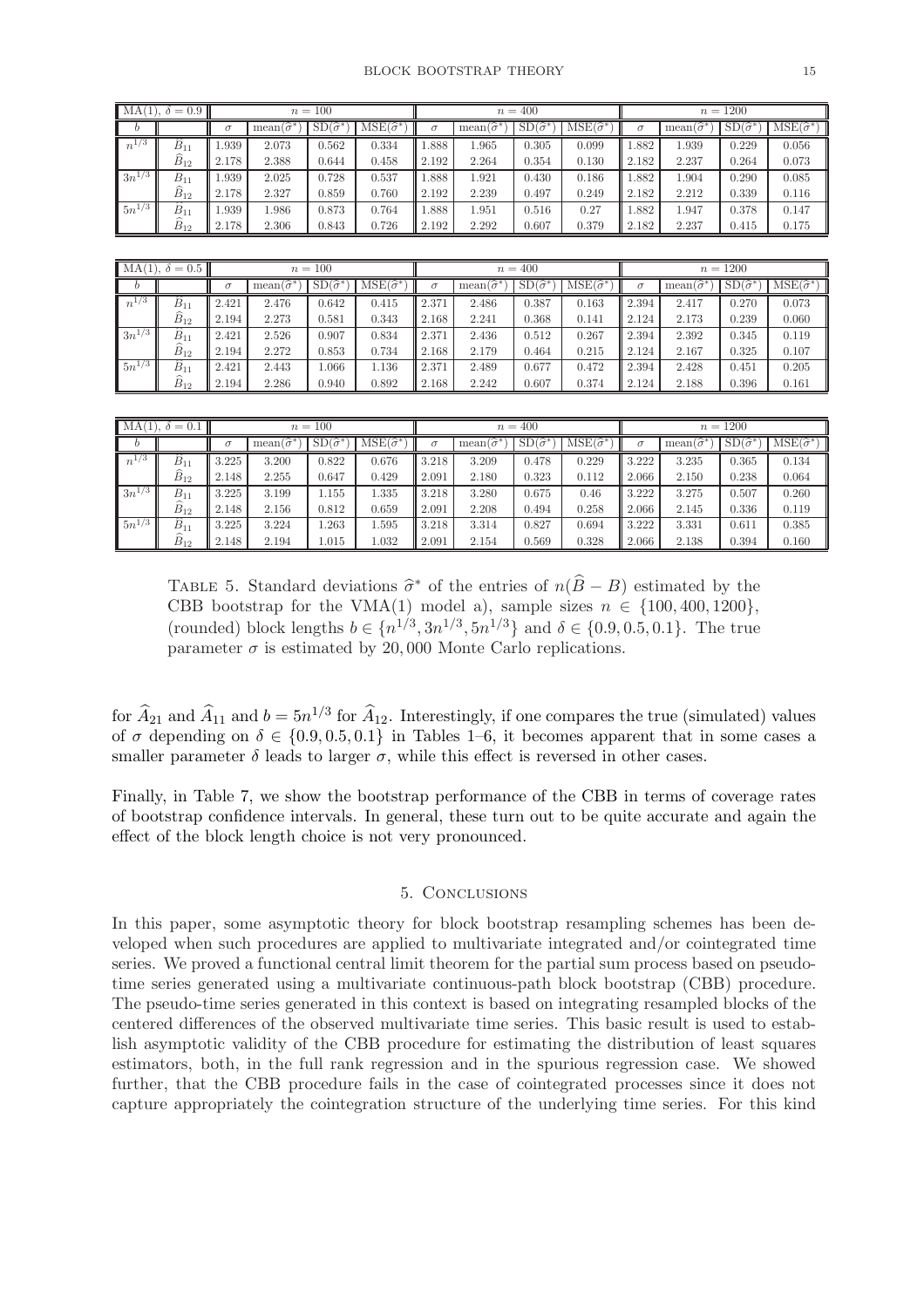|            | AR(1), $\delta = 0.9$<br>$n = 100$ |             |                        |                      |                       | $n = 400$ |                        |                      |                                                               | $n = 1200$ |                        |                      |                       |
|------------|------------------------------------|-------------|------------------------|----------------------|-----------------------|-----------|------------------------|----------------------|---------------------------------------------------------------|------------|------------------------|----------------------|-----------------------|
|            |                                    | $\sigma$    | $mean(\hat{\sigma}^*)$ | $SD(\hat{\sigma}^*)$ | $MSE(\hat{\sigma}^*)$ | $\sigma$  | mean( $\hat{\sigma}^*$ | $SD(\hat{\sigma}^*)$ | $\overline{\mathrm{MSE}}$ $\left( \widehat{\sigma}^* \right)$ | σ          | mean( $\hat{\sigma}^*$ | $SD(\hat{\sigma}^*)$ | $MSE(\hat{\sigma}^*)$ |
| $n^{1/3}$  | $B_1$                              | 0.519       | 0.894                  | 0.309                | 0.236                 | 0.394     | 0.666                  | 0.132                | 0.091                                                         | 0.371      | 0.536                  | 0.066                | 0.032                 |
|            | $B_{12}$                           | 1.774<br>Ш. | 1.922                  | 0.540                | 0.314                 | 1.672     | 1.743                  | 0.279                | 0.083                                                         | 1.649      | 1.667                  | 0.182                | 0.034                 |
| $3n^{1/3}$ |                                    | 0.519       | 0.668                  | 0.300                | 0.112                 | 0.394     | 0.477                  | 0.125                | 0.023                                                         | 0.371      | 0.420                  | 0.071                | 0.007                 |
|            | $B_{12}$                           | 1.774       | 1.800                  | 0.672                | 0.452                 | 1.672     | 1.679                  | 0.370                | 0.137                                                         | 1.649      | 1.649                  | 0.245                | 0.060                 |
| $5n^{1/3}$ |                                    | 0.519       | 0.655                  | 0.366                | 0.153                 | 0.394     | 0.454                  | 0.135                | 0.022                                                         | 0.371      | 0.406                  | 0.079                | 0.007                 |
|            | $B_{12}$                           | 1.774       | 1.922                  | 0.915                | 0.859                 | 1.672     | 1.688                  | 0.462                | 0.214                                                         | 1.649      | 1.692                  | 0.308                | 0.097                 |

|                         | AR(1), $\delta = 0.5$<br>$n=100$ |          |       |                      |                       |          | $n = 400$              |                      |                       |       | $n = 1200$             |                      |                       |  |
|-------------------------|----------------------------------|----------|-------|----------------------|-----------------------|----------|------------------------|----------------------|-----------------------|-------|------------------------|----------------------|-----------------------|--|
| $\boldsymbol{\upsilon}$ |                                  | $\sigma$ | mean  | $SD(\hat{\sigma}^*)$ | $MSE(\hat{\sigma}^*)$ | $\sigma$ | mean( $\hat{\sigma}^*$ | $SD(\hat{\sigma}^*)$ | $MSE(\hat{\sigma}^*)$ |       | mean( $\hat{\sigma}^*$ | $SD(\hat{\sigma}^*)$ | $MSE(\hat{\sigma}^*)$ |  |
| $n^{1/3}$               | $B_{11}$                         | .807     | 1.947 | 0.511                | 0.281                 | L.812    | 1.866                  | 0.314                | 0.101                 | 1.778 | 1.834                  | 0.203                | 0.044                 |  |
|                         | $B_{12}$                         | 1.716    | 1.885 | 0.500                | 0.278                 | . 648    | 1.774                  | 0.274                | 0.091                 | 1.656 | 1.716                  | 0.182                | 0.037                 |  |
| $3n^{1/3}$              | $\widehat B_{11}$                | 0.807    | 1.919 | 0.746                | 0.569                 | .812     | 1.843                  | 0.394                | 0.156                 | 1.778 | 1.818                  | 0.267                | 0.073                 |  |
|                         | $B_{12}$                         | 716      | 1.805 | 0.693                | 0.488                 | 648      | 1.730                  | 0.411                | 0.176                 | 1.656 | 1.670                  | 0.267                | 0.072                 |  |
| $5n^{1/3}$              | $B_{11}$                         | .807     | 1.867 | 0.794                | 0.634                 | .812     | 1.817                  | 0.475                | 0.225                 | 1.778 | 1.836                  | 0.342                | 0.121                 |  |
|                         | $B_{12}$                         | 1.716    | 1.710 | 0.704                | 0.496                 | 1.648    | 1.703                  | 0.479                | 0.232                 | 1.656 | 1.699                  | 0.310                | 0.098                 |  |

|                      | AR(1), $\delta = 0.1$<br>$n=100$ |          |                                    |                      |                       | $n = 400$ |                        |                      |                       | $n = 1200$ |                            |                      |                       |
|----------------------|----------------------------------|----------|------------------------------------|----------------------|-----------------------|-----------|------------------------|----------------------|-----------------------|------------|----------------------------|----------------------|-----------------------|
|                      |                                  | $\sigma$ | $\cdot \widehat{\sigma}^*$<br>mean | $SD(\hat{\sigma}^*)$ | $MSE(\hat{\sigma}^*)$ | $\sigma$  | mean( $\hat{\sigma}^*$ | $SD(\hat{\sigma}^*)$ | $MSE(\hat{\sigma}^*)$ | $\sigma$   | mean( $\widehat{\sigma}^*$ | $SD(\hat{\sigma}^*)$ | $MSE(\hat{\sigma}^*)$ |
| $\overline{n}^{1/3}$ | $\widehat{B}_{11}$               | 3.101    | 2.825                              | 0.705                | 0.574                 | 3.199     | 2.987                  | 0.440                | 0.239                 | 3.207      | 3.042                      | 0.321                | 0.131                 |
|                      | $B_{12}$                         | .661     | 1.872                              | 0.516                | 0.311                 | .656      | 1.788                  | 0.285                | 0.099                 | 1.631      | 1.707                      | 0.191                | 0.042                 |
| $3n^{1/3}$           | $B_{11}$                         | 3.101    | 3.066                              | 1.093                | 1.196                 | 3.199     | 3.237                  | 0.716                | 0.514                 | 3.207      | 3.192                      | 0.486                | 0.237                 |
|                      | $B_{12}$                         | .661     | 1.778                              | 0.684                | 0.481                 | .656      | 1.749                  | 0.380                | 0.153                 | 1.631      | 1.687                      | 0.260                | 0.071                 |
| $5n^{1/3}$           | $\widehat B_{11}$                | 3.101    | 3.218                              | 1.279                | 1.649                 | 3.199     | 3.239                  | 0.809                | 0.657                 | 3.207      | 3.232                      | 0.577                | 0.333                 |
|                      | $B_{12}$                         | .661     | 1.840                              | 0.794                | 0.662                 | 1.656     | 1.708                  | 0.433                | 0.191                 | 1.631      | 1.685                      | 0.308                | 0.098                 |

TABLE 6. Standard deviations  $\hat{\sigma}^*$  of the entries of  $n(\hat{B}-B)$  estimated by the GPD hasteties for the VAD(1) used by course since  $n \in (100, 400, 1000)$ CBB bootstrap for the VAR(1) model b), sample sizes  $n \in \{100, 400, 1200\},\$ (rounded) block lengths  $b \in \{n^{1/3}, 3n^{1/3}, 5n^{1/3}\}\$  and  $\delta \in \{0.9, 0.5, 0.1\}\$ . The true parameter  $\sigma$  is estimated by 20,000 Monte Carlo replications.

of integrated multivariate processes, a block resampling scheme based on regression residuals (RBB) is more appropriate. It is shown that the RBB procedure is valid for estimating the distribution of the least square estimator of the cointegration matrix.

#### 6. Proofs

Proof of Theorem 2.1: First, note that

$$
\sum_{j=1}^{t} U_t^* = \sum_{m=0}^{M_t} \sum_{s=1}^{B_{t,m}} U_{mb+s}^* = \sum_{m=0}^{M_t} \sum_{s=1}^{B_{t,m}} \widehat{U}_{i_m+s},
$$

where  $M_t = \lceil \frac{t}{b} \rceil$  $\frac{t}{b}$ ] – 1,  $B_{t,m} = min(b, t - mb)$  and

$$
\widehat{U}_{i_m+s} := U_{i_m+s} - E^* \left( U_{i_m+s} \right) = U_{i_m+s} - \frac{1}{n-b+1} \sum_{\tau=0}^{n-b} U_{\tau+s}.
$$

Here,  $[x] (x)$  denotes the smallest (largest) integer that is larger (smaller) or equal to x. Similarly, we set  $M_{\nu} = \lfloor \frac{\lfloor l\nu \rfloor - 1}{b} \rfloor$  $\frac{J-1}{b}$  and  $B_{\nu,m} = min(b, \lfloor l\nu \rfloor - mb)$  and together with the definition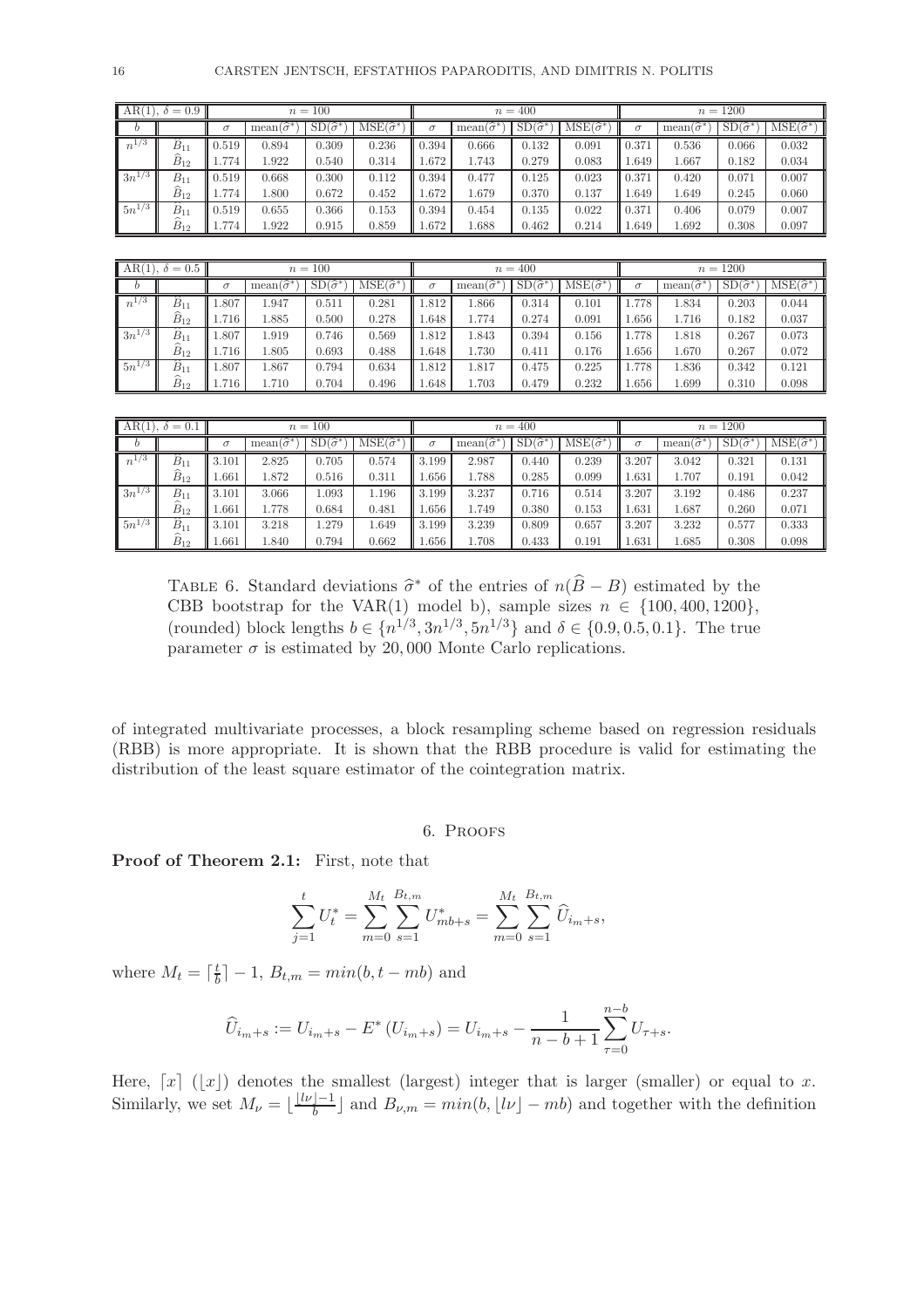| $\delta = 0.9$ |          |                | $VMA(1) \text{ model}$ |                                               | $VAR(1) \text{ model}$ |       |       |  |
|----------------|----------|----------------|------------------------|-----------------------------------------------|------------------------|-------|-------|--|
|                | n        | 100            | 400                    | 1200                                          | 100                    | 400   | 1200  |  |
| $n^{1/3}$      | $B_{11}$ | $\sqrt{0.936}$ |                        | $\mid 0.952 \mid 0.940 \mid 0.990 \mid 0.990$ |                        |       | 0.986 |  |
|                | $B_{12}$ | 0.928          |                        | $\mid 0.958 \mid 0.950 \mid \mid 0.948$       |                        | 0.938 | 0.958 |  |
| $3n^{1/3}$     | $B_{11}$ | 0.884          | 0.926                  |                                               | $0.938 \mid 0.946$     | 0.962 | 0.958 |  |
|                | $B_{12}$ | 0.890          |                        | $0.958$   0.948   0.866                       |                        | 0.932 | 0.930 |  |
| $5n^{1/3}$     | $B_{11}$ | 0.816          | 0.934                  |                                               | $0.952$ 0.896          | 0.934 | 0.956 |  |
|                | $B_{12}$ | 0.828          | 0.926                  |                                               | $0.914$ 0.844          | 0.926 | 0.920 |  |

| $\overline{\delta} = 0.5$ |          |                    | $VMA(1) \text{ model}$ |       | $VAR(1) \text{ model}$  |       |       |  |
|---------------------------|----------|--------------------|------------------------|-------|-------------------------|-------|-------|--|
|                           | n        | 100                | 400                    | 1200  | 100                     | 400   | 1200  |  |
| $n^{1/3}$                 | $B_{11}$ | 0.932              | 0.944                  |       | $0.946$ 0.952 0.962     |       | 0.946 |  |
|                           | $B_{12}$ | 0.960              | 0.948                  | 0.95  | 0.964                   | 0.954 | 0.958 |  |
| $3n^{1/3}$                | $B_{11}$ | $0.916$ 0.930      |                        |       | $0.946$ 0.890           | 0.920 | 0.950 |  |
|                           | $B_{12}$ | $0.910 \mid 0.910$ |                        |       | $0.942 \parallel 0.850$ | 0.908 | 0.938 |  |
| $5n^{1/3}$                | $B_{11}$ | 0.822              | 0.914                  | 0.924 | 0.862                   | 0.902 | 0.938 |  |
|                           | $B_{12}$ | 0.848              | 0.922                  |       | $0.944$ 0.836           | 0.930 | 0.938 |  |

| $\delta = 0.1$ |          |       | $VMA(1) \text{ model}$ |                                         | $VAR(1) \text{ model}$ |       |       |  |
|----------------|----------|-------|------------------------|-----------------------------------------|------------------------|-------|-------|--|
|                | n        | 100   | 400                    | 1200                                    | 100                    | 400   | 1200  |  |
| $n^{1/3}$      |          |       |                        | $0.922$   0.918   0.938   0.922         |                        | 0.924 | 0.930 |  |
|                | $B_{12}$ | 0.950 |                        | $\mid 0.938 \mid 0.946 \mid \mid 0.958$ |                        | 0.936 | 0.926 |  |
| $3n^{1/3}$     | $B_{11}$ | 0.874 |                        | $0.934$ 0.952 0.876                     |                        | 0.912 | 0.940 |  |
|                | $B_{12}$ | 0.92  |                        | $0.932$ 0.948 0.870                     |                        | 0.934 | 0.934 |  |
| $5n^{1/3}$     | $B_{11}$ | 0.854 | 0.928                  |                                         | $0.928$ 0.824          | 0.914 | 0.932 |  |
|                | $B_{12}$ | 0.840 | 0.924                  | $0.928 \pm 0.810$                       |                        | 0.934 | 0.942 |  |

Table 7. Coverage rates of CBB bootstrap confidence intervals for the entries of B for the VMA(1) model a) and the VAR(1) model b), sample sizes  $n \in$  $\{100, 400, 1200\}$ , (rounded) block lengths  $b \in \{n^{1/3}, 3n^{1/3}, 5n^{1/3}\}$  and  $\delta \in$  $\{0.9, 0.5, 0.1\}.$ 

of  $S_l^*(\nu)$  in (2.5), this leads to

$$
S_{l}^{*}(\nu) = \frac{1}{\sqrt{l}} (\Omega_{l}^{*})^{-1/2} \sum_{m=0}^{M_{\nu}} \sum_{s=1}^{B_{\nu,m}} \hat{U}_{i_{m}+s}
$$
  

$$
= \frac{1}{\sqrt{l}} (\Omega_{l}^{*})^{-1/2} \sum_{m=0}^{M_{\nu}} \sum_{s=1}^{b} \hat{U}_{i_{m}+s} - \frac{1}{\sqrt{l}} (\Omega_{l}^{*})^{-1/2} \sum_{s=B_{\nu,M_{\nu}}+1}^{b} \hat{U}_{i_{M_{\nu}}+s}
$$

and since

$$
\sup_{\nu} \left\| \frac{1}{\sqrt{l}} \left( \Omega_l^* \right)^{-1/2} \sum_{s=B_{\nu, M_{\nu}}+1}^{b} \widehat{U}_{i_{M_{\nu}}+s} \right\| = O_P(k^{-1/2}),
$$

it remains to show

$$
\left(\frac{1}{\sqrt{l}}\left(\Omega_l^*\right)^{-1/2}\sum_{m=0}^{M_{\nu}}\sum_{s=1}^{b}\widehat{U}_{i_m+s}\right)_{\nu\in[0,1]}\Rightarrow (W(\nu), \nu\in[0,1])
$$

in probability. We can consider instead the asymptotically equivalent statistic

$$
\widetilde{S}_{l}^{*}(\nu) = \frac{1}{\sqrt{l}} \left(\Omega_{l}^{*}\right)^{-1/2} \sum_{m=0}^{\lfloor k\nu \rfloor} \sum_{s=1}^{b} \widehat{U}_{i_{m}+s} = \frac{1}{\sqrt{k}} \sum_{m=0}^{\lfloor k\nu \rfloor} V_{m}^{*},\tag{6.1}
$$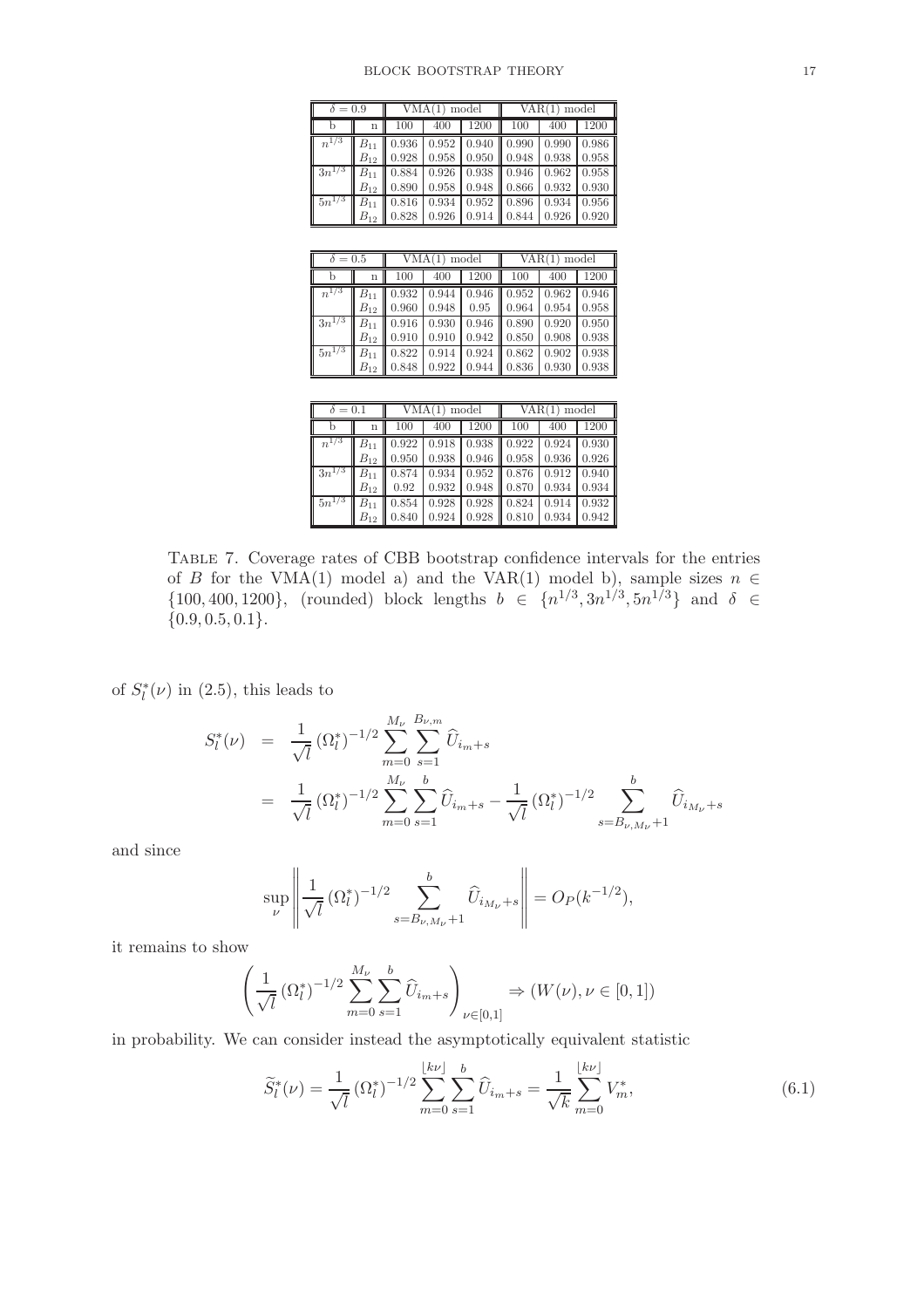where  $\{V_m^*, m = 0, 1, 2, \ldots, \lfloor k\nu \rfloor\}$  with

$$
V_m^* = \frac{1}{\sqrt{b}} \left(\Omega_l^*\right)^{-1/2} \sum_{s=1}^b \widehat{U}_{i_m+s} \tag{6.2}
$$

forms a triangular array of random variables that are independently and identically distributed conditionally on  $X_1, \ldots, X_n$ . Now, to prove  $\widetilde{S}_l^* \Rightarrow W$ , we have to show

- (a) Convergence of all finite dimensional distributions
- (b) Tightness

For the first part (a), let  $q \in \mathbb{N}$  and set  $\underline{\nu} = (\nu_1, \dots, \nu_q)'$ , where  $0 \leq \nu_1 \leq \dots \leq \nu_q \leq 1$ . Further, let  $\widetilde{S}_l^*(\underline{\nu})$  be the vector that stacks  $\widetilde{S}_l^*(\nu_1), \ldots, \widetilde{S}_l^*(\nu_q)$  and  $\Delta \widetilde{S}_l^*(\underline{\nu})$  be the vector that stacks the differences  $\tilde{S}_l^*(\nu_1) - \tilde{S}_l^*(\nu_0), \ldots, \tilde{S}_l^*(\nu_q) - \tilde{S}_l^*(\nu_{q-1}),$  where we set  $\nu_0 = 0$ . Note that the  $qm$ dimensional process  $\{\Delta S_l^*(\underline{\nu}), \underline{\nu} \in [0,1]^q\}$  consists of q conditionally independent m-dimensional processes due to the independence of  $\{V_m^*, m = 0, 1, 2, \ldots, \lfloor k\nu \rfloor\}$ . This allows us to consider them separately. We have

$$
\widetilde{S}_{l}^{*}(\nu_{p}) - \widetilde{S}_{l}^{*}(\nu_{p-1}) = \frac{1}{\sqrt{k}} \sum_{m=\lfloor k\nu_{p-1}\rfloor+1}^{\lfloor k\nu_{p}\rfloor} V_{m}^{*} = \frac{1}{\sqrt{l}} \left(\Sigma_{l}^{*}\right)^{-1/2} \sum_{m=\lfloor k\nu_{p-1}\rfloor+1}^{\lfloor k\nu_{p}\rfloor} \sum_{s=1}^{b} \widehat{U}_{i_{m}+s},
$$

and due to  $E^*(V_m^*) = 0$  and Lemma 6.1(i), we obtain

$$
Var^* \left( \widetilde{S}_l^* (\nu_p) - \widetilde{S}_l^* (\nu_{p-1}) \right)
$$
  
=  $\frac{1}{k} \left\{ (\Omega_l^*)^{-1/2} E^* \left[ \sum_{m_1 = \lfloor k\nu_{p-1} \rfloor + 1}^{\lfloor k\nu_p \rfloor} \sum_{s_1 = 1}^b \widehat{U}_{i_{m_1} + s_1} \sum_{m_2 = \lfloor k\nu_{p-1} \rfloor + 1}^{\lfloor k\nu_p \rfloor} \sum_{s_2 = 1}^b \widehat{U}_{i_{m_2} + s_2} \right] (\Omega_l^*)^{-1/2} \right\}$   
=  $\frac{\lfloor k\nu_p \rfloor - \lfloor k\nu_{p-1} \rfloor}{k} \left\{ (\Omega_l^*)^{-1/2} \left( \Omega_{\lfloor k\nu_p \rfloor - \lfloor k\nu_{p-1} \rfloor}^* \right) (\Omega_l^*)^{-1/2} \right\}$   
 $\rightarrow \left( \nu_p - \nu_{p-1} \right) I_m$ 

as  $n \to \infty$  in probability for any p. To prove asymptotic normality, we show a CLT based on the Liapunov condition for triangular arrays  $\{V_m^*, m = 0, 1, 2, \ldots, \lfloor k\nu \rfloor\}$  [see e.g. Serfling (1980)]. More precisely and due to  $k^{-1}Var^*(\sum_{m=\lfloor k\nu_{p-1}\rfloor+1}^{\lfloor k\nu_p\rfloor}V_m^*)=O_P(1)$ , it suffices to show

$$
\left(\frac{1}{\sqrt{k}}\right)^{2+\kappa} \sum_{m=\lfloor k\nu_{p-1}\rfloor+1}^{\lfloor k\nu_p\rfloor} E^* \left(\|V_m^*\|^{2+\kappa}\right) = o_P(1).
$$

The latter results follows from

$$
\frac{1}{k^{(2+\kappa)/2}} \sum_{m=\lfloor k\nu_{p-1}\rfloor+1}^{\lfloor k\nu_p\rfloor} E^* \left( \|V_m^*\|^{2+\kappa} \right) = \frac{\left( \lfloor k\nu_p\rfloor - \lfloor k\nu_{p-1}\rfloor \right)}{k^{(2+\kappa)/2}} \frac{1}{n-b+1} \sum_{t=0}^{n-b} \left\| \frac{1}{\sqrt{b}} \left( \Omega_l^* \right)^{-1/2} \sum_{s=1}^b \widehat{U}_{t+s} \right\|^{2+\kappa}
$$
\n
$$
= O_P \left( \frac{1}{k^{\kappa/2}} \right),
$$

because of

$$
\frac{1}{n-b+1} \sum_{t=0}^{n-b} \left\| \frac{1}{\sqrt{b}} \left( \Omega_l^* \right)^{-1/2} \sum_{s=1}^b \widehat{U}_{t+s} \right\|^{2+\kappa} = \int_0^1 \left\| \widetilde{S}_b(\nu) \right\|^{2+\kappa} d\nu \Rightarrow \int_0^1 \left\| W(\nu) \right\|^{2+\kappa} d\nu = O_P(1).
$$

Here, the partial sum process  $\{\widetilde{S}_b(\nu), 0 \leq \nu \leq 1\}$  is similarly defined as  $\{S_l^*(\nu), 0 \leq \nu \leq 1\}$ in (2.5) and fulfills a FLT under the imposed conditions. Now, we can conclude that  $S_l^*(\nu_p)$  –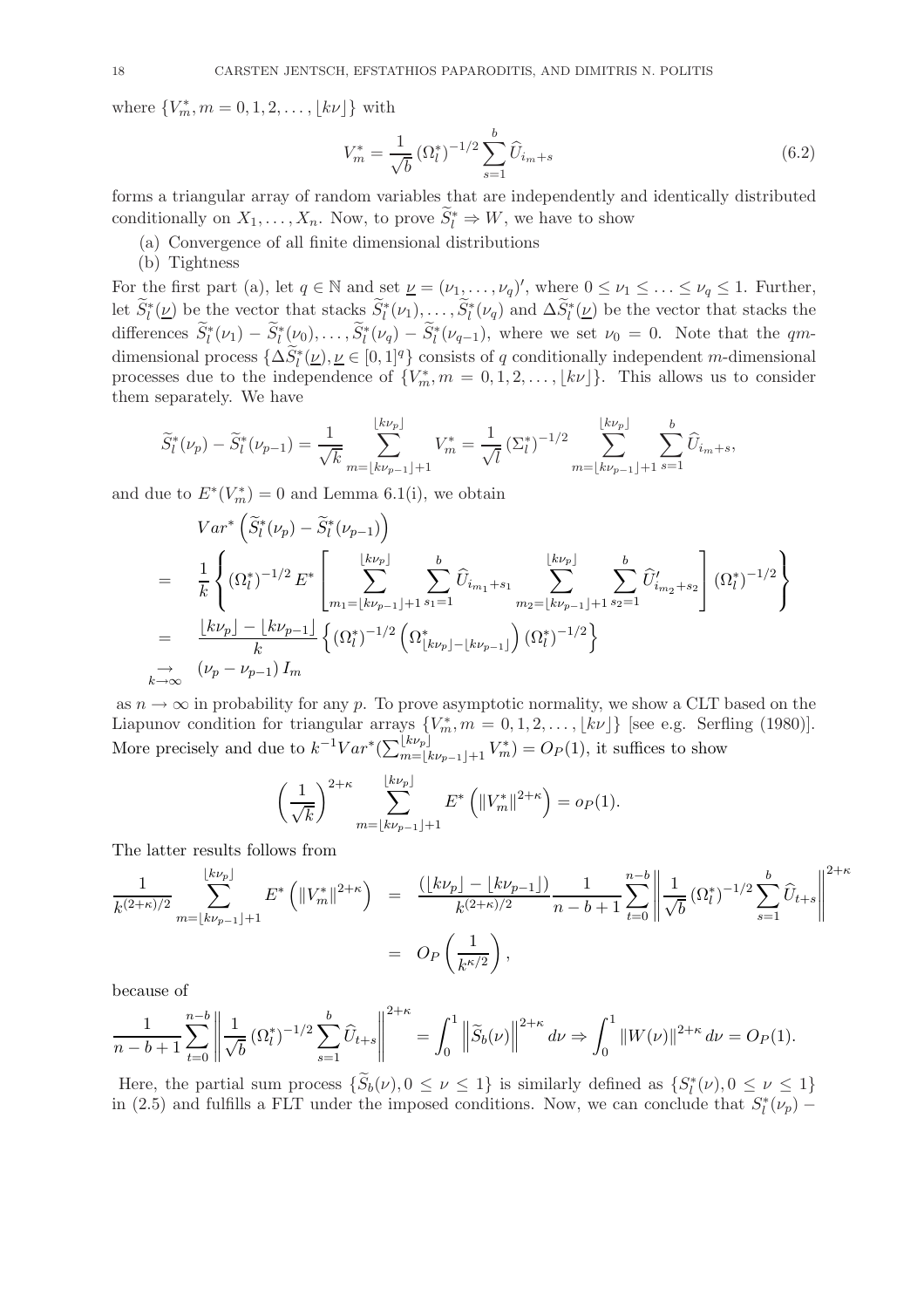$S_l^*(\nu_{p-1}) \Rightarrow W(\nu_p - \nu_{p-1})$  in probability. Together, we have that  $\Delta \widetilde{S}_l^*(\underline{\nu})$  converges weakly to  $(W'(\nu_1-\nu_0),\ldots,W'(\nu_q-\nu_{q-1}))'$ . Finally, multiplying  $\Delta S_l^*(\underline{\nu})$  with a suitable matrix gives  $S_l^*(\underline{\nu})$ and by  $W(0) = 0$  and  $W(a-b) = W(a) - W(b)$  for  $a, b \in [0, 1]$ , we get the desired convergence of the finite dimensional distributions. For the tightness of part (b) recall first that in probability measures on the product space are tight if and oly if the marginal probability measures are tight; cf. Billingsley (1999), page 65. Now, for  $i \in \{1, 2, \ldots, m\}$  consider

$$
\widetilde{S}_{i,l}^*(\nu) = \underline{e}'_i \widetilde{S}_l^*(\nu),
$$

where  $\underline{e}_i = (0, \ldots, 0, 1, 0, \ldots, 0)$  is the *i*-th unit vector. Denote by  $P_{i,l}^*$  the probability measure of  $S_{i,l}^*$  and by  $P_l^*$  the probability measure of  $S_l^*$ . Then, by a version of Donsker's Theorem for triangular arrays of row-wise independent random variables, Billingsley (1999), pages 147-148, we immediately get that  $P_{i,l}^*$  is tight from which the tightness of  $P_l^*$  follows.

## Proof of Theorem 2.2: It holds

$$
l(\widehat{A}^* - I_m) = \left(\frac{1}{l} \sum_{t=2}^l U_t^* X_{t-1}^{*'}\right) \left(\frac{1}{l^2} \sum_{t=2}^l X_{t-1}^* X_{t-1}^{*'}\right)^{-1}
$$

and the claimed result follows from Lemma 6.1 and the positive definiteness of  $\Omega$ .

Lemma 6.1. *Under the assumptions of Theorem 2.2, it holds*

(i) 
$$
\Omega_l^* \to \Omega
$$
 in probability,  
\n(ii)  $\frac{1}{l} \sum_{t=2}^l U_t^* X_{t-1}^{*'} \Rightarrow \Omega^{1/2} \int_0^1 W(t) dW'(t) \Omega^{1/2} + \Omega_1$ ,  
\n(iii)  $\frac{1}{l^2} \sum_{t=2}^l X_{t-1}^* X_{t-1}^{*'} \Rightarrow \Omega^{1/2} \int_0^1 W(t) W(t)' dt \Omega^{1/2}$ 

*in probability, respectively, where joint convergence (of (ii) and (iii)) also applies.*

**Proof:** (i) By  $(2.6)$  and rewriting the involved sums, we get

$$
\Omega_{l}^{*} = Var^{*}\left(\frac{1}{\sqrt{l}}\sum_{t=1}^{l} U_{t}^{*}\right)
$$
\n
$$
= \frac{1}{b} \sum_{s_{1}, s_{2}=1}^{b} \frac{1}{n-b+1} \sum_{t=0}^{n-b} \widehat{U}_{t+s_{1}} \widehat{U}_{t+s_{2}}'
$$
\n
$$
= \sum_{h=-b-1}^{b-1} \frac{1}{b} \sum_{r=max(1,1-h)}^{min(b,b-h)} \frac{1}{n-b+1} \sum_{t=0}^{n-b} \widehat{U}_{t+r+h} \widehat{U}_{t+r}'
$$
\n
$$
= \sum_{h=-\left(b-1\right)}^{b-1} \left\{\frac{1}{n-b+1} \sum_{t=1}^{n} \frac{b-|h|}{b} \widehat{U}_{t+h} \widehat{U}_{t}'\right\} + O\left(\frac{b^{2}}{n}\right)
$$
\n
$$
= A_{q} + (A - A_{q}), \qquad (6.3)
$$

where A denotes the first term in (6.3) and  $A_q$  the same sum with  $\sum_{h=-b-1}^{b-1}$  replaced by  $\sum_{h=-(q-1)}^{q-1}$  for some fixed q. Now, we use Proposition 6.3.9 in Brockwell and Davis (1991). Under the assumptions, we have for any fixed  $h \in \mathbb{Z}$  that  $\frac{1}{n-b+1} \sum_{t=1}^{n}$  $(b-|h|)$  $\frac{1}{b}h \hat{U}_{t+h}\hat{U}'_t \to \Gamma(h)$  holds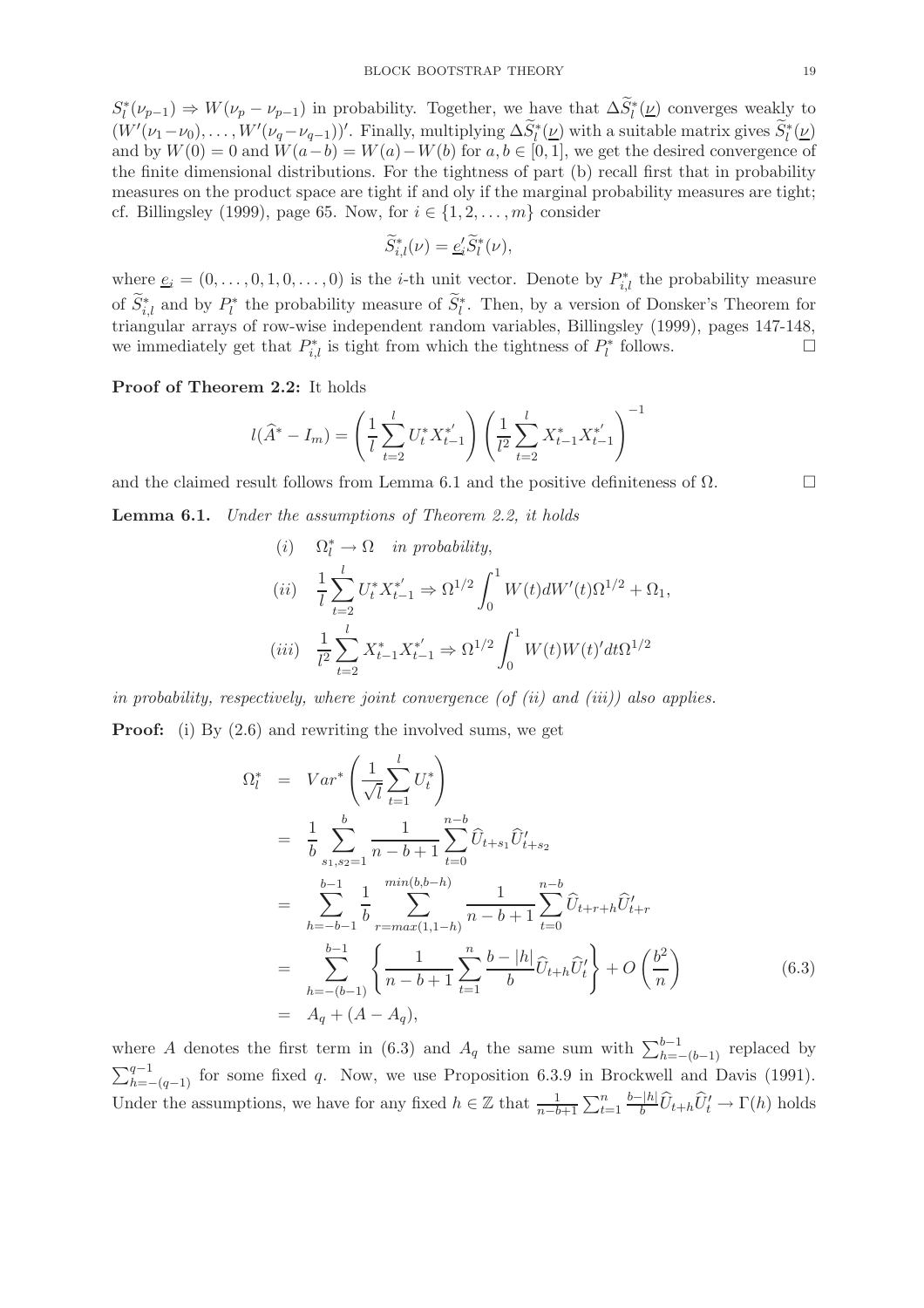in probability as  $n \to \infty$  and we get

$$
\sum_{h=-\left(q-1\right)}^{q-1} \left\{ \frac{1}{n-b+1} \sum_{t=1}^{n} \frac{b-\left|h\right|}{b} \widehat{U}_{t+h} \widehat{U}_{t}' \right\} + O\left(\frac{b^2}{n}\right) \underset{n \to \infty}{\to} \sum_{h=-q}^{q} \Gamma(h) \underset{q \to \infty}{\to} \sum_{h=-\infty}^{\infty} \Gamma(h)
$$

in probability. It remains to show for all  $\delta > 0$  that  $\lim_{q\to\infty} \limsup_{n\to\infty} P^*(||A - A_q|| \ge \delta) = 0$ in probability, which can be proved by standard arguments. (ii) Plugging-in for  $X_{t-1}^{*\prime}$  leads to

$$
\frac{1}{l} \sum_{t=2}^{l} U_{t}^{*} X_{t-1}^{*} = \frac{1}{l} \sum_{t=1}^{l} \left\{ U_{t}^{*} \sum_{j=1}^{t-1} U_{j}^{*} \right\} + \left( \frac{1}{l} \sum_{t=1}^{l} U_{t}^{*} \right) X_{0}^{\prime} - \frac{1}{l} U_{1}^{*} X_{0}
$$
\n
$$
= \frac{1}{l} \sum_{p=0}^{k-1} \sum_{r=1}^{b} \left\{ U_{pb+r}^{*} \left( \sum_{m=0}^{M_{pb+r-1}} \sum_{s=1}^{B_{pb+r-1,m}} U_{mb+s}^{*} \right) \right\} + O_{P^{*}} \left( \frac{1}{\sqrt{l}} \right)
$$
\n
$$
= \frac{1}{l} \sum_{p=0}^{k-1} \sum_{r=1}^{b} \left\{ \widehat{U}_{i_{p}+r} \left( \sum_{m=0}^{p-1} \sum_{s=1}^{b} \widehat{U}_{i_{m}+s}^{\prime} \right) \right\} + \frac{1}{l} \sum_{p=0}^{k-1} \sum_{r=1}^{b} \left\{ \widehat{U}_{i_{p}+r} \left( \sum_{s=1}^{r-1} \widehat{U}_{i_{p}+s} \right) \right\} + O_{P^{*}} \left( \frac{1}{\sqrt{l}} \right)
$$
\n
$$
= A_{1}^{*} + A_{2}^{*} + O_{P^{*}} \left( \frac{1}{\sqrt{l}} \right).
$$

with an obvious notation for  $A_1^*$  and  $A_2^*$ . The first term can be expressed as

$$
A_1^* = (\Omega_l^*)^{1/2} \left\{ \frac{1}{k} \sum_{p=0}^{k-1} V_p^* \left( \sum_{m=0}^{p-1} V_m^* \right)' \right\} (\Omega_l^*)^{1/2},
$$

where  $V_m^*$  is defined in (6.2) which forms a triangular array of random variables that are independently distributed conditionally on  $X_1, \ldots, X_n$ . By adopting the proof of Theorem 2.4(ii) in Chan and Wei (1988) for our purposes and the FLT in Theorem 2.1, we can show that

$$
\frac{1}{k} \sum_{p=0}^{k-1} V_p^* \left( \sum_{m=0}^{p-1} V_m^* \right)' \Rightarrow \int_0^1 W(t) dW'(t)
$$

in probability. This is possible, because their proof is based exclusively on the FLT and, therefore, the fact that  ${V_m^*}$  is a triangular array does not alter the proof. For  $A_2^*$ , we get

$$
E^*(A_2^*) = \frac{1}{l} \sum_{p=0}^{k-1} \sum_{r=1}^b \sum_{s=1}^{r-1} E^*\left(\widehat{U}_{i_p+r} \widehat{U}'_{i_p+s}\right) = \frac{1}{b} \sum_{r=1}^b \sum_{s=1}^{r-1} \frac{1}{n-b+1} \sum_{t=0}^{n-b} \widehat{U}_{t+r} \widehat{U}'_{t+s},
$$

which converges to  $\Omega_1$  by Proposition 6.3.9 in Brockwell and Davis (1991). Similar arguments show  $Var^*(A_2^*) = o_P(1)$ .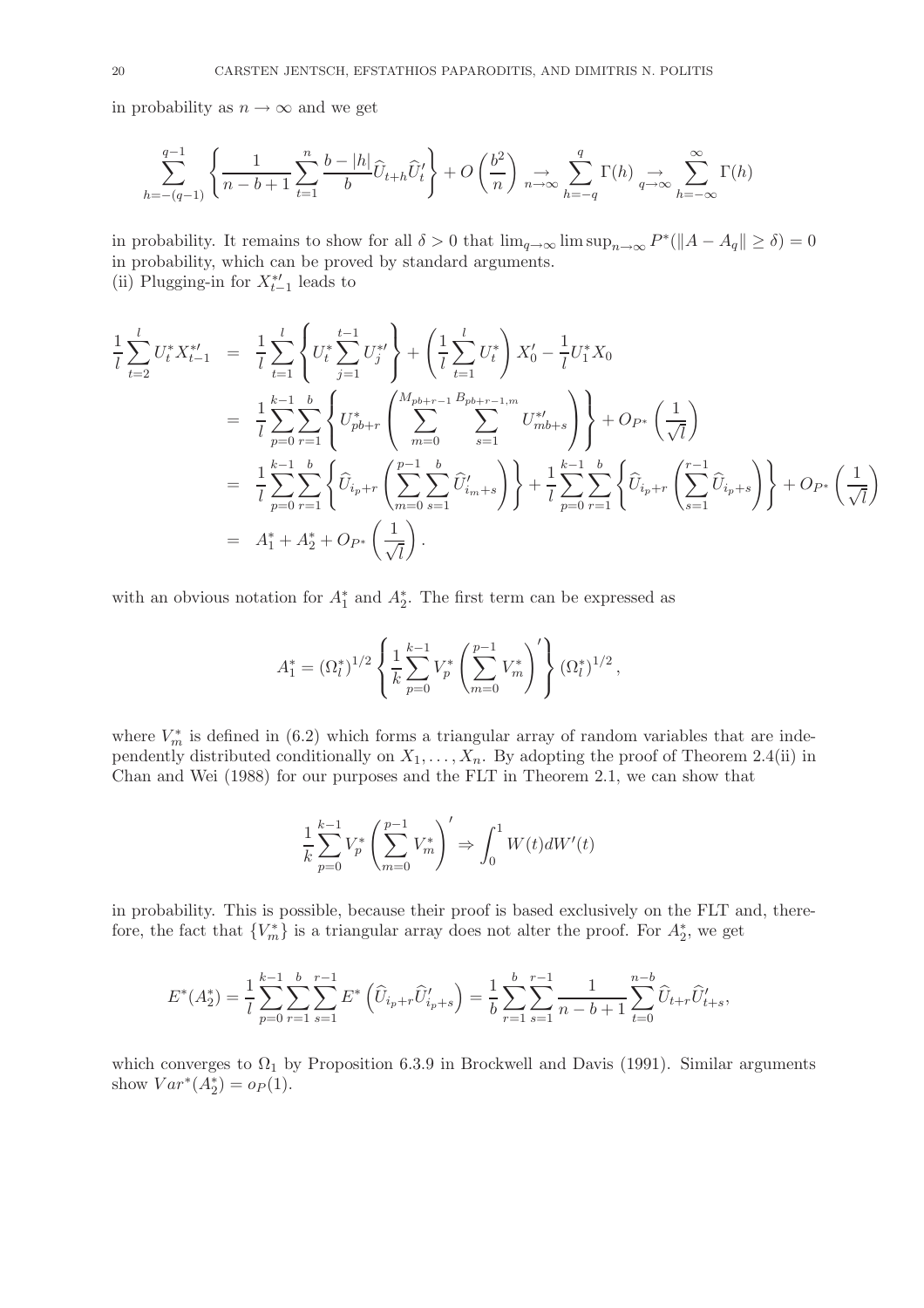(iii) Since 
$$
X_t^* = X_0 + \sum_{j=1}^t Y_j^* = X_0 + \sum_{j=1}^t U_j^*
$$
, we get  
\n
$$
\frac{1}{l^2} \sum_{t=2}^l X_{t-1}^* X_{t-1}^{*\prime} = \frac{1}{l} \sum_{t=2}^l \left( \frac{1}{\sqrt{l}} \sum_{j=1}^{t-1} U_j^* \right) \left( \frac{1}{\sqrt{l}} \sum_{j=1}^{t-1} U_j^{*\prime} \right) + O_{P^*} \left( \frac{1}{\sqrt{l}} \right)
$$
\n
$$
= (\Omega_l^*)^{1/2} \frac{1}{l} \sum_{t=2}^l \left( \frac{1}{\sqrt{l}} (\Omega_l^*)^{-1/2} \sum_{j=1}^{t-1} U_j^* \right) \left( \frac{1}{\sqrt{l}} \sum_{j=1}^{t-1} U_j^{*\prime} (\Omega_l^*)^{-1/2} \right) (\Omega_l^*)^{1/2} + O_{P^*} \left( \frac{1}{\sqrt{l}} \right)
$$
\n
$$
= (\Omega_l^*)^{1/2} \frac{1}{l} \sum_{t=2}^l S_l^* \left( \frac{t-1}{l} \right) S_l^{*\prime} \left( \frac{t-1}{l} \right) (\Omega_l^*)^{1/2} + O_{P^*} \left( \frac{1}{\sqrt{l}} \right)
$$
\n
$$
= (\Omega_l^*)^{1/2} \int_0^1 S_l^* ([l\nu]) S_l^{*\prime} ([l\nu]) d\nu (\Omega_l^*)^{1/2} + O_{P^*} \left( \frac{1}{\sqrt{l}} \right)
$$
\n
$$
\Rightarrow \Omega^{1/2} \int_0^1 W(\nu) W'(\nu) d\nu \Omega^{1/2},
$$

in probability by Theorem 2.1, part (i) of this lemma and the continuous mapping theorem.  $\Box$ 

Proof of Theorem 2.3: Due to  $(2.13)$ , the claimed result follows immediately from Lemma 6.2 below.

Lemma 6.2. *Under the assumptions of Theorem 2.3, it holds*

(i) 
$$
l^{-3/2} \sum_{t=1}^{l} X_t^* \Rightarrow \Omega^{1/2} \int_0^1 W(\nu) d\nu,
$$
  
\n(ii)  $l^{-2} \sum_{t=1}^{l} X_t^* X_t^{*'} \Rightarrow \Omega^{1/2} \int_0^1 W(\nu) W'(\nu) d\nu \Omega^{1/2},$   
\n(iii)  $l^{-2} \sum_{t=1}^{l} (X_t^* - \overline{X}^*)(X_t^* - \overline{X}^*)' \Rightarrow \Omega^{1/2} \left\{ \int_0^1 W(t) W'(t) dt - \int_0^1 W(t) dt \int_0^1 W'(t) dt \right\} \Omega^{1/2}.$ 

Proof: Considering part (i), Theorem 2.1, Lemma 6.1 and the continuous mapping theorem, gives

$$
l^{-3/2} \sum_{t=1}^{l} X_t^* = l^{-3/2} \sum_{t=1}^{l} \sum_{j=1}^{t-1} U_j^* + l^{-1/2} X_0 + l^{-3/2} \sum_{t=1}^{l} U_t^*
$$
  
\n
$$
= (\Omega_l^*)^{1/2} \frac{1}{l} \sum_{t=1}^{l} \frac{1}{\sqrt{l}} (\Omega_l^*)^{-1/2} \sum_{j=1}^{t-1} U_j^* + O_{P^*} (l^{-1/2}) + O_{P^*} (l^{-1})
$$
  
\n
$$
= (\Omega_l^*)^{1/2} \frac{1}{l} \sum_{t=1}^{l} S_l^* \left(\frac{t-1}{l}\right) + O_{P^*} (l^{-1/2})
$$
  
\n
$$
= (\Omega_l^*)^{1/2} \sum_{t=1}^{l} \int_{\frac{t-1}{l}}^{\frac{t}{l}} S_l^* (|l\nu|) d\nu + O_{P^*} (l^{-1/2})
$$
  
\n
$$
= (\Omega_l^*)^{1/2} \int_0^1 S_l^* (|l\nu|) d\nu + O_{P^*} (l^{-1/2})
$$
  
\n
$$
\Rightarrow \Omega^{1/2} \int_0^1 W(\nu) d\nu
$$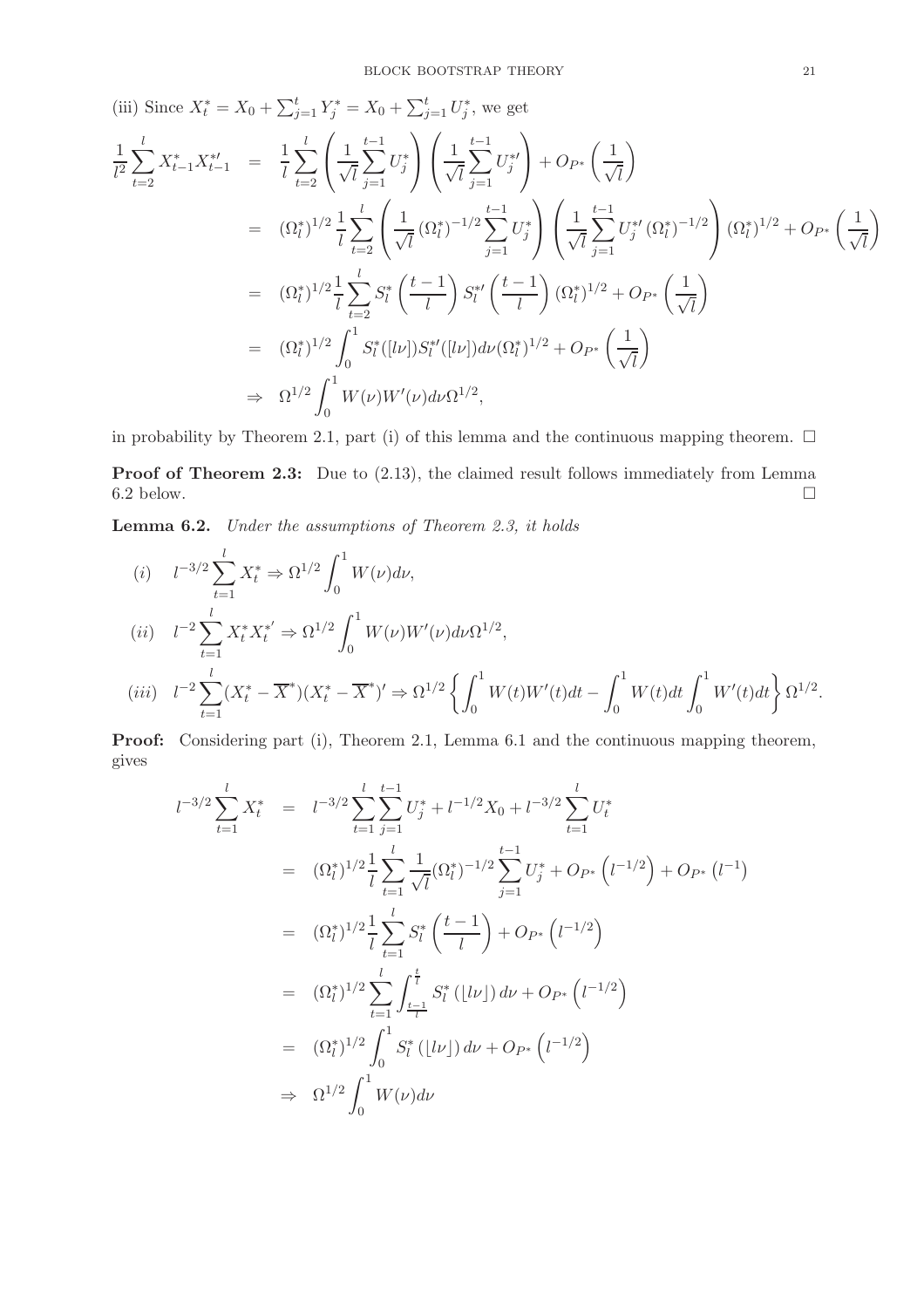in probability. Part (ii) follows from  $l^{-2} \sum_{t=1}^{l} X_t^* X_t^{*'} = l^{-2} \sum_{t=2}^{l} X_{t-1}^* X_{t-1}^{*'} + Op*(\frac{1}{l})$  $\frac{1}{l}$ ) and Lemma 6.1 and (iii) is an immediate consequence of (i) and (ii) of this lemma, due to

$$
l^{-2} \sum_{t=1}^{l} (X_t^* - \overline{X}^*) (X_t^* - \overline{X}^*)' = l^{-2} \sum_{t=1}^{l} X_t^* X_t^{*'} - \left( l^{-3/2} \sum_{t=1}^{l} X_t^* \right) \left( l^{-3/2} \sum_{t=1}^{l} X_t^* \right)'.
$$

Proof of Theorem 3.1: It holds

$$
l(\widehat{B}^{+} - \widehat{B}) = \left(\frac{1}{l} \sum_{t=1}^{l} U_{1t}^{+} X_{2t}^{+'}\right) \left(\frac{1}{l^{2}} \sum_{t=1}^{l} X_{2t}^{+} X_{2t}^{+'}\right)^{-1}
$$

and the claimed result follows from Lemma 6.3.  $\Box$ 

Lemma 6.3. *Let*  $\Omega_l^+$  $\mu_l^+$  be defined analogue to (2.6), but based on  $X_1^+$ , ...,  $X_n^+$ *.* Under the *assumptions of Theorem 3.1, it holds*

$$
(i) \quad \Omega_l^+ \to \Omega \quad in \ probability,
$$
\n
$$
(ii) \quad \frac{1}{l} \sum_{t=1}^l U_{1t}^+ X_{2t}^{+'} \Rightarrow \left[ \Omega^{1/2} \int_0^1 W(t) dW'(t) \Omega^{1/2} + \Omega_0 + \Omega_1 \right]_{12},
$$
\n
$$
(iii) \quad \frac{1}{l^2} \sum_{t=1}^l X_{2t}^+ X_{2t}^{+'} \Rightarrow \left[ \Omega^{1/2} \int_0^1 W(t) W'(t) dt \Omega^{1/2} \right]_{22},
$$

*in probability, respectively, where joint convergence (of (ii) and (iii)) also applies.*

**Proof:** First, by  $(3.1)$  and  $(3.7)$ , we get

$$
\begin{pmatrix}\nU_{1,mb+j}^{+} \\
U_{2,mb+j}^{+}\n\end{pmatrix} = \begin{pmatrix}\n\widetilde{U}_{1,i_{m}+j} \\
U_{2,i_{m}+j}\n\end{pmatrix} - \frac{1}{n-b+1} \sum_{\tau=0}^{n-b} \begin{pmatrix}\n\widetilde{U}_{1,\tau+j} \\
U_{2,\tau+j}\n\end{pmatrix}
$$
\n
$$
= \begin{pmatrix}\nU_{1,i_{m}+j} \\
U_{2,i_{m}+j}\n\end{pmatrix} - \frac{1}{n-b+1} \sum_{\tau=0}^{n-b} \begin{pmatrix}\nU_{1,\tau+j} \\
U_{2,\tau+j}\n\end{pmatrix}
$$
\n
$$
- \begin{pmatrix}\n(\widehat{B}-B)X_{2,i_{m}+j} \\
0\n\end{pmatrix} - \frac{1}{n-b+1} \sum_{\tau=0}^{n-b} \begin{pmatrix}\n(\widehat{B}-B)X_{2,\tau+j} \\
0\n\end{pmatrix}
$$
\n(6.4)

for  $j = 1, ..., b$  and  $m = 0, ..., k - 1$ .

(ii) Plugging-in for  $X_{t-1}^{+\prime}$  leads to

$$
\frac{1}{l} \sum_{t=1}^{l} U_{1t}^{+} X_{2t}^{+'} = \frac{1}{l} \sum_{t=1}^{l} \left\{ U_{1t}^{+} \sum_{j=1}^{t-1} U_{2j}^{+'} \right\} + \frac{1}{l} \sum_{t=1}^{l} U_{1t}^{+} U_{2t}^{+'} + \left( \frac{1}{l} \sum_{t=1}^{l} U_{1t}^{+} \right) X_{20}'
$$
\n
$$
= \frac{1}{l} \sum_{t=1}^{l} \left\{ U_{1t}^{+} \sum_{j=1}^{t-1} U_{2j}^{+'} \right\} + \frac{1}{l} \sum_{t=1}^{l} U_{1t}^{+} U_{2t}^{+'} + O_{P^{+}} \left( \frac{1}{\sqrt{l}} \right).
$$

The asymptotic behavior of the first term above follows by using (6.4) immediately from Lemma  $6.1(ii)$ , where the second term on the last right-hand side of  $(6.4)$  vanishes asymptotically due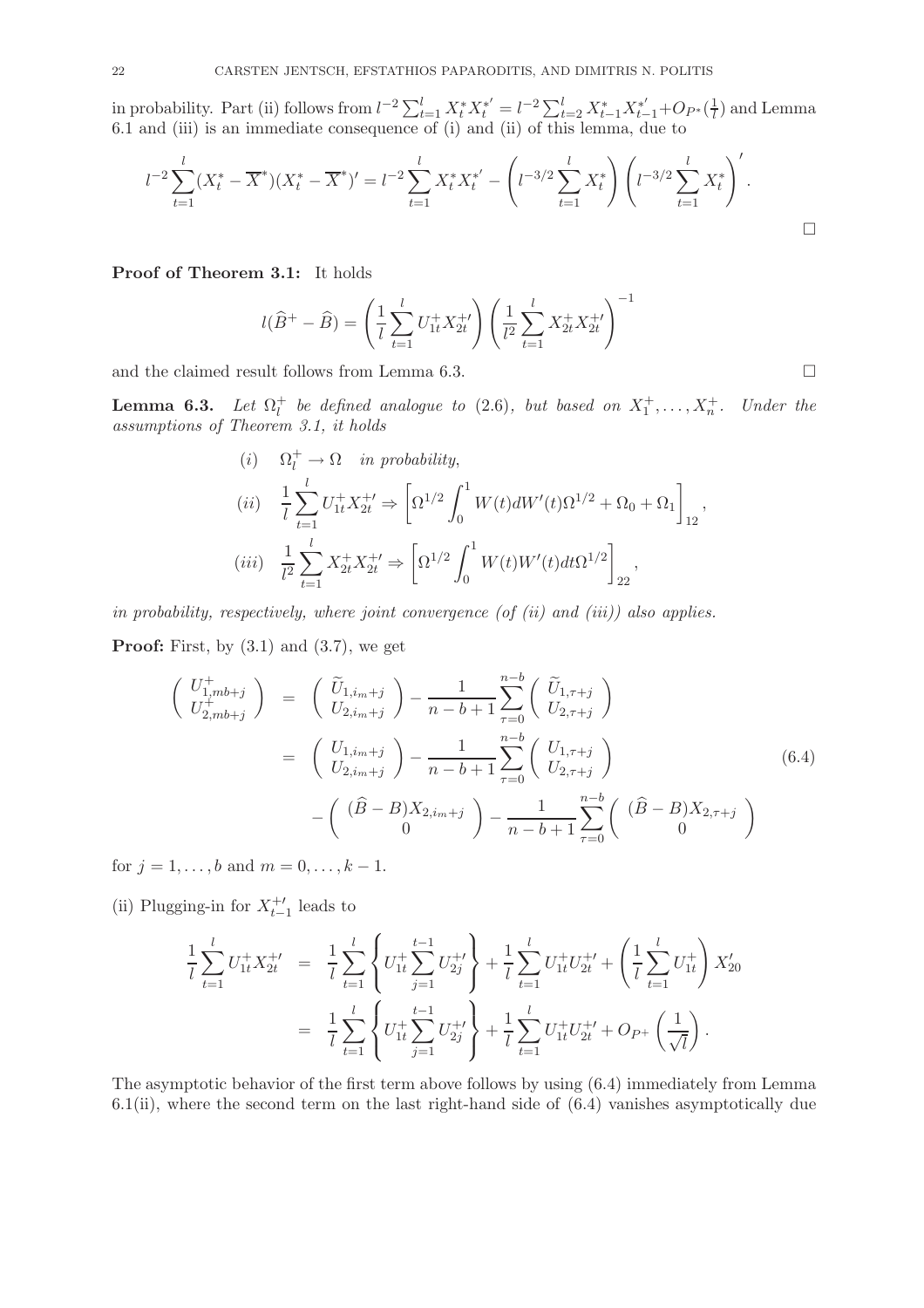to  $(\widehat{B} - B) = O_P(n^{-1})$ . Similarly, for the second term, we have

$$
E^{+}\left(\frac{1}{l}\sum_{t=1}^{l}U_{1t}^{+}U_{2t}^{+'}\right) = \frac{1}{l}\sum_{m=0}^{k-1}\sum_{s=1}^{b}E^{+}\left(U_{1,i_{m}+s}U_{2,i_{m}+s}'\right) + o_{P}(1)
$$
  

$$
= \frac{1}{b}\sum_{s=1}^{b}\frac{1}{n-b+1}\sum_{\tau=0}^{n-b}U_{1,\tau+s}U_{2,\tau+s}' + o_{P}(1),
$$

which converges to  $\Omega_0$  by Proposition 6.3.9 in Brockwell and Davis (1991). Similar arguments show that its conditional variance vanishes asymptotically in probability. Part (i) follows by similar arguments from  $(6.4)$  and Lemma  $6.1(i)$  and part (iii) follows immediately from Lemma  $6.1(iii)$ .

Acknowledgement 1. The research of the first author was supported by a fellowship within the *PhD-Program of the German Academic Exchange Service (DAAD) when Carsten Jentsch was visiting the University of California, San Diego, USA and partly from the Research Center (SFB) 884 "Political Economy of Reforms" (Project B6), funded by the German Research Foundation (DFG). The research of Dimitris Politis was partially supported by NSF grants DMS 13-08319 and DMS 12-23137.*

#### **REFERENCES**

- [1] Badillo, R., Belaire-Franch, J. and Reverte, C. (2010). Residual-based block bootstrap for cointegration testing. Applied Economics Letters, 17, 999–1003.
- [2] Billingsley, P. (1999). Convergence of Probability Measures. John Wiley & Sohns, Inc.: New York.
- [3] Brockwell, P. J. and Davis, R. A. (1991). Time series: theory and methods. 2nd ed. Springer-Verlag, Berlin.
- [4] Cavaliere, G., Rahbek, A. and Taylor, A. M. R. (2010a). Co-integration rank testing under conditional heteroskedasticity. Econometric Theory, 26, 1719–1760.
- [5] Cavaliere, G., Rahbek, A. and Taylor, A. M. R. (2010b). Testing for co-integration in vector autoregressions with non-stationary volatility. Journal of Econometrics, 2158, 7–24.
- [6] Cavaliere, G., Rahbek, A. and Taylor, A. M. R. (2012). Bootstrap determination of the co-integration rank in VAR models. Econometrica, 80, 1721–1740.
- [7] Cavaliere, G., Rahbek, A. and Taylor, A. M. R. (2014). Bootstrap determination of the co-integration rank in heteroskedastic VAR models. Econometric Reviews, 33, 606–650.
- [8] Chan, N. H. and Wei, C. Z. (1988). Limiting Distributions of Least Squares Estimates of Unstable Autoregressive Processes. Annals of Statistics, 16, 367–401.
- [9] Chang, Y., Park, J.Y. and Song, K. (2006). Bootstrapping cointegrating regressions. Journal of Econometrics, 133, 703-739.
- [10] Künsch, H. R. (1989). The Jackknife and the Bootstrap for General Stationary Observations. Ann. Statist., 17, No. 3, 1217–1241.
- [11] Lahiri, S. N. (2003). Resampling methods for dependent data. Springer Series in Statistics. New York, NY: Springer.
- [12] Li, H. and Maddala, G. S. (1997). Bootstrapping Cointegrating Regressions. Journal of Econometrics, 80, 297–318.
- [13] Liu, R. Y. and Singh, K. (1992). Moving blocks jackknife and bootstrap capture weak dependence. In: Exploring the Limits of Bootstrap (Eds.: LePage, R. and Billard, L.), 225–248. Wiley, New York.
- [14] Lütkepohl (2005). New Introduction to Multiple Time Series Analysis. Berlin: Springer.
- [15] Hamilton, J. D. (1994). Time Series Analysis. Princeton University Press, Princeton, New Jersey.
- [16] Paparoditis, E. and Politis, D. N. (2001) Unit root testing via the continuous-path block bootstrap, Discussion Paper 20012006, Department of Economics, University of California, San Diego, USA.
- [17] Paparoditis, E. and Politis, D. N. (2003). Residual-based block bootstrap for unit root testing. Econometrica, 71, 813-855.
- [18] Parker, C., Paparoditis, E. and Politis, D. N. (2006). Unit root testing via the stationary bootstrap. Journal of Econometrics, 133, 601–638.
- [19] Phillips, P. C. B. (1986). Understanding spurious regressions in econometrics. Journal of Econometrics, 33, 311–340.
- [20] Phillips, P. C. B. (1988). Weak Convergence to the Matrix Stochastic Integral  $\int_{0^1} B dB'$ . Journal of Mulitvariate Analysis, 24, 252–264.